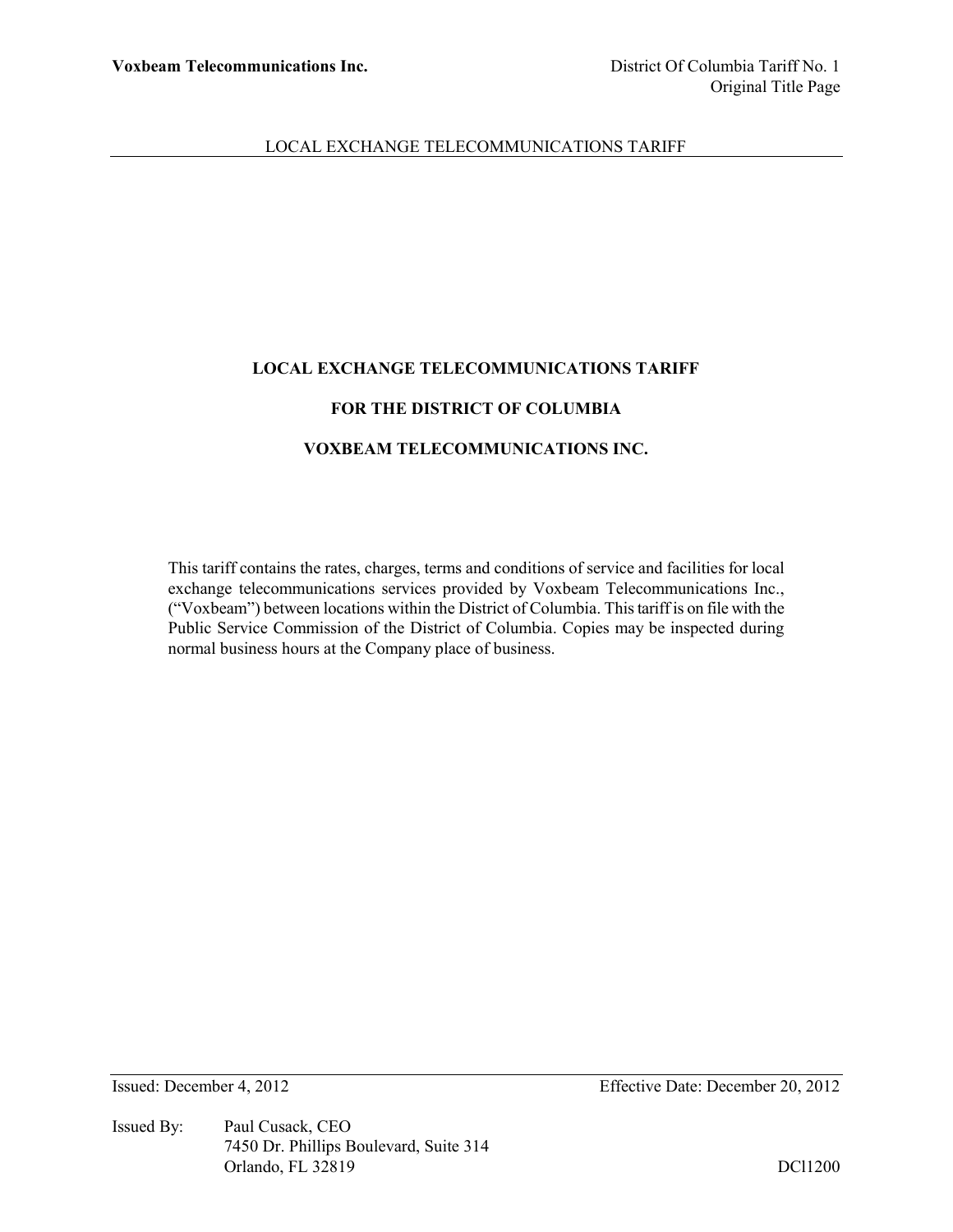# **TABLE OF CONTENTS**

| <b>Title Page</b>                          | Title          |
|--------------------------------------------|----------------|
| Table of Contents                          | 1              |
| Check Sheet                                | $\overline{2}$ |
| <b>Explanation of Symbols</b>              | $\overline{4}$ |
| Application of Tariff                      | 5              |
| Service Area Map                           | 5              |
| <b>Tariff Format</b>                       | 6              |
| Section 1 - Definitions                    | $\overline{7}$ |
| Section 2 - Rules and Regulations          | 10             |
| Section 3 - Service Areas                  | 51             |
| Section 4 - Service Charges and Surcharges | 52             |
| Section 5 - Local Exchange Service         | 59             |
| Section 6 - Supplemental Services          | 66             |
| <b>Section 7 - Contract Services</b>       | 78             |
| Section 8 - Special Arrangements           | 79             |
| Section 9 - Promotions                     | 80             |

Issued By: Paul Cusack, CEO 7450 Dr. Phillips Boulevard, Suite 314 Orlando, FL 32819 DCl1200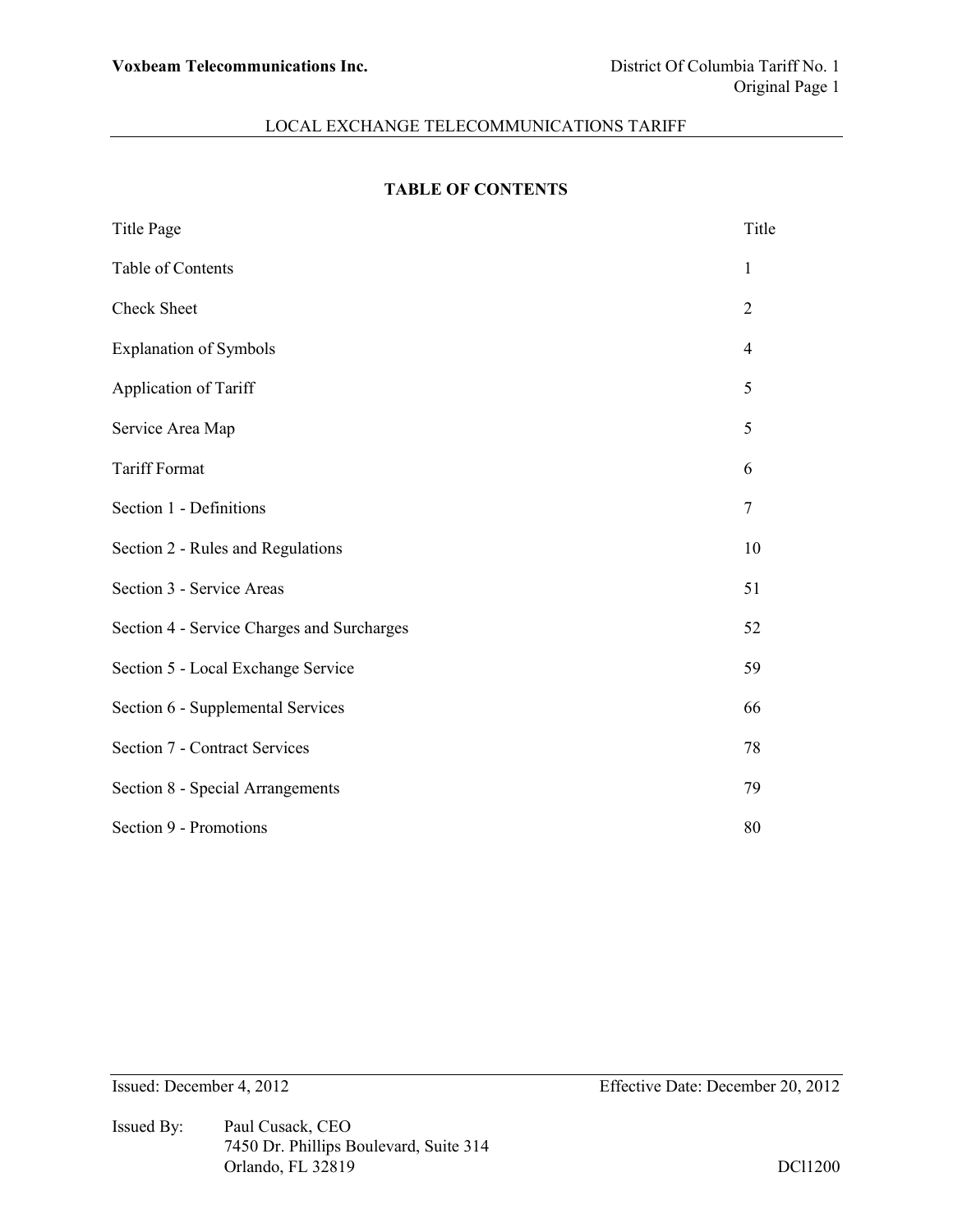#### **CHECK SHEET**

The pages listed below of this tariff are effective as of the date shown. Revised pages contain all changes from the original tariff that are in effect as of the date indicated.

| <b>PAGE</b>    | <b>REVISION</b> |        | <b>PAGE</b> | <b>REVISION</b> |   |
|----------------|-----------------|--------|-------------|-----------------|---|
| Title          | Original        | *      | 26          | Original        | * |
| 1              | Original        | $\ast$ | 27          | Original        | * |
| 2              | Original        | *      | 28          | Original        | * |
| 3              | Original        | $\ast$ | 29          | Original        | * |
| $\overline{4}$ | Original        | *      | 30          | Original        | * |
| 5              | Original        | *      | 31          | Original        | * |
| 6              | Original        | *      | 32          | Original        | * |
| 7              | Original        | *      | 33          | Original        | * |
| 8              | Original        | $\ast$ | 34          | Original        | * |
| 9              | Original        | $\ast$ | 35          | Original        | * |
| 10             | Original        | *      | 36          | Original        | * |
| 11             | Original        | $\ast$ | 37          | Original        | * |
| 12             | Original        | $\ast$ | 38          | Original        | * |
| 13             | Original        | $\ast$ | 39          | Original        | * |
| 14             | Original        | $\ast$ | 40          | Original        | * |
| 15             | Original        | $\ast$ | 41          | Original        | * |
| 16             | Original        | *      | 42          | Original        | * |
| 17             | Original        | *      | 43          | Original        | * |
| 18             | Original        | *      | 44          | Original        | * |
| 19             | Original        | *      | 45          | Original        | * |
| 20             | Original        | $\ast$ | 46          | Original        | * |
| 21             | Original        | $\ast$ | 47          | Original        | * |
| 22             | Original        | $\ast$ | 48          | Original        | * |
| 23             | Original        | *      | 49          | Original        | * |
| 24             | Original        | $\ast$ | 50          | Original        | * |
| 25             | Original        | *      | 51          | Original        | * |

\* - indicates those pages included with this tariff

Issued By: Paul Cusack, CEO 7450 Dr. Phillips Boulevard, Suite 314 Orlando, FL 32819 DCl1200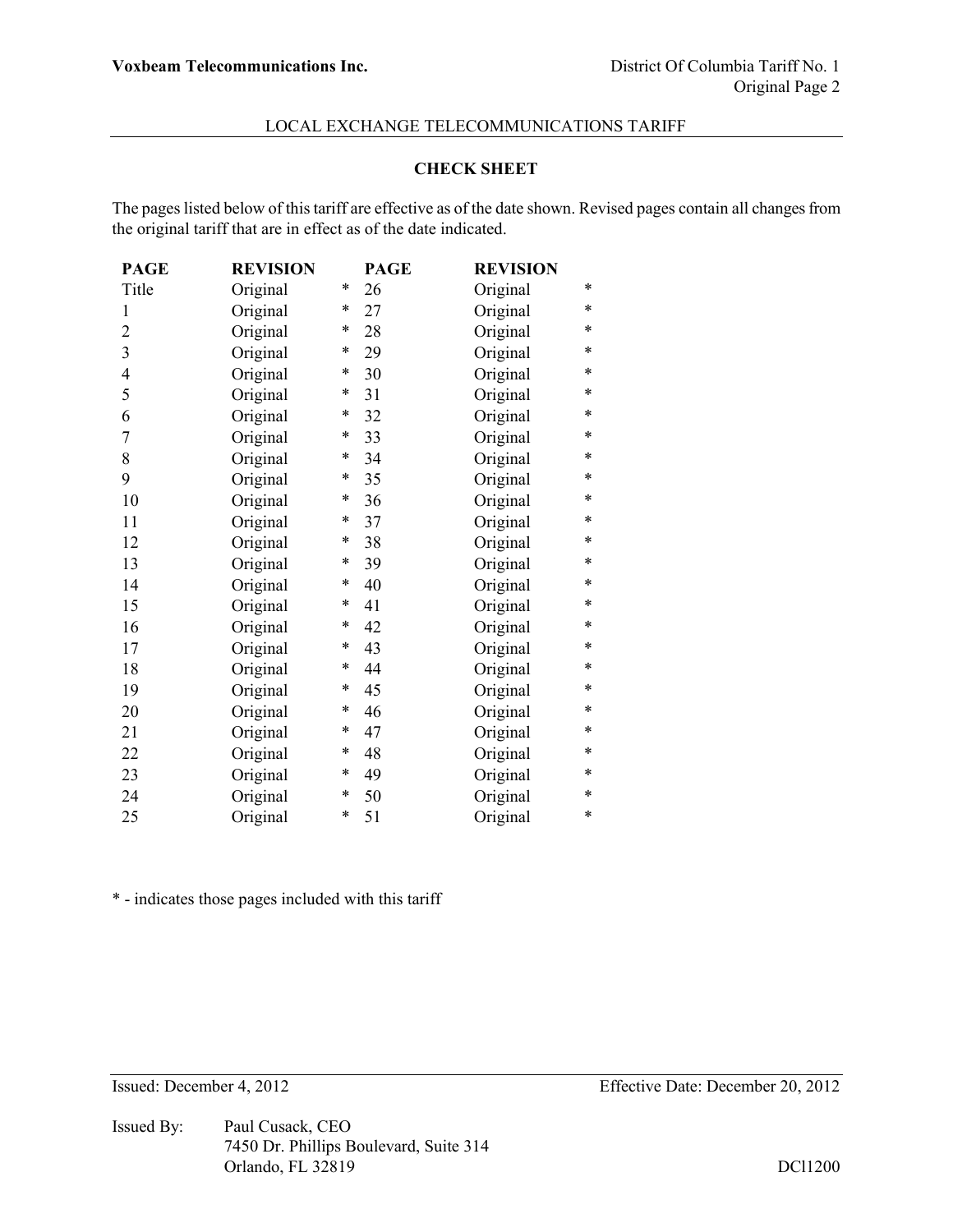# **CHECK SHEET, (CONT'D.)**

| <b>PAGE</b> | <b>REVISION</b> |        | <b>PAGE</b> | <b>REVISION</b> |        |
|-------------|-----------------|--------|-------------|-----------------|--------|
| 52          | Original        | $\ast$ | 76          | Original        | *      |
| 53          | Original        | *      | 77          | Original        | *      |
| 54          | Original        | $\ast$ | 78          | Original        | $\ast$ |
| 55          | Original        | $\ast$ | 79          | Original        | $\ast$ |
| 56          | Original        | $\ast$ | 80          | Original        | $\ast$ |
| 57          | Original        | *      |             |                 |        |
| 58          | Original        | *      |             |                 |        |
| 59          | Original        | $\ast$ |             |                 |        |
| 60          | Original        | *      |             |                 |        |
| 61          | Original        | *      |             |                 |        |
| 62          | Original        | $\ast$ |             |                 |        |
| 63          | Original        | *      |             |                 |        |
| 64          | Original        | $\ast$ |             |                 |        |
| 65          | Original        | *      |             |                 |        |
| 66          | Original        | *      |             |                 |        |
| 67          | Original        | *      |             |                 |        |
| 68          | Original        | *      |             |                 |        |
| 69          | Original        | *      |             |                 |        |
| 70          | Original        | *      |             |                 |        |
| 71          | Original        | *      |             |                 |        |
| 72          | Original        | *      |             |                 |        |
| 73          | Original        | *      |             |                 |        |
| 74          | Original        | *      |             |                 |        |
| 75          | Original        | $\ast$ |             |                 |        |
|             | Original        | $\ast$ |             |                 |        |
|             | Original        | $\ast$ |             |                 |        |
|             |                 |        |             |                 |        |

\* - indicates those pages included with this tariff

Issued By: Paul Cusack, CEO 7450 Dr. Phillips Boulevard, Suite 314 Orlando, FL 32819 DCl1200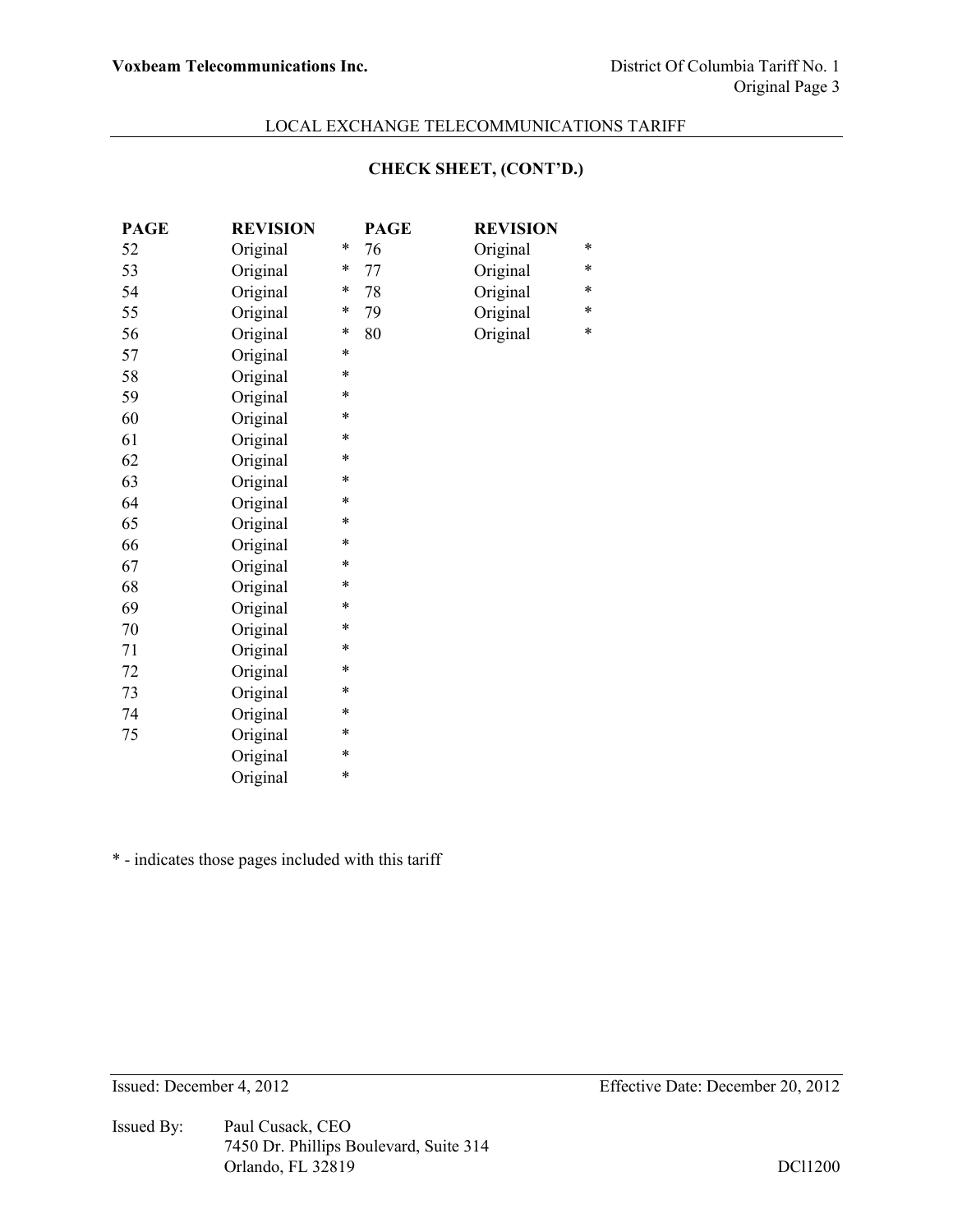# **EXPLANATION OF SYMBOLS**

The following symbols are used for the purposes indicated below:

- **(C) -** To signify changed listing, rule, or condition that may affect rates or charges.
- **(D) -** To signify discontinued material, including listing, rate, rule, or condition.
- **(I) -** To signify an increase.
- **(M) -** To signify material relocated from or to another part of tariff schedule with no change in text, rate, rule or condition.
- **(N) -** To signify new material including listing, rate, rule or condition.
- **(R) -** To signify a reduction.
- **(S) -** To signify reissued material.
- **(T) -** To signify change in wording of text but not change in rate, rule, or condition.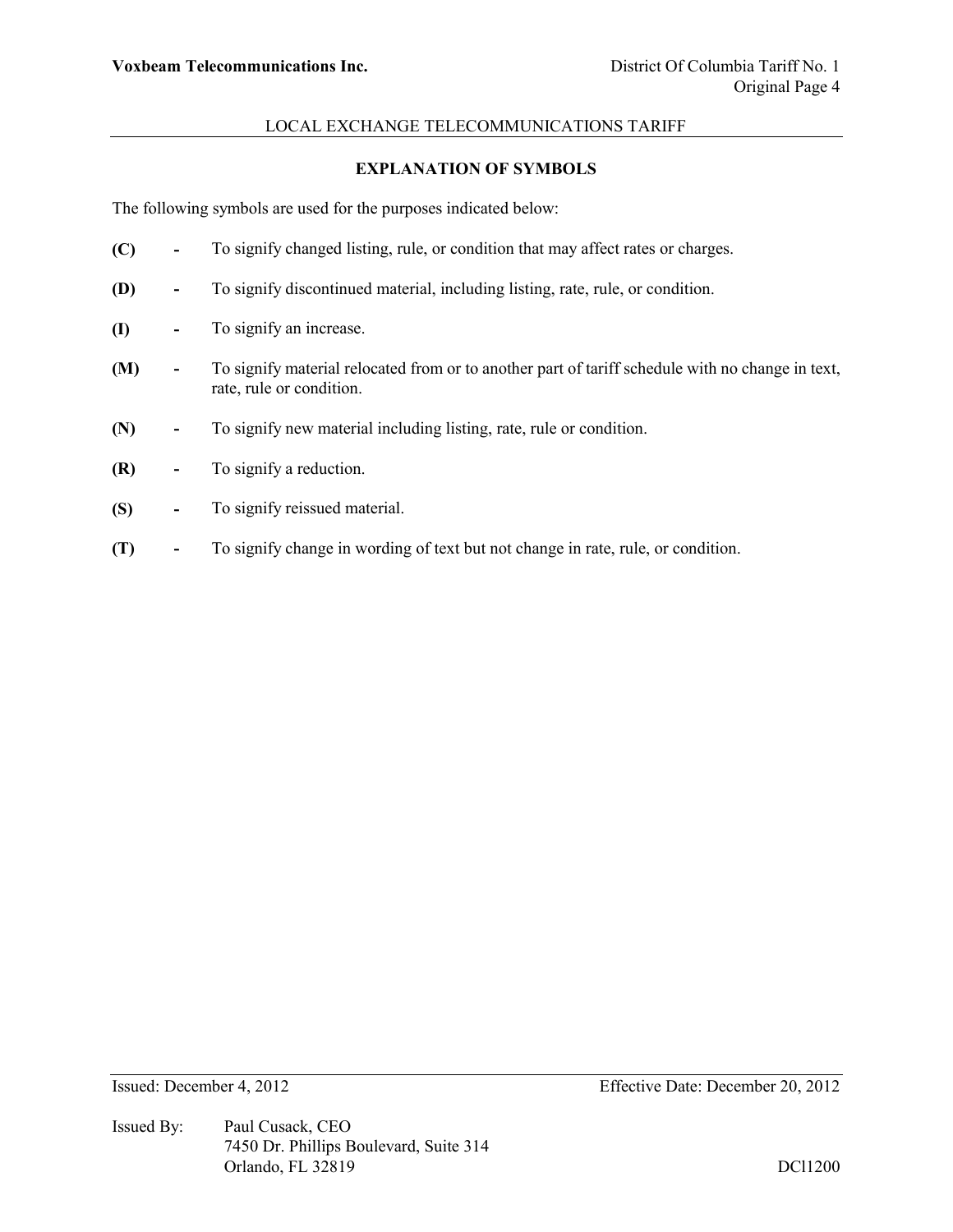# **APPLICATION OF TARIFF**

This tariff sets forth the service offerings, rates, terms and conditions applicable to the provision of competitive local exchange service by Voxbeam Telecommunications Inc., hereinafter referred to as the Company, to Customers within the District of Columbia. Voxbeam's services are furnished subject to the availability of facilities and subject to the terms and conditions set forth herein.

This tariff is on file with the Public Service Commission of the District of Columbia. In addition, this tariff is available for review at the main office of Voxbeam Telecommunications Inc. at 7450 Dr. Phillips Boulevard, Suite 314, Orlando, FL 32819.

# **SERVICE AREA MAP**

Voxbeam Telecommunications Inc. will provide local exchange service in areas currently served by Verizon-DC throughout the District of Columbia. Local calling areas are as defined in Section 3 of this tariff.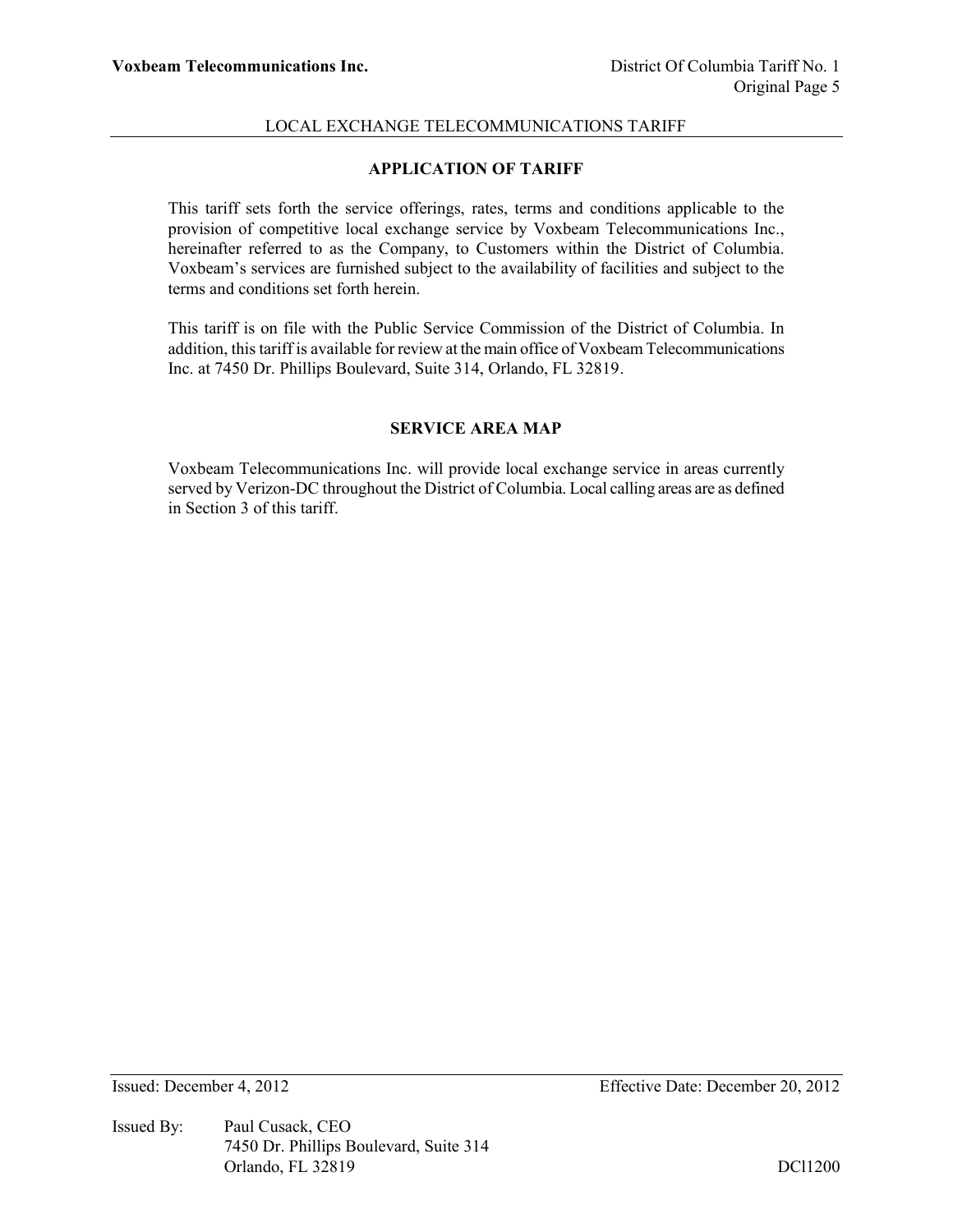# **TARIFF FORMAT**

- **A. Page Numbering –** Page numbers appear in the upper right corner of the page. Pages are numbered sequentially, however, new pages are occasionally added to the tariff. When a new page is added between pages already in effect, a decimal is added. For example, a new page added between pages 14 and 15 would be 14.1.
- **B. Page Revision Numbers –** Revision numbers also appear in the upper right corner of each page. These numbers are used to determine the most current page version on file with the Commission. For example, the  $4<sup>th</sup>$  Revised Page 14 cancels the  $3<sup>rd</sup>$  Revised Page 14. Because of various suspension periods, deferrals, etc., the most current page number on file with the Commission is not always the tariff page in effect. Consult the Check Sheet for the page currently in effect.
- **C. Paragraph Numbering Sequence –** There are nine levels of paragraph coding. Each level of coding is subservient to its next higher level:

2. 2.1. 2.1.1. 2.1.1.A. 2.1.1.A.1.  $2.1.1.A.1.(a)$ . 2.1.1.A.1.(a).I.  $2.1.1.A.1.(a).I.(i).$  $2.1.1.A.1.(a).I.(i).(1).$ 

**D. Check Sheets** – When a tariff filing is made with the Commission, an updated Check Sheet accompanies the tariff filing. The Check Sheet lists the pages contained in the tariff, with a cross reference to the current revision number. When new pages are added, the Check Sheet is changed to reflect the revision. All revisions made in a given filing are designated by an asterisk (\*). There will be no other symbols used on this page if these are the only changes made to it (i.e., the format, etc. remain the same, just revised revision levels on some pages.) The tariff user should refer to the latest Check Sheet to find out if a particular page is the most current on file with the Commission.

Issued By: Paul Cusack, CEO 7450 Dr. Phillips Boulevard, Suite 314 Orlando, FL 32819 DCl1200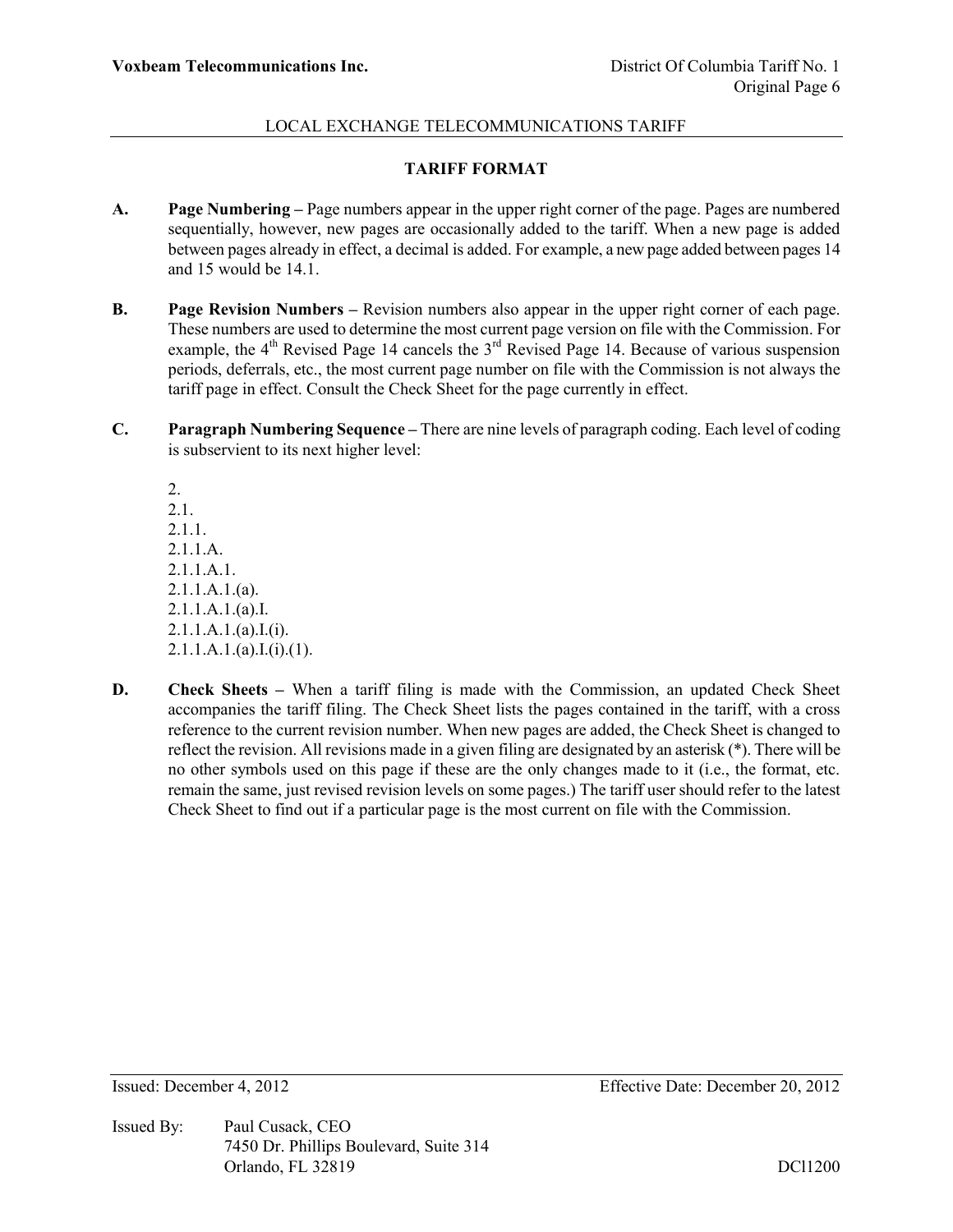# **SECTION 1 - DEFINITIONS**

**Advance Payment** - Payment of all or part of a charge required before the start of service.

**Authorization Code** - A numerical code, one or more of which may be assigned to a Customer, to enable Carrier to identify the origin of service of the Customer so it may rate and bill the call. All authorization codes shall be the sole property of Carrier and no Customer shall have any property or other right or interest in the use of any particular authorization code. Automatic numbering identification (ANI) may be used as or in connection with the authorization code.

**Authorized User** - A person, corporation or other entity that is authorized by the Company Customer to utilize service provided by the Company to the customer. The customer is responsible for all charges incurred by an Authorized

**Automatic Numbering Identification (ANI)** - A type of signaling provided by a local exchange telephone company which automatically identifies the local exchange line from which a call originates.

**Commission -** Public Service Commission of the District of Columbia.

**Common Carrier** - An authorized company or entity providing telecommunications services to the public

**Company -** Voxbeam Telecommunications Inc., the issuer of this tariff.

**Customer** - The person, firm or corporation that orders service and is responsible for the payment of charges and compliance with the terms and conditions of this tariff.

**Customer Premises** - A location designated by the Customer for the purposes of connecting to the Company's services.

**Customer Terminal Equipment** - Terminal equipment provided by the Customer.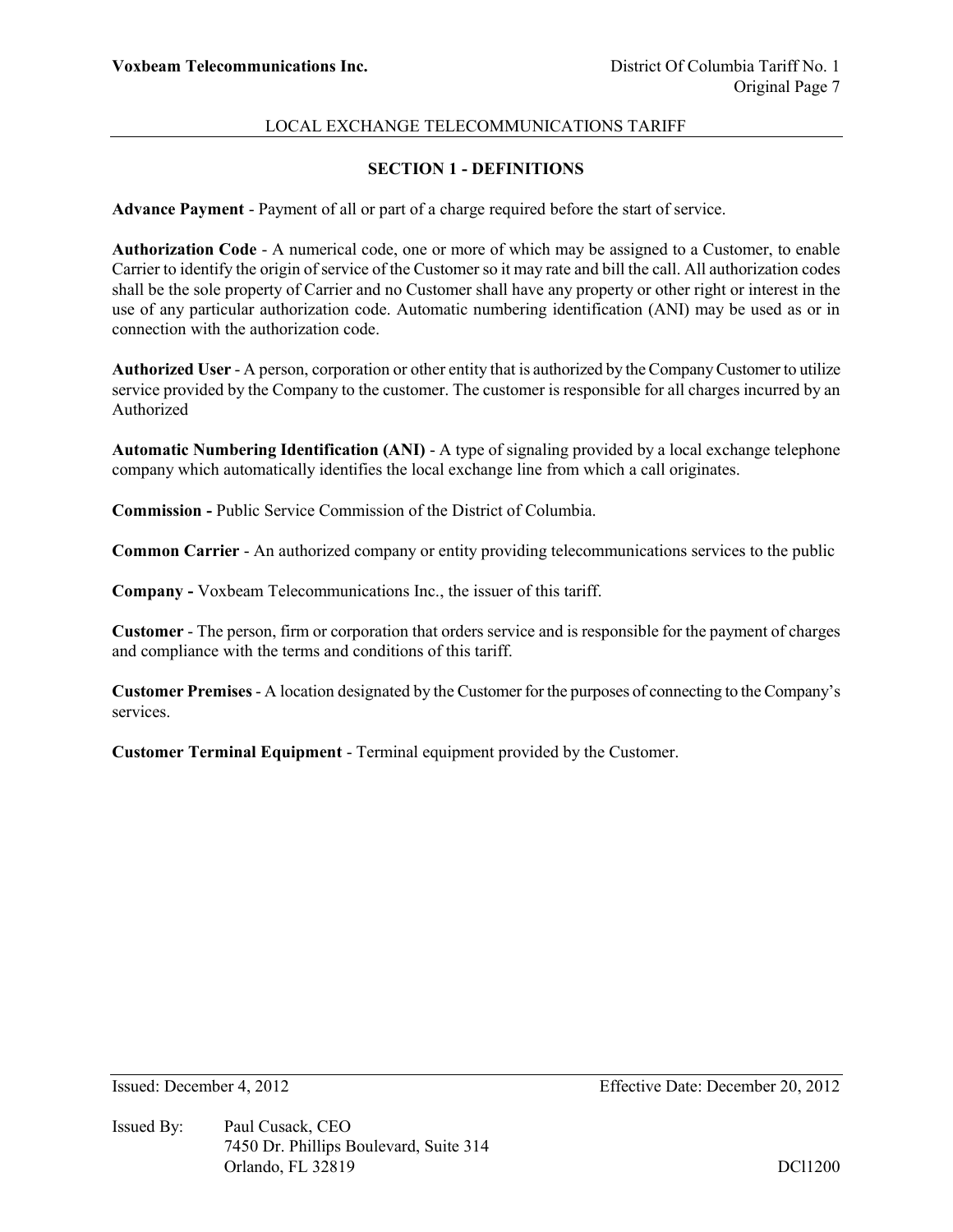# **SECTION 1 - DEFINITIONS, (CONT'D.)**

**Deposit -** Refers to a cash or equivalent of cash security held as a guarantee for payment of the charges.

**End Office** - The LEC switching system office or serving wire center where Customer station loops are terminated for purposes of interconnection to each other and/or to trunks.

**Equal Access** - A form of dialed access provided by local exchange companies whereby interexchange calls dialed by the Customer are automatically routed to the Company network. Presubscribed Customers may also route interexchange calls to the Company network by dialing an access code supplied by the Company.

**Exchange Telephone Company or Telephone Company** - Denotes any individual, partnership, association, joint-stock company, trust, or corporation authorized by the appropriate regulatory bodies to engage in providing public switched communication service throughout an exchange area, and between exchange areas within the LATA.

**Individual Case Basis (ICB)** - A service arrangement in which the regulations, rates and charges are developed based on the specific circumstances of the Customer's situation.

**IXC or Interexchange Carrier -** A long distance telecommunications services provider.

**Interruption** - The inability to complete calls due to equipment malfunctions or human errors. Interruption shall not include, and no allowance shall be given for service difficulties such as slow dial tone, circuits busy or other network and/or switching capability shortages. Nor shall Interruption include the failure of any service or facilities provided by a common carrier or other entity other than the Carrier. Any Interruption allowance provided within this Tariff by Carrier shall not apply where service is interrupted by the negligence or willful act of the Customer, or where the Carrier, pursuant to the terms of this Tariff, terminates service because of non-payment of bills, unlawful or improper use of the Carrier's facilities or service, or any other reason covered by this Tariff or by applicable law.

Issued By: Paul Cusack, CEO 7450 Dr. Phillips Boulevard, Suite 314 Orlando, FL 32819 DCl1200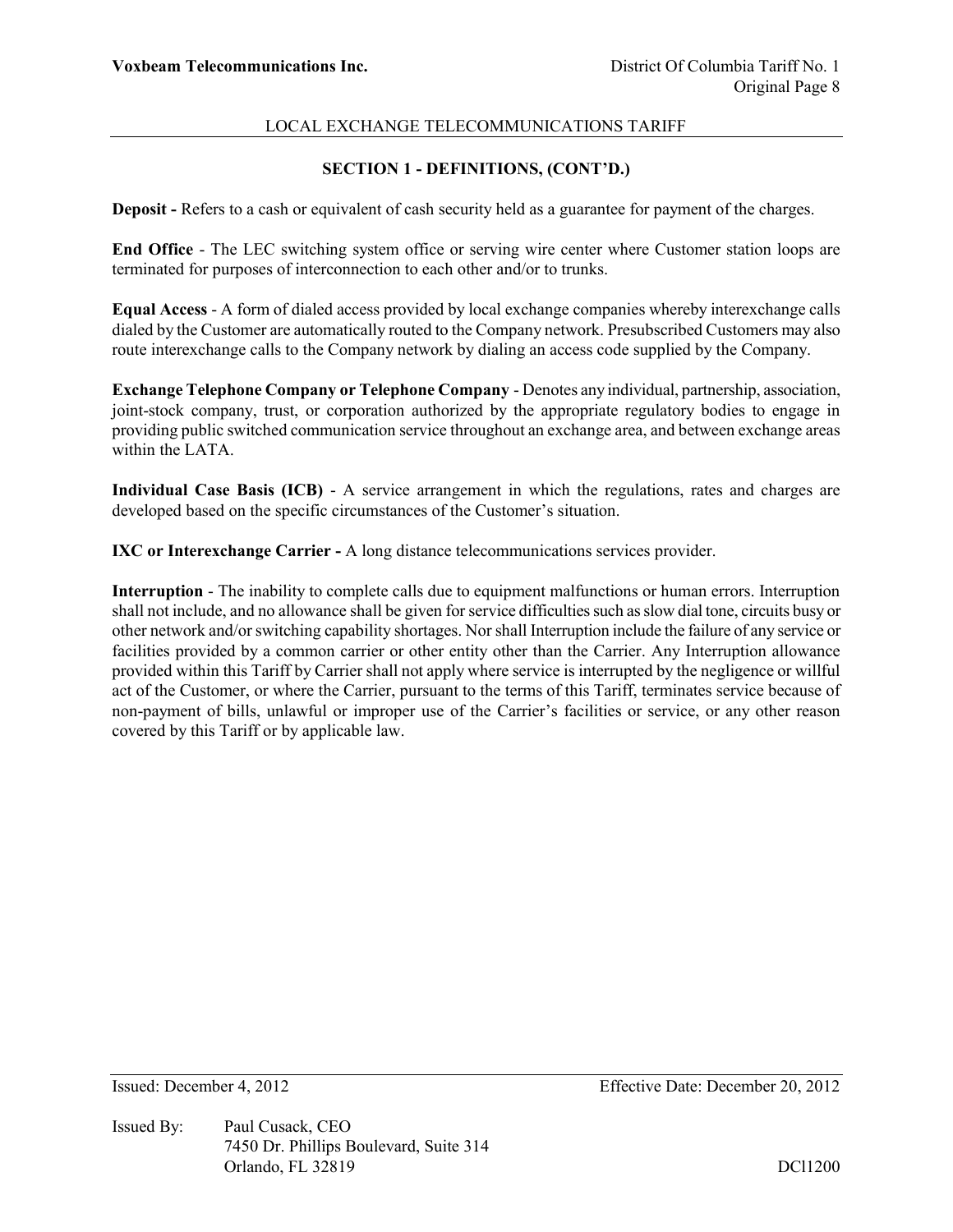# **SECTION 1 - DEFINITIONS, (CONT'D.)**

**Joint User** - A person, firm or corporation designated by the Customer as a user of local exchange service furnished to the Customer by the Company, and to whom a portion of the charges for such facilities are billed under a joint use arrangement.

**LATA** - A Local Access and Transport Area established pursuant to the Modification of Final Judgment entered by the United States District Court for the District of Columbia in Civil Action No. 82-0192; or any other geographic area designated as a LATA in the National Exchange Carrier Association, Inc. Tariff F.C.C. No. 4, or its successor tariff(s).

**LEC** - Local Exchange Company refers to the dominant, monopoly local telephone company in the area also served by the Company.

**Local Calling** - A completed call or telephonic communication between a calling Station and any other Station within the local service area of the Calling Station.

**Monthly Recurring Charges** - The monthly charges to the Customer for services, facilities and equipment, which continue for the agreed upon duration of the service.

**MOU** - Minutes of Use.

**NECA** - National Exchange Carriers Association.

**Non-Recurring Charge ("NRC") -** The initial charge, usually assessed on a one-time basis, to initiate and establish service.

**PIN** - Personal Identification Number. See Authorization Code.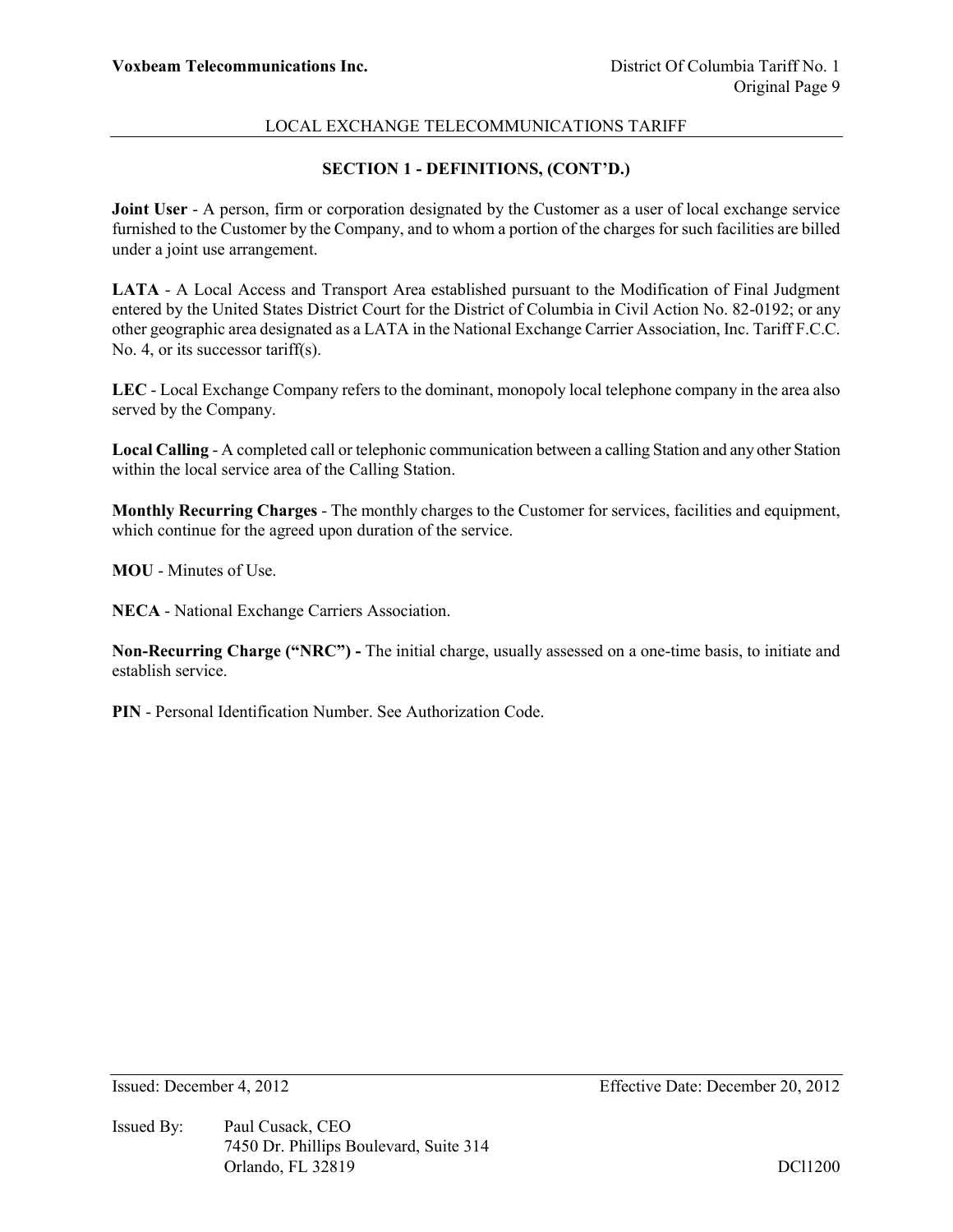# **SECTION 1 - DEFINITIONS, (CONT'D.)**

**Point of Presence ("POP") -** The Point of Presence.

**Premises** - The space occupied by a Customer or authorized user in a building or buildings or contiguous property not separated by a public right of way.

**Recurring Charges** - Monthly charges to the Customer for services, and equipment, which continues for the agreed upon duration of the service.

**Service** - Any means of service offered herein or any combination thereof.

**Service Commencement Date** - The first day following the date on which the Company notifies the Customer that the requested service or facility is available for use, unless extended by the Customer's refusal to accept service which does not conform to standards set forth in the Service order or this tariff, in which case the Service Commencement Date is the date of the Customer's acceptance of service. The parties may mutually agree on a substitute Service Commencement Date.

**Service Order** - The written or verbal request for Company services by the Customer and the Company in the format devised by the Company. A Service Order initiates the respective obligations of the parties as set forth therein and pursuant to this tariff.

**Services** - The Company telecommunications services offered on the Company network.

**Shared Inbound Calls** - Refers to calls that are terminated via the Customer's Company-provided local exchange line.

**Shared Outbound Calls** - Refers to calls in Feature Group (FGD) exchanges whereby the Customer's local telephone lines are presubscribed by the Company to the Company outbound service such that " $1 + 10$ -digit" number" calls are automatically routed to the Company or an IXC network. Calls to stations within the Customer's LATA may be placed by dialing "10XXX" or "101XXXX" with  $1 + 10$ -digit number."

Issued By: Paul Cusack, CEO 7450 Dr. Phillips Boulevard, Suite 314 Orlando, FL 32819 DCl1200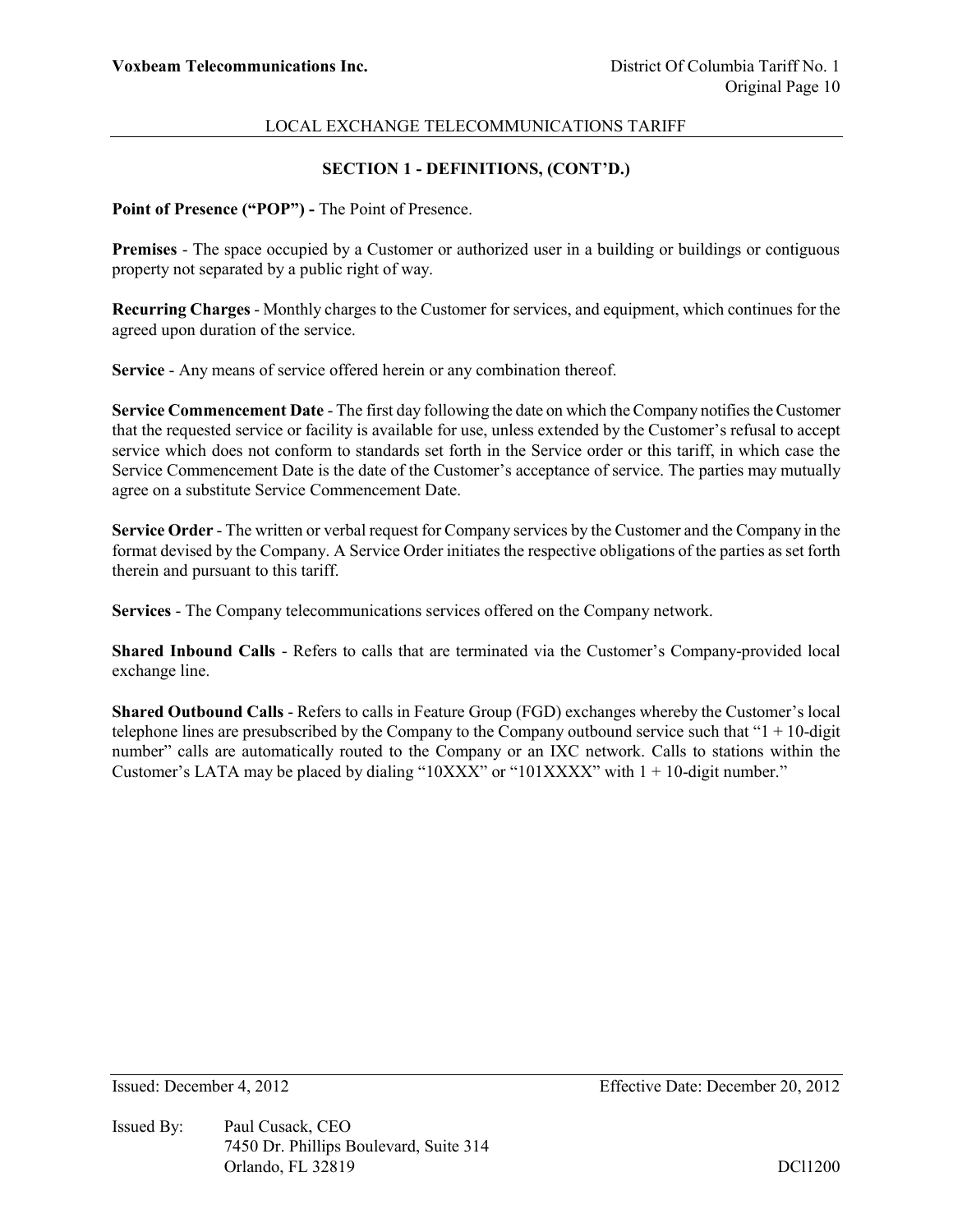# **SECTION 1 - DEFINITIONS, (CONT'D.)**

**Station -** The network control signaling unit and any other equipment provided at the Customer premises that enables the Customer to establish communications connections and to effect communications through such connections.

**Subscriber -** The person, firm, partnership, corporation, or other entity that orders telecommunications service from the Company. Service may be ordered by, or on behalf of, those who own, lease or otherwise manage the pay telephone, PBX, or other switch vehicle from which an End User places a call utilizing the services of the Company.

**Switched Access Origination/Termination** - Where access between the Customer and the interexchange carrier is provided on local exchange company Feature Group circuits and the connection to the Customer is a LEC-provided business or residential access line. The cost of switched Feature Group access is billed to the interexchange carrier.

**Terminal Equipment** - Any telecommunications equipment other than the transmission or receiving equipment installed at a Company location.

**Usage Charges** - Charges for minutes or messages traversing over local exchange facilities.

**User or End User** - A Customer, Joint User, or any other person authorized by a Customer to use service provided under this tariff.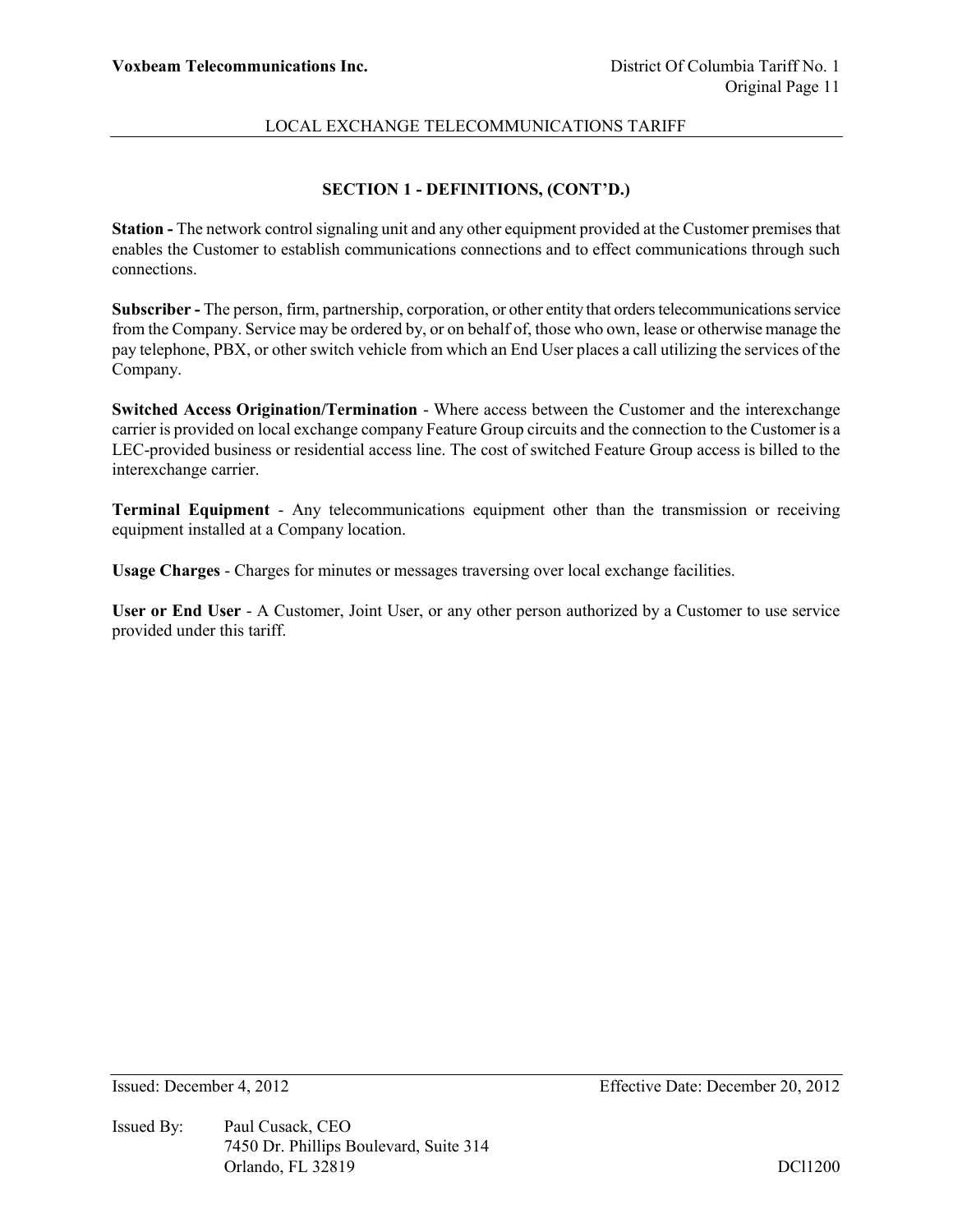# **SECTION 2 - RULES AND REGULATIONS**

#### **2.1 Undertaking of the Company**

#### **2.1.1 Scope**

The Company undertakes to furnish communications service pursuant to the terms of this tariff in connection with one-way and/or two-way information transmission between points within the District of Columbia.

The Company is responsible under this tariff only for the services and facilities provided hereunder, and it assumes no responsibility for any service provided by any other entity that purchases access to the Company network in order to originate or terminate its own services, or to communicate with its own customers.

The Company arranges for installation, operation, and maintenance of the communications services provided in this tariff for Customers in accordance with the terms and conditions set forth under this tariff. The Company may act as the Customer's agent for ordering access connection facilities provided by other carriers or entities, when authorized by the Customer, to allow connection of a Customer's location to the Company network. The Customer shall be responsible for all charges due for such service arrangement.

# **2.1.2 Shortage of Equipment or Facilities**

- **A**. The Company reserves the right to limit or to allocate the use of existing facilities, or of additional facilities offered by the Company, when necessary because of lack of facilities, or due to some other cause beyond Company control.
- **B.** The furnishing of service under this tariff is subject to the availability on a continuing basis of all the necessary facilities and is limited to the capacity of the Company facilities as well as facilities the Company may obtain from other carriers to furnish service from time to time as required at the sole discretion of the Company.

Issued By: Paul Cusack, CEO 7450 Dr. Phillips Boulevard, Suite 314 Orlando, FL 32819 DCl1200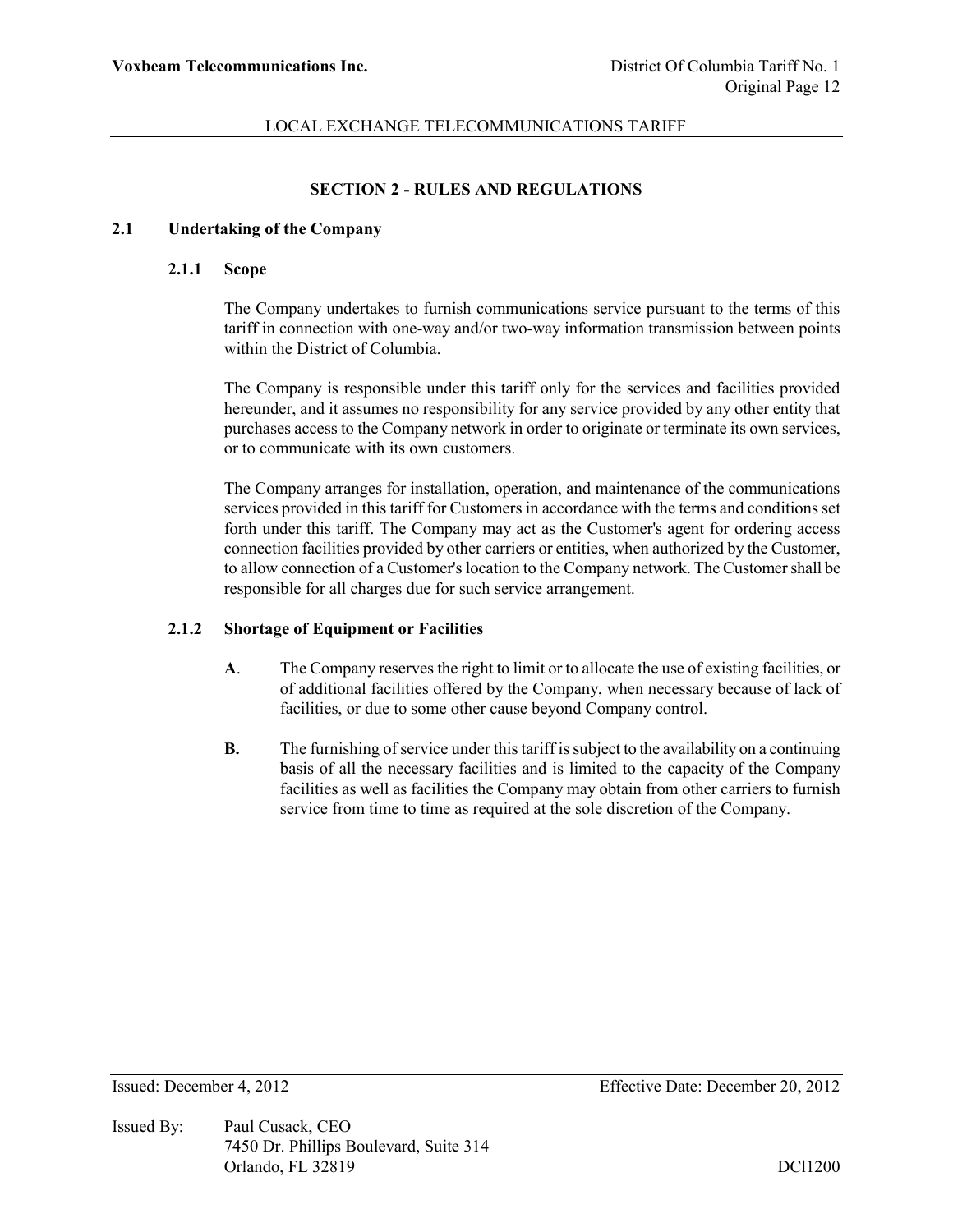#### **SECTION 2 - RULES AND REGULATIONS, (CONT'D.)**

### **2.1 Undertaking of the Company, (Cont'd.)**

# **2.1.3 Terms and Conditions**

- **A.** Service is provided on the basis of a minimum period of at least thirty (30), 24-hours per day. For the purpose of computing charges in this tariff, a month is considered to have 30 days. When a service is discontinued prior to the expiration of the minimum period, charges are applicable, whether the service is used or not.
- **B.** Except as otherwise stated in this tariff, Customers may be required to enter into written service orders which shall contain or reference a specific description of the service ordered, the rates to be charged, the duration of the services, and the terms and conditions in this tariff. Customers will also be required to execute any other documents as may be reasonably requested by the Company to provide service.
- **C.** At the expiration of the initial term specified in each Service Order, or in any extension thereof, service shall continue on a month-to-month basis, unless otherwise specified by the written Service Order, at the then current rates unless terminated by either party upon notice. Any termination shall not relieve the Customer of its obligation to pay any charges incurred under the service order and this tariff prior to termination. The rights and obligations which by their nature extend beyond the termination of the term of the service order shall survive such termination.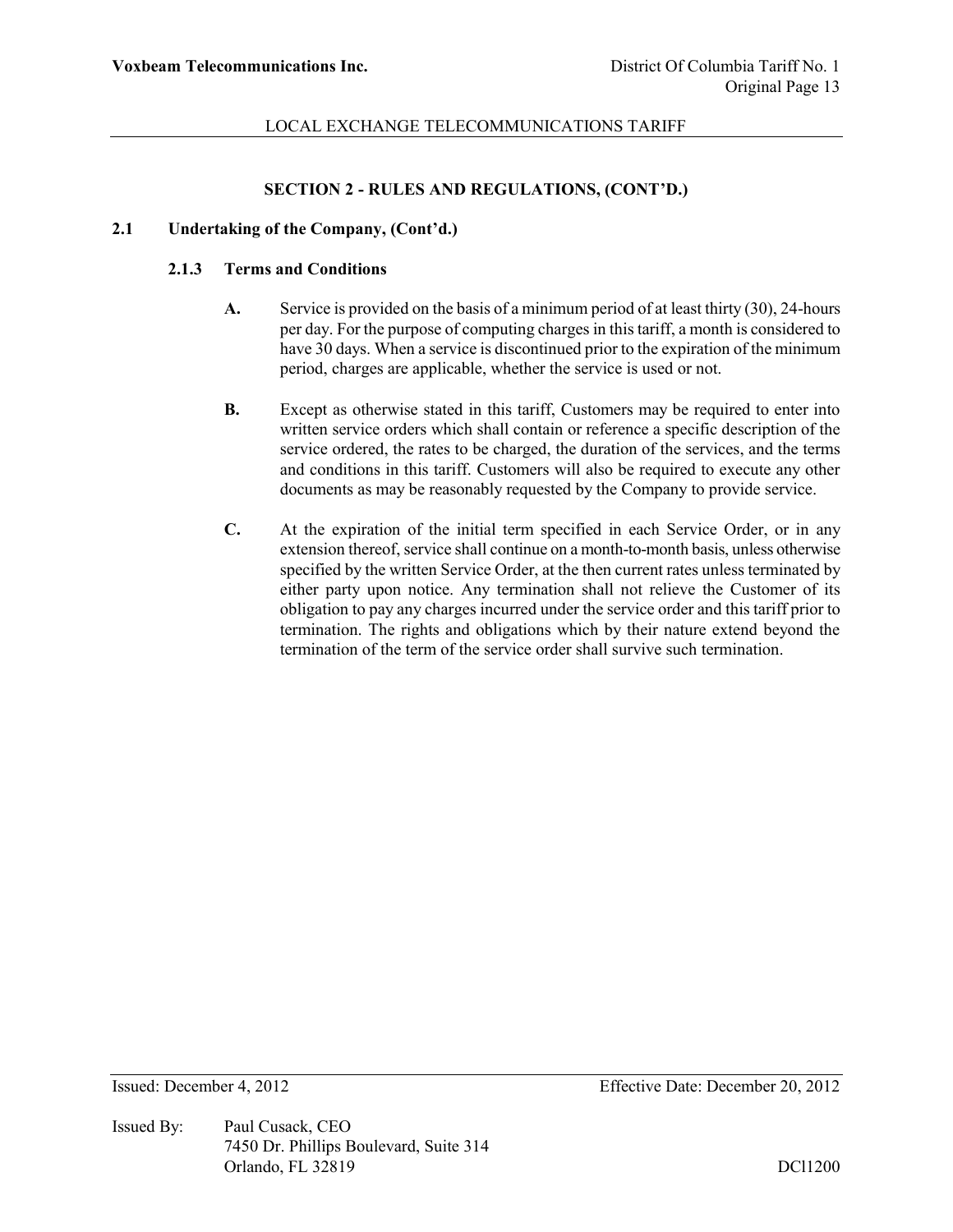#### **SECTION 2 - RULES AND REGULATIONS, (CONT'D.)**

## **2.1 Undertaking of the Company, (Cont'd.)**

### **2.1.3 Terms and Conditions, (Cont'd.)**

- **D.** Service may be terminated by Company upon written notice to the Customer if:
	- **1.** the Customer is using the service in violation of this tariff; or
	- **2.** the Customer is using the service in violation of the law; or
	- **3.** the Customer is in violation of written Service Order terms.
- **E.** This tariff shall be interpreted and governed by the laws of the District of Columbia regardless of its choice of laws provision.
- **F.** Any other telephone company may not interfere with the right of any person or entity to obtain service directly from the Company. No person or entity shall be required to make any payment, incur any penalty, monetary or otherwise, or purchase any services in order to have the right to obtain service directly from the Company.
- **G.** To the extent that either the Company or any other telephone company exercises control over available cable pairs, conduit, duct space, raceways, or other facilities needed by the other to reach a person or entity, the party exercising such control shall make them available to the other on terms equivalent to those under which the Company makes similar facilities under its control available to its Customers. At the reasonable request of either party, the Company and the other telephone company shall join the attempt to obtain from the owner of the property access for the other party to serve a person or entity.

Issued By: Paul Cusack, CEO 7450 Dr. Phillips Boulevard, Suite 314 Orlando, FL 32819 DCl1200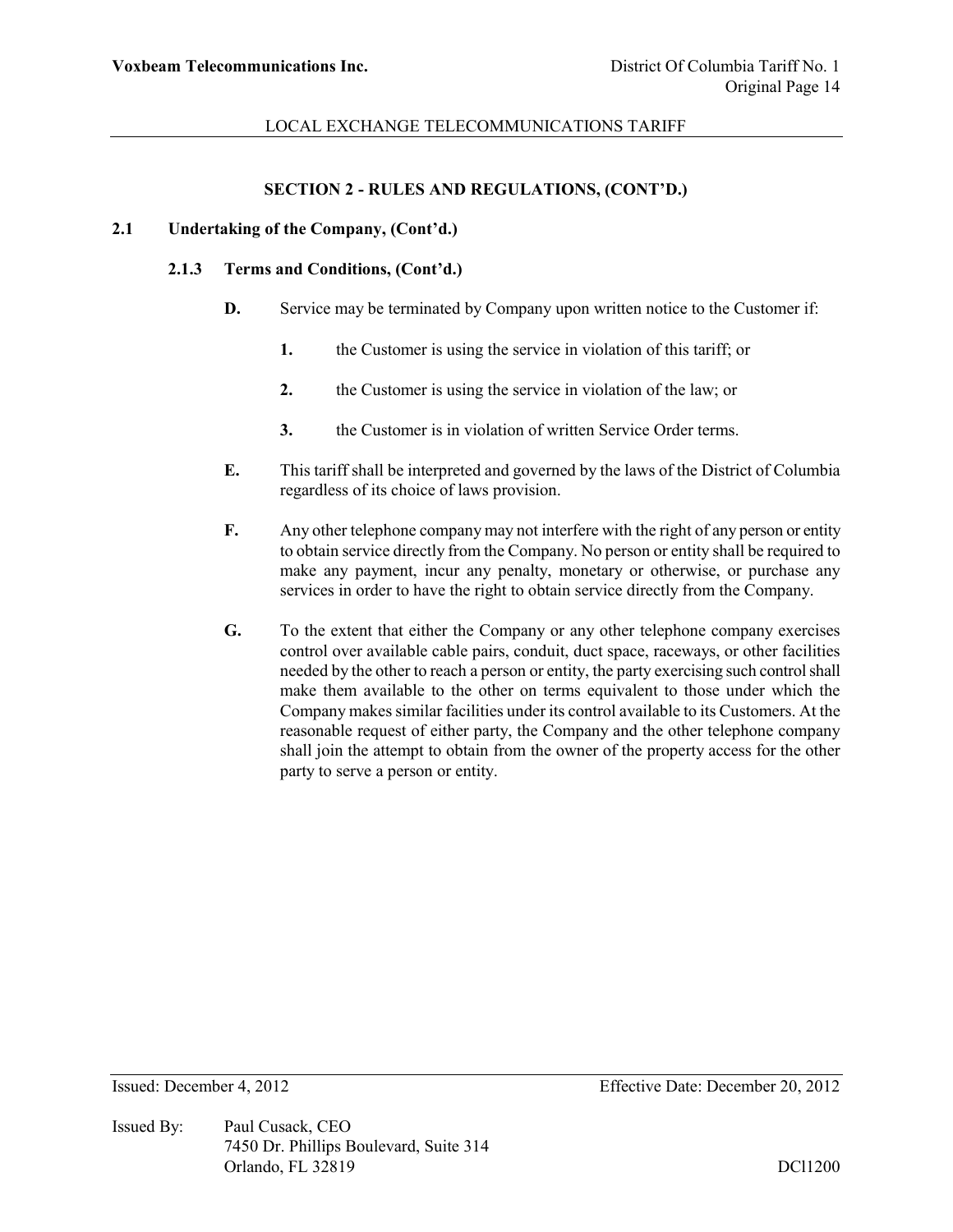#### **SECTION 2 - RULES AND REGULATIONS, (CONT'D.)**

### **2.1 Undertaking of the Company, (Cont'd.)**

#### **2.1.4 Limitations on Liability**

- **A.** Except as otherwise stated in this section, the liability of the Company for damages arising out of either: (1) the furnishing of its services, including but not limited to mistakes, omissions, interruptions, delays, or errors, or other defects, representations, or use of these services or (2) the failure to furnish its service, whether caused by acts or omission, shall be limited to the extension of allowances to the Customer for interruptions in service as set forth in Section 2.7.
- **B.** Except for the extension of allowances to the Customer for interruptions in service as set forth in Section 2.7, the Company shall not be liable to a Customer or third party for any direct, indirect, special, incidental, reliance, consequential, exemplary or punitive damages, including, but not limited to, loss of revenue or profits, for any reason whatsoever, including, but not limited to, any act or omission, failure to perform, delay, interruption, failure to provide any service or any failure in or breakdown of facilities associated with the service.
- **C.** The liability of the Company for errors in billing that result in overpayment by the Customer shall be limited to a credit equal to the dollar amount erroneously billed or, in the event that payment has been made and service has been discontinued, to a refund of the amount erroneously billed.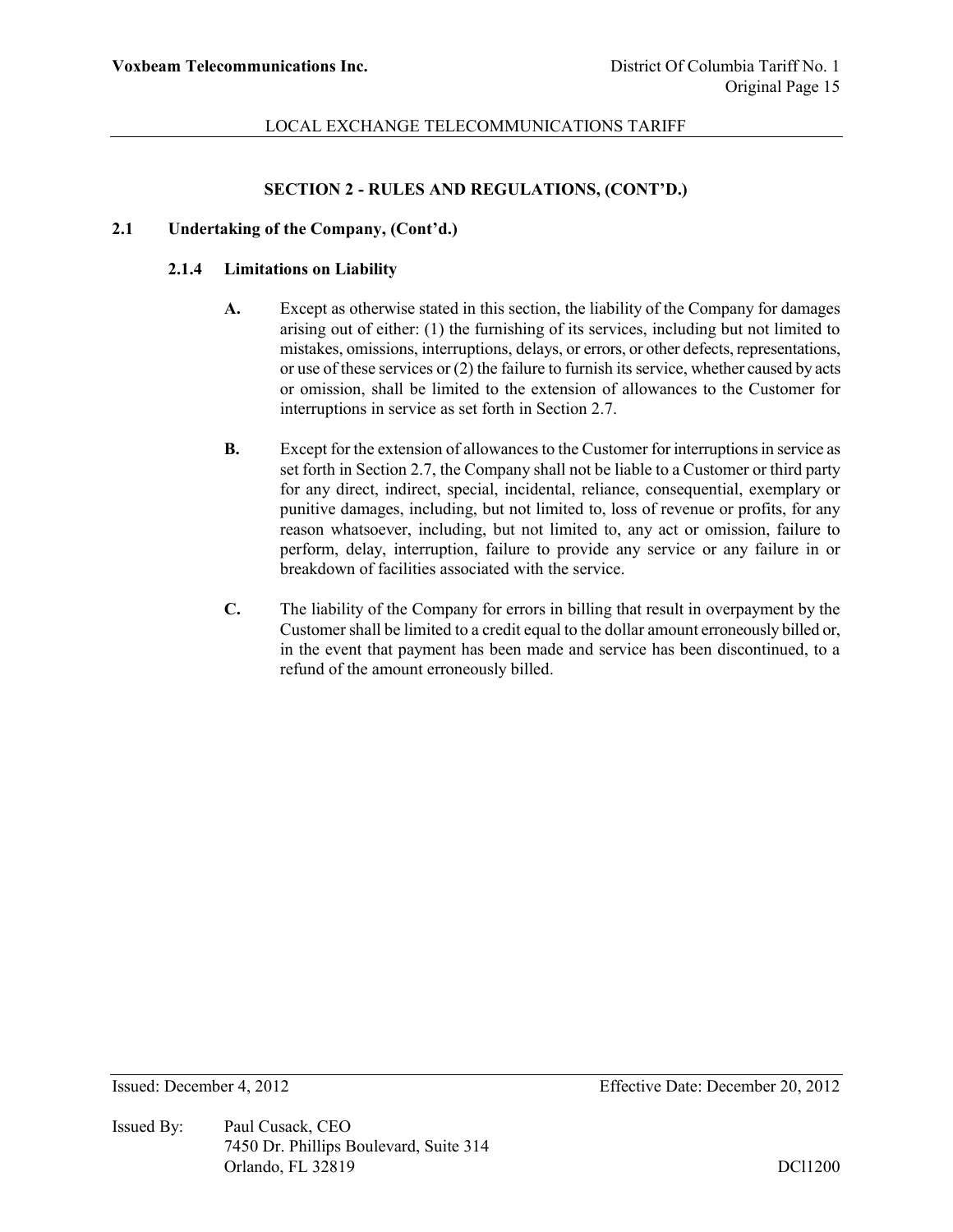#### **SECTION 2 - RULES AND REGULATIONS, (CONT'D.)**

#### **2.1 Undertaking of the Company, (Cont'd.)**

#### **2.1.4 Limitations on Liability, (Cont'd.)**

- **D.** The Company shall be indemnified and saved harmless by the Customer from and against all loss, liability, damage and expense, due to:
	- **1.** Any act or omission of: (a) the Customer, (b) any other entity furnishing service, equipment or facilities for use in conjunction with services or facilities provided by the Company; or (c) common carriers or warehousemen, except as contracted by the Company;
	- **2.** Any delay or failure of performance or equipment due to causes beyond the Company control, including but not limited to, acts of God, fires, floods, earthquakes, hurricanes, or other catastrophes; national emergencies, insurrections, riots, wars or other civil commotions; strikes, lockouts, work stoppages or other labor difficulties; criminal actions taken against the Company; unavailability, failure or malfunction of equipment or facilities provided by the Customer or third parties; and any law, order, regulation or other action of any governing authority or agency thereof;
	- **3.** Any unlawful or unauthorized use of Company facilities and services;
	- **4.** Libel, slander, invasion of privacy or infringement of patents, trade secrets, or copyrights arising from or in connection with the material transmitted by means of Company-provided facilities or services; or by means of the combination of Company-provided facilities or services;
	- **5.** Breach in the privacy or security of communications transmitted over Company facilities;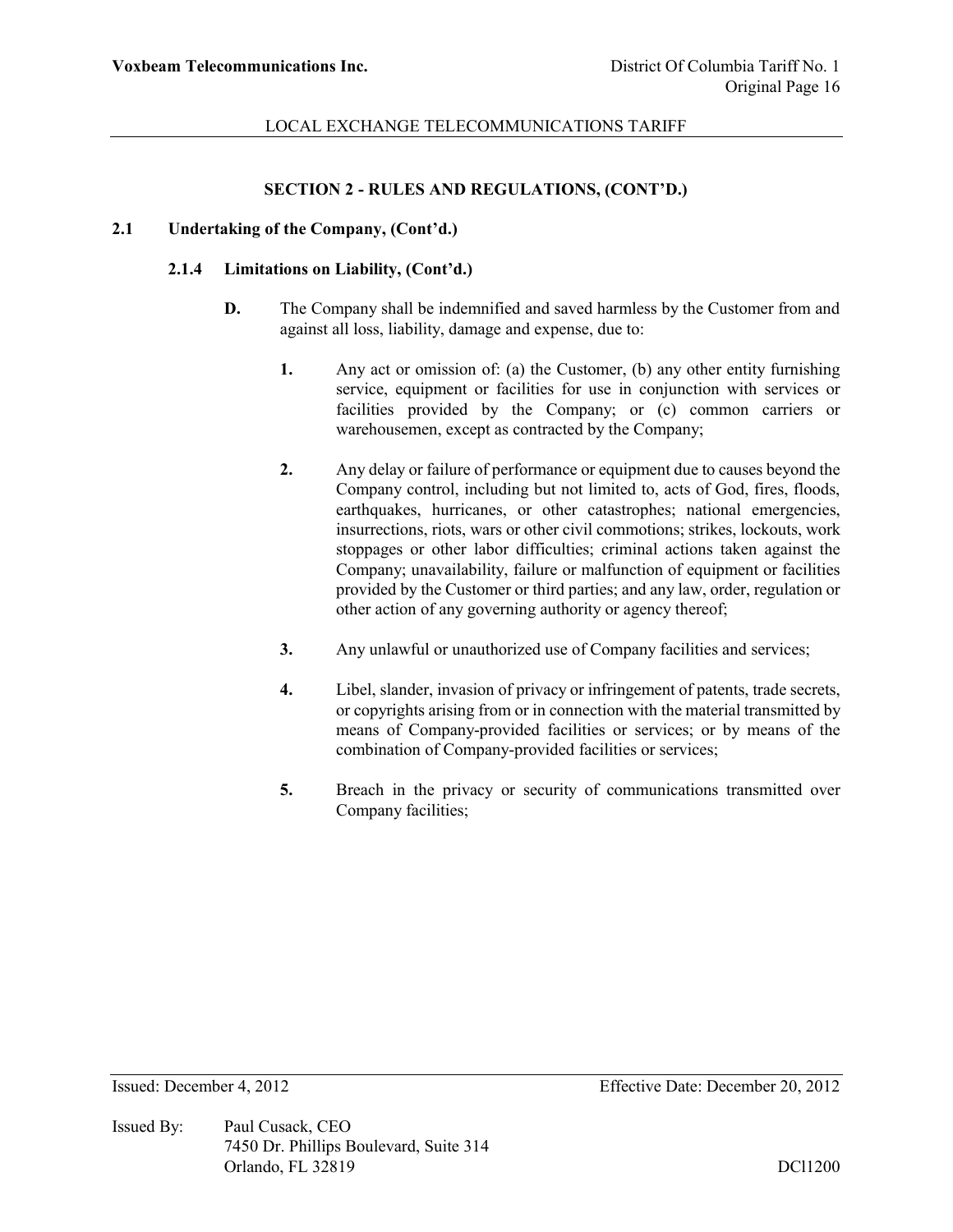## **SECTION 2 - RULES AND REGULATIONS, (CONT'D.)**

### **2.1 Undertaking of the Company, (Cont'd.)**

# **2.1.4 Limitations on Liability, (Cont'd.)**

#### **D. (Cont'd.)**

- **6.** Changes in any of the facilities, operations or procedures of the Company that render any equipment, facilities or services provided by the Customer obsolete, or require modification or alteration of such equipment, facilities or services, or otherwise affect their use or performance, except where reasonable notice is required by the Company and is not provided to the Customer, in which event the Company liability is limited as set forth in Section 2.1.4.A.
- **7.** Defacement of or damage to Customer premises resulting from the furnishing of services or equipment on such premises or the installation or removal thereof;
- **8.** Injury to property or injury or death to persons, including claims for payments made under Workers' Compensation law or under any plan for employee disability or death benefits, arising out of, or caused by, any act or omission of the Customer, or the construction, installation, maintenance, presence, use or removal of the Customer's facilities or equipment connected, or to be connected to Company facilities;
- **9.** Any non-completion of calls due to network busy conditions;
- **10.** Any calls not actually attempted to be completed during any period that service is unavailable;
- **11.** And any other claim resulting from any act or omission of the Customer or patron(s) of the Customer relating to the use of Company services or facilities.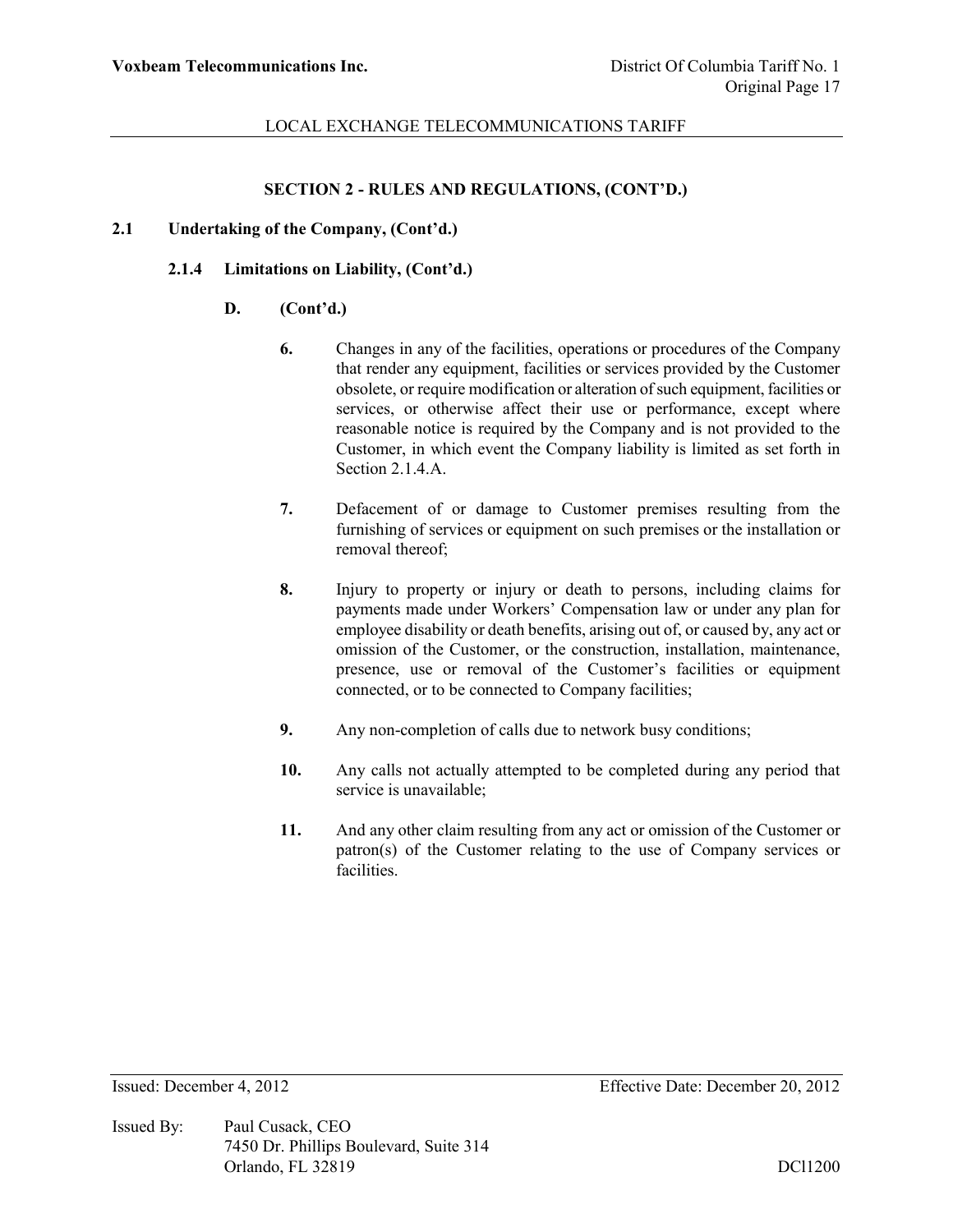# **SECTION 2 - RULES AND REGULATIONS, (CONT'D.)**

### **2.1 Undertaking of the Company, (Cont'd.)**

### **2.1.4 Limitations on Liability, (Cont'd.)**

- **E.** The Company does not guarantee nor make any warranty with respect to installations provided by it for use in an explosive atmosphere.
- **F.** The Company makes no warranties or representations, EXPRESS OR IMPLIED, either in fact or by operation of law, statutory or otherwise, including warranties of merchantability or fitness for a particular use, except those expressly set forth herein.
- **G.** Failure by the Company to assert its rights pursuant to one provision of this rate sheet does not preclude the Company from asserting its rights under other provisions.
- **H.** Directory Errors In the absence of gross negligence or willful misconduct, no liability for damages arising from errors or mistakes in or omissions of directory listings, or errors or mistakes in or omissions of listing obtainable from the directory assistance operator, including errors in the reporting thereof, shall attach to the Company. An allowance for errors or mistakes in or omissions of published directory listings or for errors or mistakes in or omissions of listing obtainable from the directory assistance operator shall be at the monthly tariff rate for each listing, or in the case of a free or no-charge directory listing, credit shall equal two times the monthly tariff rate for an additional listing, for the life of the directory or the charge period during which the error, mistake or omission occurs.

Issued By: Paul Cusack, CEO 7450 Dr. Phillips Boulevard, Suite 314 Orlando, FL 32819 DCl1200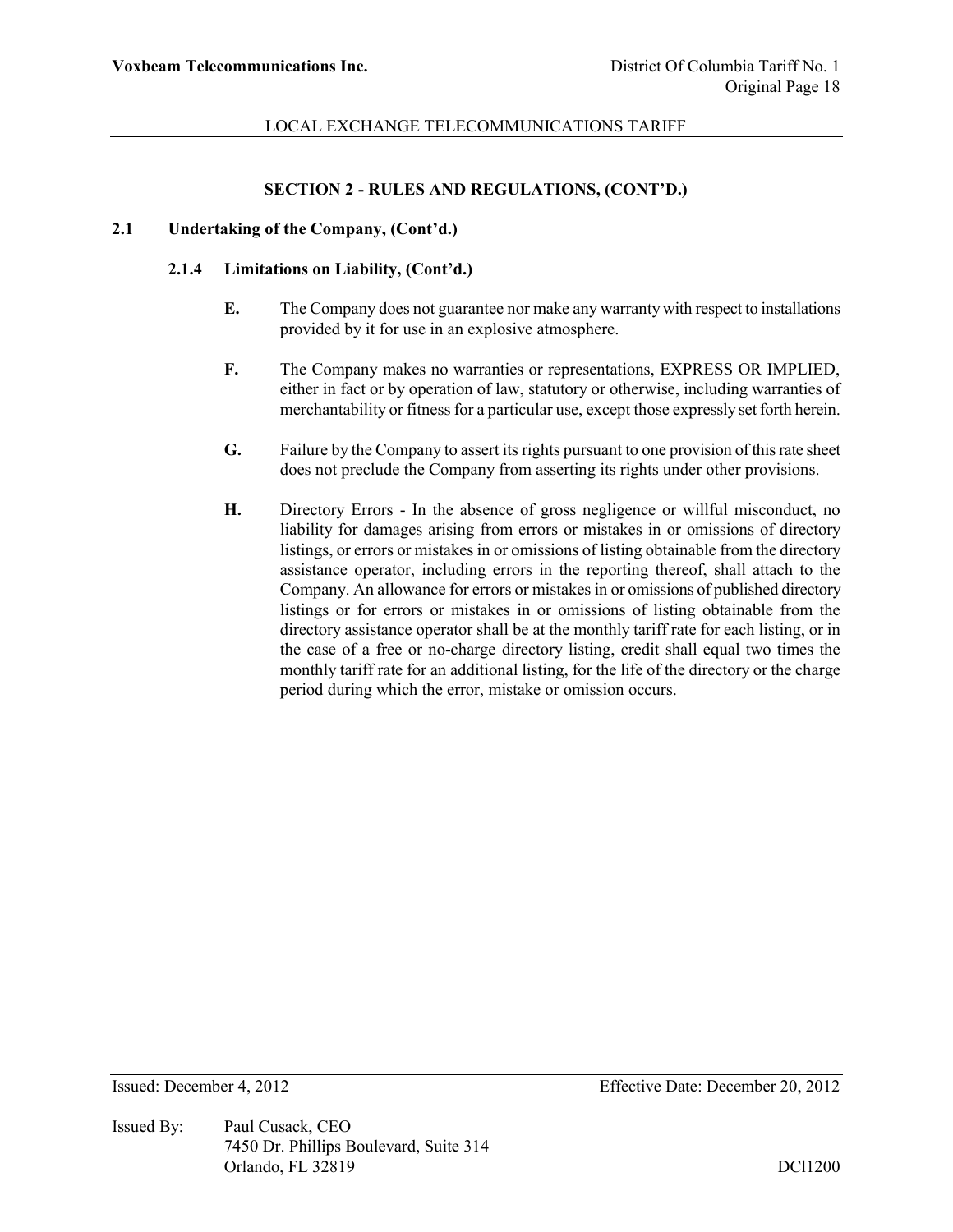## **SECTION 2 - RULES AND REGULATIONS, (CONT'D.)**

### **2.1 Undertaking of the Company, (Cont'd.)**

### **2.1.4 Limitations on Liability, (Cont'd.)**

#### **I. With respect to Emergency Number 911 Service**

- **1.** This service is offered solely as an aid in handling assistance calls in connection with fire, police and other emergencies. The Company is not responsible for any losses, claims, demands, suits or any liability whatsoever, whether suffered, made instituted or asserted by the Customer or by any other party or person for any personal injury or death of any person or persons, and for any loss, damage or destruction of any property, whether owned by the Customer or others, caused or claimed to have been caused by: (1) mistakes, omissions, interruptions, delays, errors or other defects in the provision of service, of (2) installation, operation, failure to operate, maintenance, removal, presence, condition, local or use of any equipment and facilities furnishing this service.
- **2.** Neither is the Company responsible for any infringement, nor invasion of the right of privacy of any person or persons, caused or claimed to have been caused directly or indirectly, by the installation, operation, failure to operate, maintenance, removal, presence, condition, occasion or use of emergency 911 service features and the equipment associated therewith, or by any services furnished by the Company, including, but not limited to the identification of the telephone number, address or name associated with the telephone used by the party or parties accessing emergency 911 service, and which arise out of the negligence or other wrongful act of the Company, the Customer, its users, agencies or municipalities, or the employees or agents of any one of them.
- **3.** When a Customer with a nonpublished telephone number, as defined herein, places a call to the emergency 911 service, the Company will release the name and address of the calling party, where such information can be determined, to the appropriate local governmental authority responsible for emergency 911 service upon request of such governmental authority. By subscribing to service under this rate sheet, the Customer acknowledges and agrees with the release of information as described above.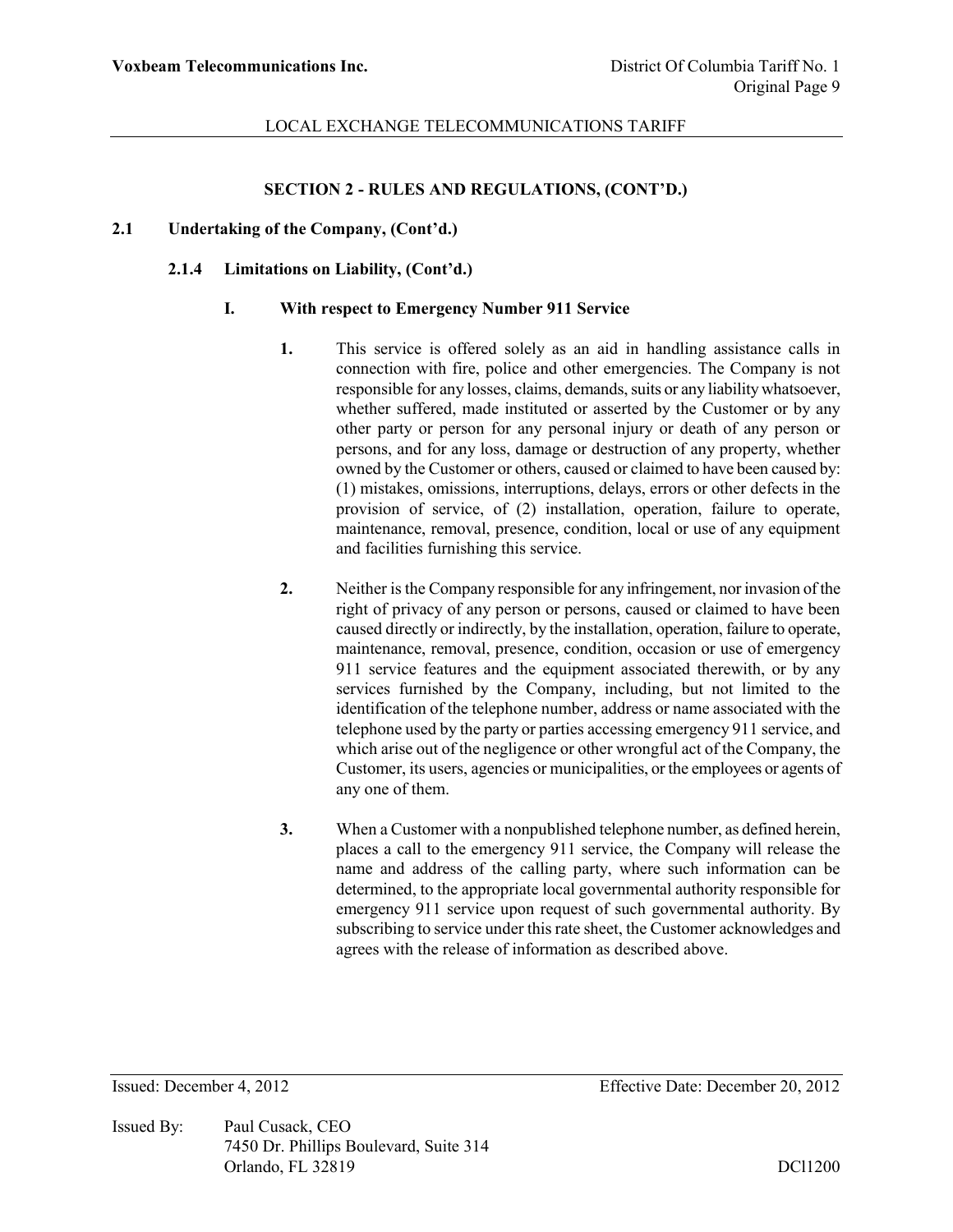## **SECTION 2 - RULES AND REGULATIONS, (CONT'D.)**

### **2.1 Undertaking of the Company, (Cont'd.)**

# **2.1.5 Notification of Service-Affecting Activities**

The Company will provide the Customer reasonable notification of service-affecting activities that may occur in normal operation of its business. Such activities may include, but are not limited to, equipment or facilities additions, removals or rearrangements and routine preventative maintenance. Generally, such activities are not specific to an individual Customer but affect many Customers' services. No specific advance notification period is applicable to all service activities. The Company will work cooperatively with the Customer to determine the reasonable notification requirements. With some emergency or unplanned service-affecting conditions, such as an outage resulting from cable damage, notification to the Customer may not be possible.

Issued By: Paul Cusack, CEO 7450 Dr. Phillips Boulevard, Suite 314 Orlando, FL 32819 DCl1200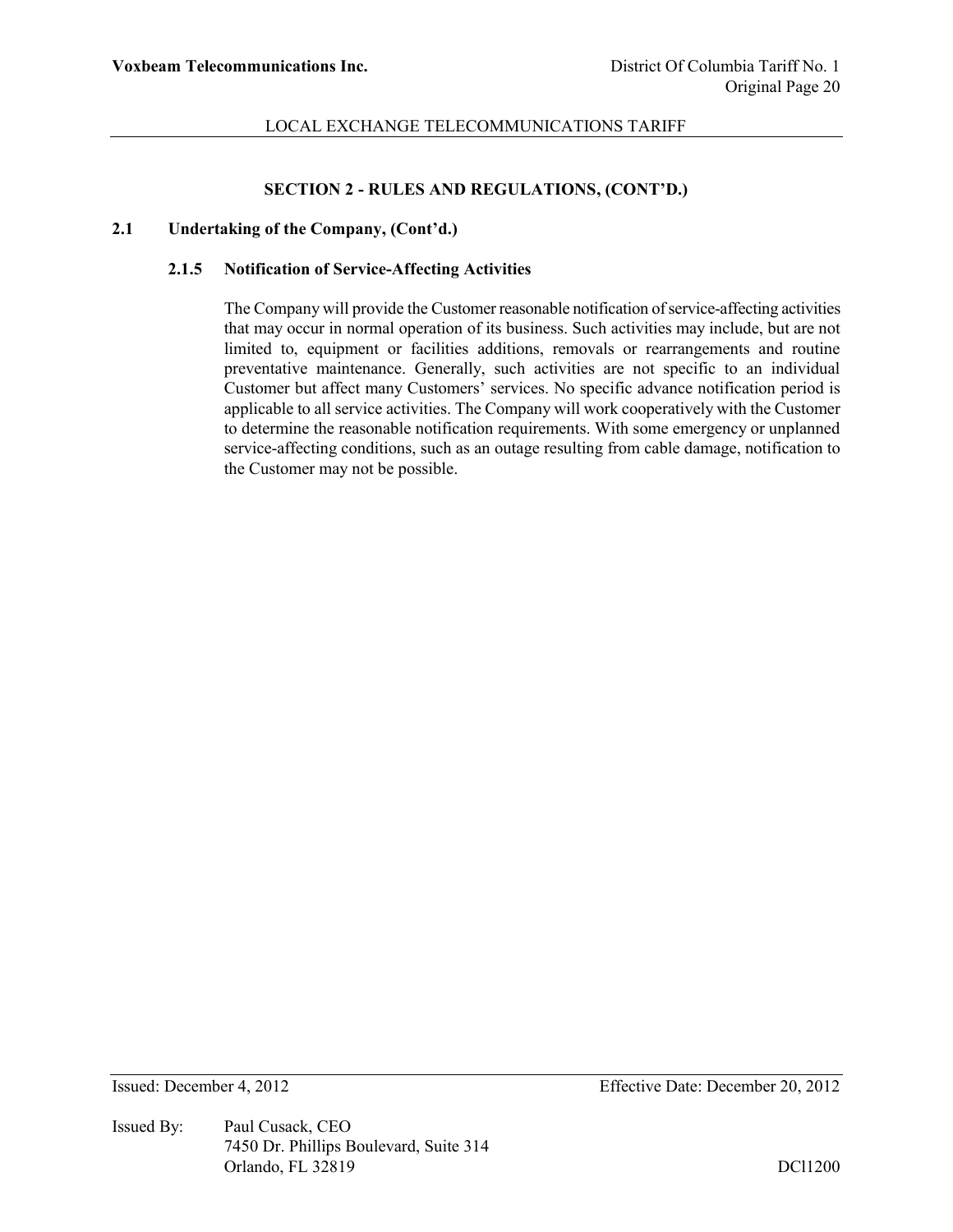#### **SECTION 2 - RULES AND REGULATIONS, (CONT'D.)**

## **2.1 Undertaking of the Company, (Cont'd.)**

#### **2.1.6 Provision of Equipment and Facilities**

- **A.** The Company shall use reasonable efforts to make available services to a Customer on or before a particular date, subject to the provisions of and compliance by the Customer with, the regulations contained in this tariff. The Company does not guarantee availability by any such date and shall not be liable for any delays in commencing service to any Customer.
- **B.** The Company shall use reasonable efforts to maintain only the facilities and equipment that it furnishes to the Customer. The Customer may not, nor may the Customer permit others to, rearrange, disconnect, remove, attempt to repair, or otherwise interfere with any of the facilities or equipment installed by the Company, except upon the written consent of the Company.
- **C.** The Company may substitute, change or rearrange any equipment or facility at any time and from time to time, but shall not thereby alter the technical parameters of the service provided the Customer.
- **D.** Equipment the Company provides or installs at the Customer Premises for use in connection with the services the Company offers shall not be used for any purpose other than that for which it was provided.
- **E.** The Customer shall be responsible for the payment of service charges as set forth herein for visits by Company agents or employees to the Premises of the Customer when the service difficulty or trouble report results from the use of equipment or facilities provided by any party other than the Company, including but not limited to the Customer.

Issued By: Paul Cusack, CEO 7450 Dr. Phillips Boulevard, Suite 314 Orlando, FL 32819 DCl1200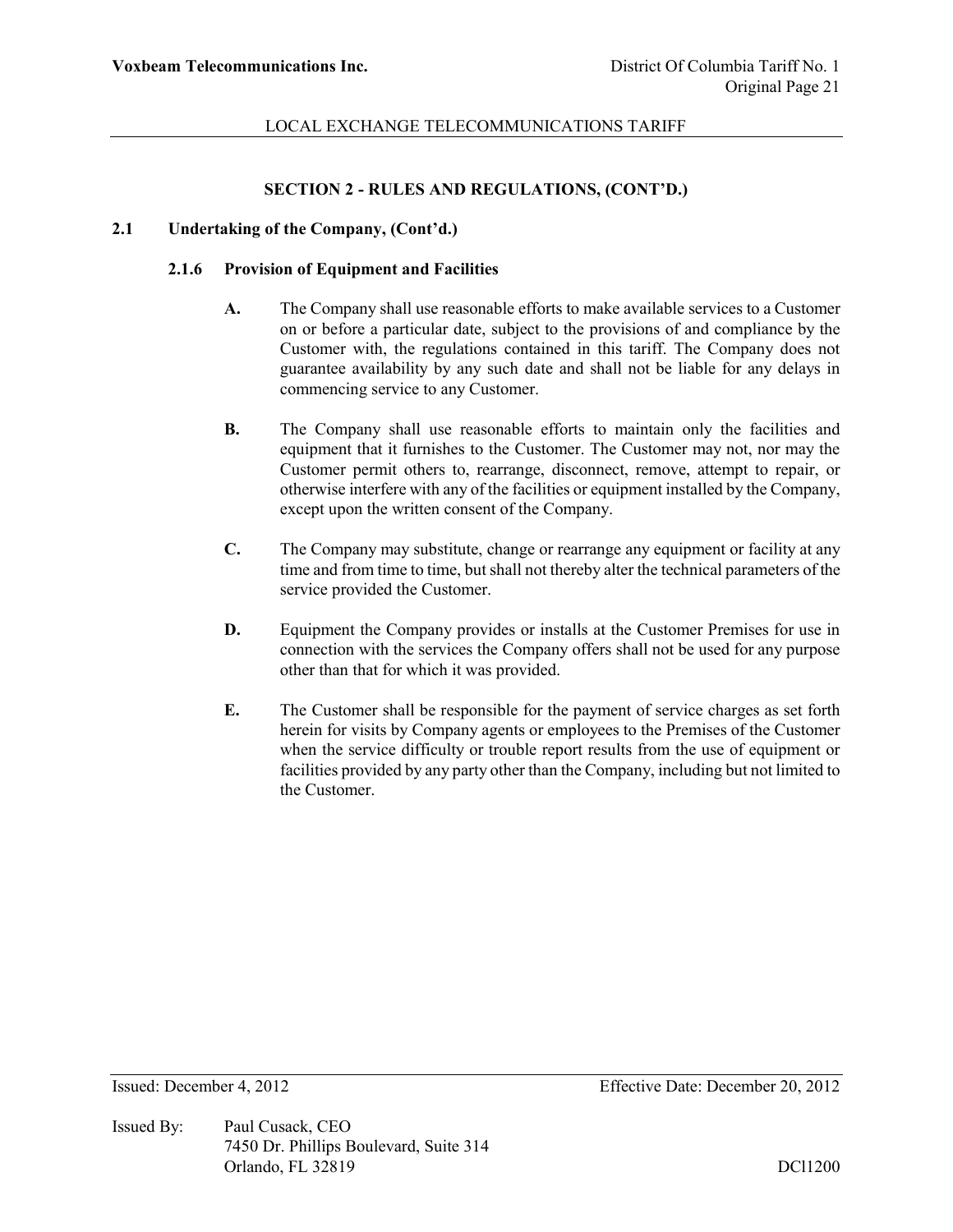## **SECTION 2 - RULES AND REGULATIONS, (CONT'D.)**

## **2.1 Undertaking of the Company, (Cont'd.)**

#### **2.1.6 Provision of Equipment and Facilities, (Cont'd.)**

- **F.** The Company shall not be responsible for the installation, operation, or maintenance of any Customer-provided communications equipment. Where such equipment is connected to the facilities furnished pursuant to this tariff, the responsibility of the Company shall be limited to the furnishing of facilities offered under this tariff and to the maintenance and operation of such facilities. Subject to this responsibility, the Company shall not be responsible for:
	- **1.** the transmission of signals by Customer-provided equipment or for the quality of, or defects in, such transmission; or
	- **2.** the reception of signals by Customer-provided equipment.

#### **2.1.7 Non-routine Installation**

At the Customer's request, installation and/or maintenance may be performed outside Company regular business hours or in hazardous locations. In such cases, charges based on cost of the actual labor, material, or other costs incurred by or charged to the Company will apply. If installation is started during regular business hours, but, at the Customer's request, extends beyond regular business hours into time periods including, but not limited to, weekends, holidays, and/or night hours, additional charges may apply.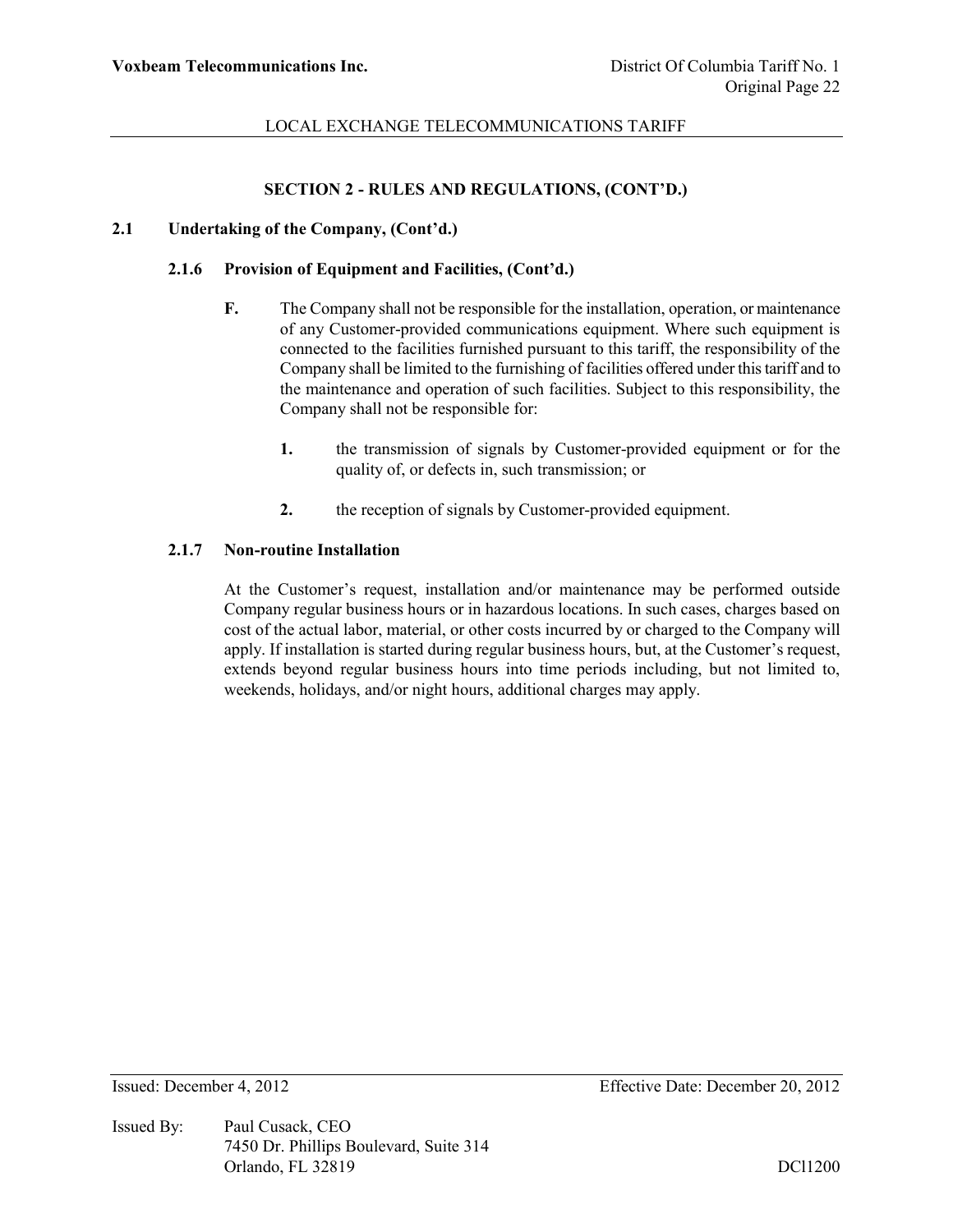#### **SECTION 2 - RULES AND REGULATIONS, (CONT'D.)**

## **2.1 Undertaking of the Company, (Cont'd.)**

# **2.1.8 Special Construction**

Subject to the agreement of the Company and to all of the regulations contained in this tariff, special construction of facilities may be undertaken on a reasonable efforts basis at the request of the Customer. Special construction is that construction undertaken:

- **A.** where facilities are not presently available, and there is no other requirement for the facilities so constructed;
- **B.** of a type other than that which the Company would normally utilize in the furnishing of its services;
- **C.** over a route other than that which the Company would normally utilize in the furnishing of its services;
- **D.** in a quantity greater than that which the Company would normally construct;
- **E.** on an expedited basis;
- **F.** on a temporary basis until permanent facilities are available;
- **G.** involving abnormal costs; or
- **H.** in advance of its normal construction.

#### **2.1.9 Ownership of Facilities**

Title to all facilities provided in accordance with this tariff remains in the Company, its partners, agents, contractors or suppliers.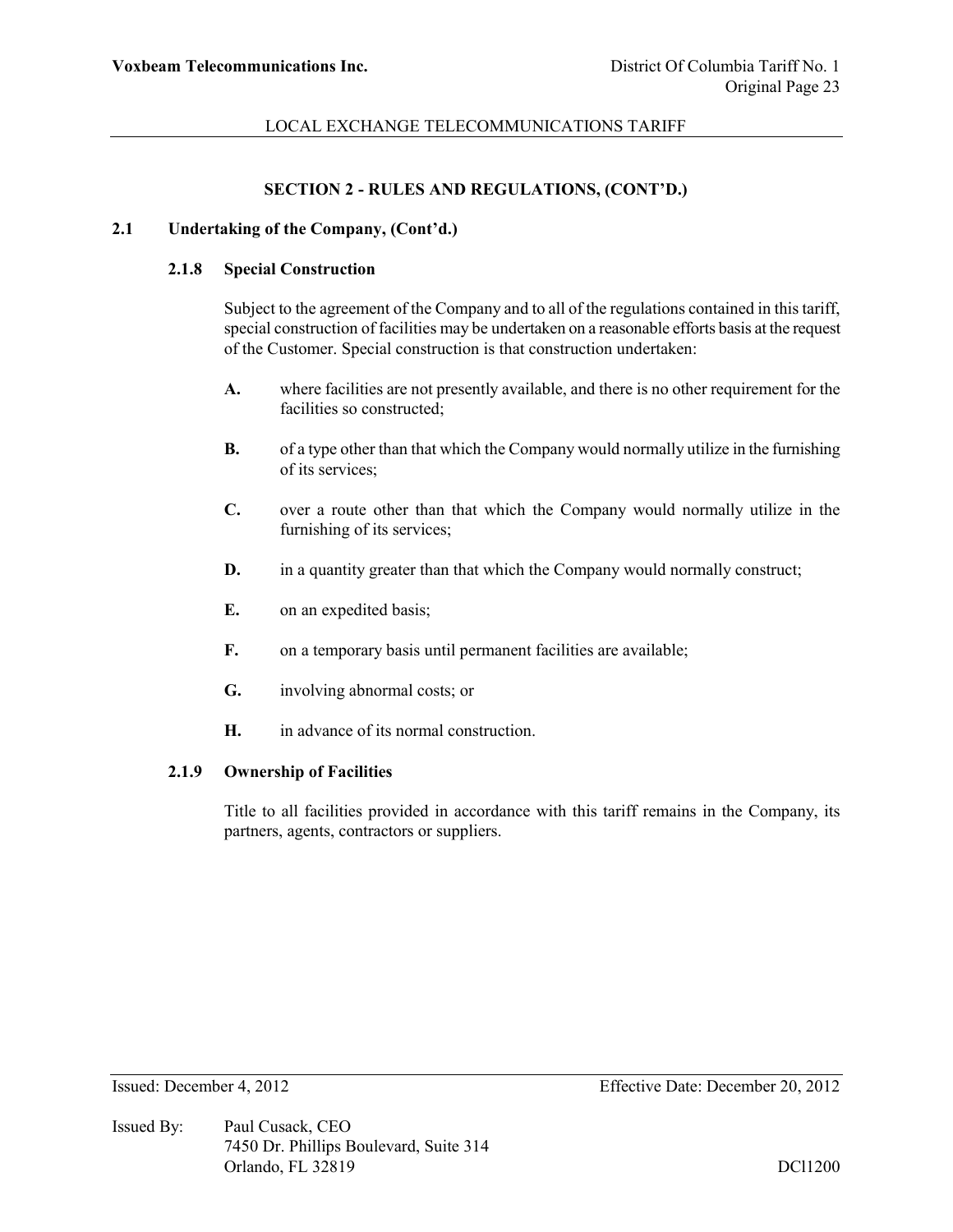# **SECTION 2 - RULES AND REGULATIONS, (CONT'D.)**

# **2.2 Prohibited Uses**

- **2.2.1** The services the Company offers shall not be used for any unlawful purpose or for any use as to which the Customer has not obtained all required governmental approvals, authorizations, licenses, consents and permits.
- **2.2.2** The Company may require applicants for service who intend to use Company offerings for resale and/or for shared use to file a letter with the Company confirming that their use of the Company offerings complies with relevant laws and Commission regulations, policies, orders, and decisions.
- **2.2.3** The Company may block any signals being transmitted over its Network by Customers who cause interference to the Company or other users. Customer shall be relieved of all obligations to make payments for charges relating to any blocked Service and shall indemnify the Company for any claim, judgment or liability resulting from such blockage.
- **2.2.4** A Customer, joint user, or authorized user may not assign, or transfer in any manner, the service or any rights associated with the service without the written consent of the Company. The Company will permit a Customer to transfer its existing service to another entity if the existing Customer has paid all charges owed to the Company for regulated communications services. Such a transfer will be treated as a disconnection of existing service and installation of new service, and non-recurring installation charges as stated in this tariff will apply.

Issued By: Paul Cusack, CEO 7450 Dr. Phillips Boulevard, Suite 314 Orlando, FL 32819 DCl1200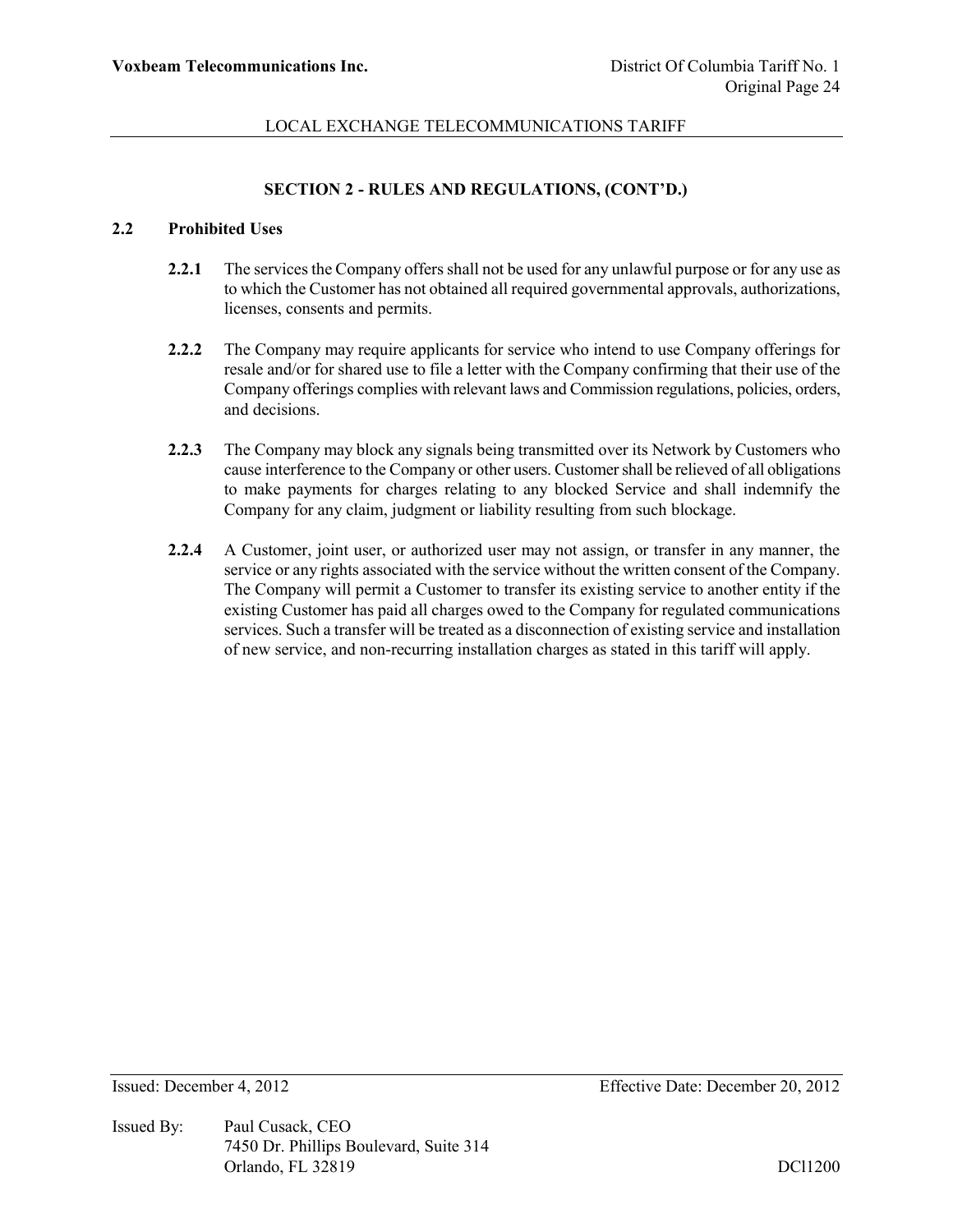# **SECTION 2 - RULES AND REGULATIONS, (CONT'D.)**

#### **2.3 Obligations of the Customer**

### **2.3.1 General**

The Customer is responsible for making proper application for service; placing any necessary order, complying with tariff regulations; payment of charges for services provided. Specific Customer responsibilities include, but are not limited to the following:

- **A.** the payment of all applicable charges pursuant to this tariff and written Service Orders;
- **B.** damage to or loss of Company facilities or equipment caused by the acts or omissions of the Customer; or the noncompliance by the Customer, with these regulations; or by fire or theft or other casualty on the Customer Premises, unless caused by the negligence or willful misconduct of the employees or agents of the Company;
- **C.** providing at no charge, as specified from time to time by the Company, any needed personnel, equipment space and power to operate Company facilities and equipment installed on the premises of the Customer, and the level of heating and air conditioning necessary to maintain the proper operating environment on such premises;
- **D.** obtaining, maintaining, and otherwise having full responsibility for all rights-of-way and conduits necessary for installation of fiber optic cable and associated equipment used to provide Communication Services to the Customer from the cable building entrance or property line to the location of the equipment space described in 2.3.1.C. Any and all costs associated with obtaining and maintaining the rights-of-way described herein, including the costs of altering the structure to permit installation of the Company-provided facilities, shall be borne entirely by, or may be charged by the Company to, the Customer. The Company may require the Customer to demonstrate its compliance with this section prior to accepting an order for service;

Issued By: Paul Cusack, CEO 7450 Dr. Phillips Boulevard, Suite 314 Orlando, FL 32819 DCl1200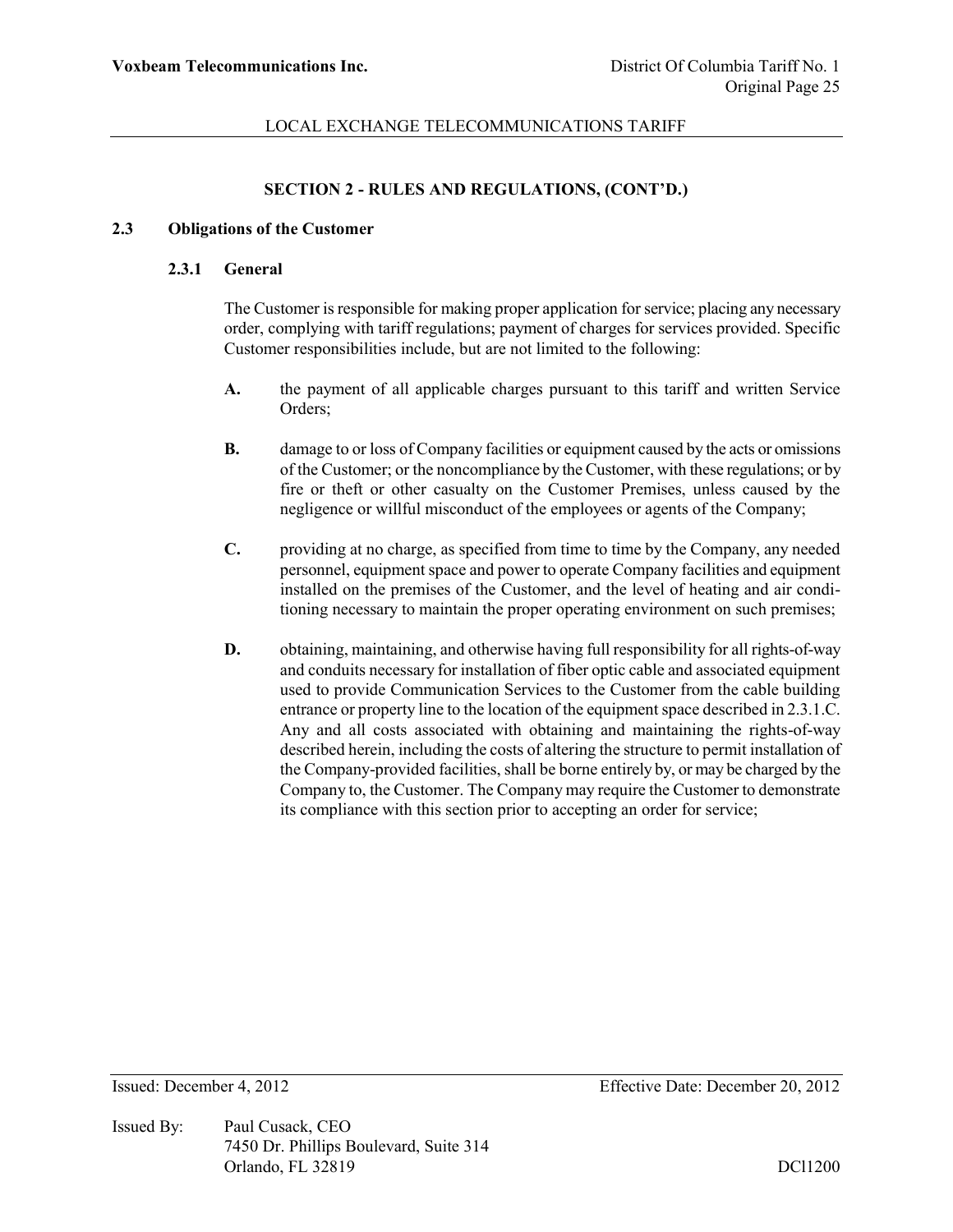# **SECTION 2 - RULES AND REGULATIONS, (CONT'D.)**

## **2.3 Obligations of the Customer, (Cont'd.)**

# **2.3.1 General, (Cont'd.)**

- **E.** providing a safe place to work and complying with all laws and regulations regarding the working conditions on the premises at which Company employees and agents shall be installing or maintaining Company facilities and equipment. The Customer may be required to install and maintain Company facilities and equipment within a hazardous area if, in the Company opinion, injury or damage to Company employees or property might result from installation or maintenance by the Company. The Customer shall be responsible for identifying, monitoring, removing and disposing of any hazardous material (e.g., asbestos) prior to any construction or installation work;
- **F.** complying with all laws and regulations applicable to, and obtaining all consents, approvals, licenses and permits as may be required with respect to, the location of Company facilities and equipment in any Customer premises or the rights-of-way for which Customer is responsible under Section 2.3.1.D.; and granting or obtaining permission for Company agents or employees to enter the premises of the Customer at any time for the purpose of installing, inspecting, maintaining, repairing, or upon termination of service as stated herein, removing the facilities or equipment of the Company;
- **G.** not creating, or allowing to be placed, any liens or other encumbrances on Company equipment or facilities; and
- **H.** making Company facilities and equipment available periodically for maintenance purposes at a time agreeable to both the Company and the Customer. No allowance will be made for the period during which service is interrupted for such purposes.

Issued By: Paul Cusack, CEO 7450 Dr. Phillips Boulevard, Suite 314 Orlando, FL 32819 DCl1200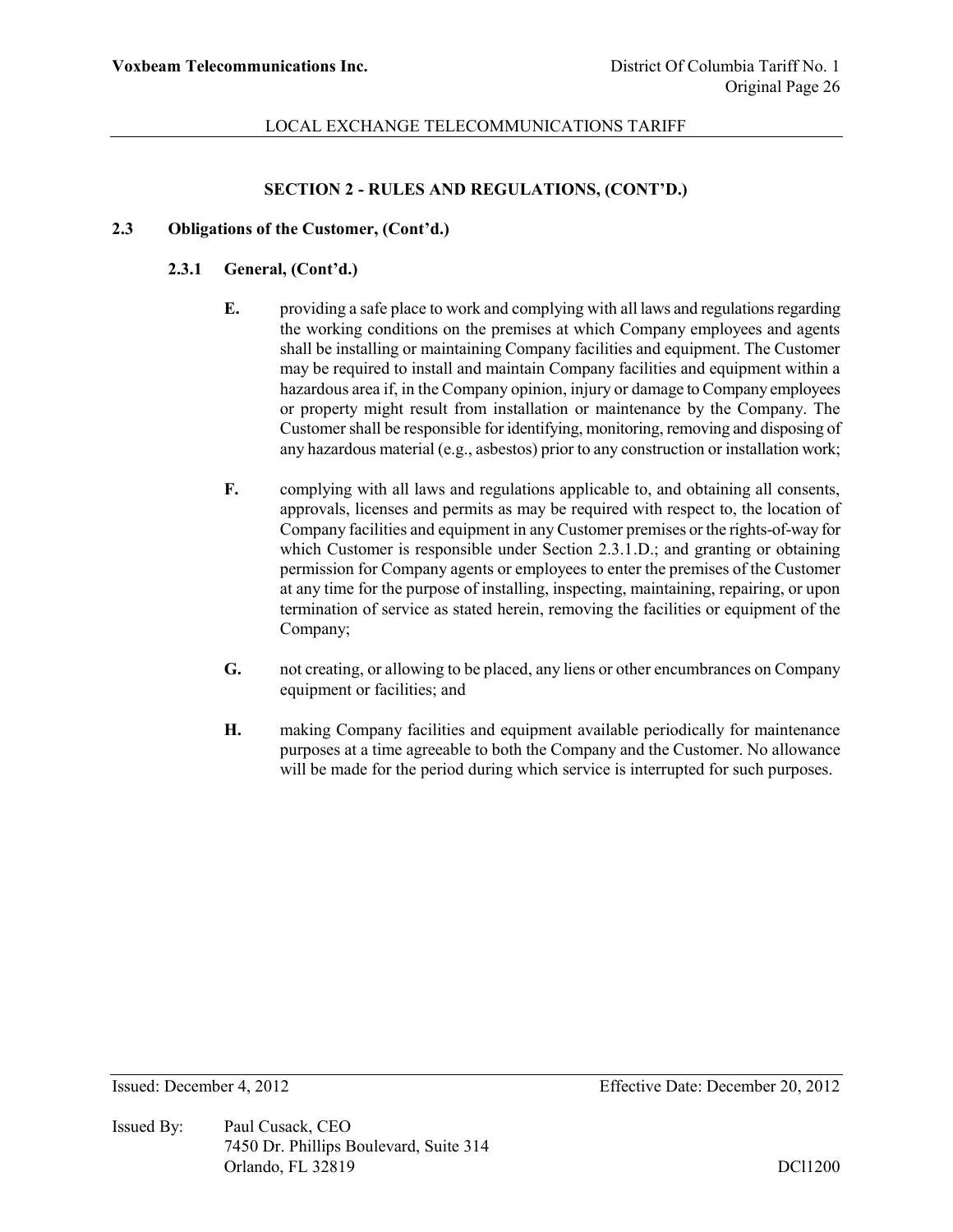## **SECTION 2 - RULES AND REGULATIONS, (CONT'D.)**

### **2.3 Obligations of the Customer, (Cont'd.)**

### **2.3.2 Liability of the Customer**

- **A.** The Customer will be liable for damages to the facilities of the Company and for all incidental and consequential damages caused by the negligent or intentional acts or omissions of the Customer, its officers, employees, agents, invites, or contractors where such acts or omissions are not the direct result of Company negligence or intentional misconduct.
- **B.** To the extent caused by any negligent or intentional act of the Customer as described in A., preceding, the Customer shall indemnify, defend and hold harmless the Company from and against all claims, actions, damages, liabilities, costs and expenses, for (1) any loss, destruction or damage to property of any third party, and (2) any liability incurred by the Company to any third party pursuant to this or any other rate sheet of the Company, or otherwise, for any interruption of, interference to, or other defect in any service provided by the Company to such third party.
- **C.** The Customer shall not assert any claim against any other Customer or user of Company services for damages resulting in whole or in part from or arising in connection with the furnishing of service under this rate sheet including but not limited to mistakes, omissions, interruptions, delays, errors or other defects or misrepresentations, whether or not such other Customer or user contributed in any way to the occurrence of the damages, unless such damages were caused solely by the negligent or intentional act or omission of the other Customer or user and not by any act or omission of the Company. Nothing in this rate sheet is intended either to limit or to expand Customer's right to assert any claims against third parties for damages of any nature other than those described in the preceding sentence.

Issued By: Paul Cusack, CEO 7450 Dr. Phillips Boulevard, Suite 314 Orlando, FL 32819 DCl1200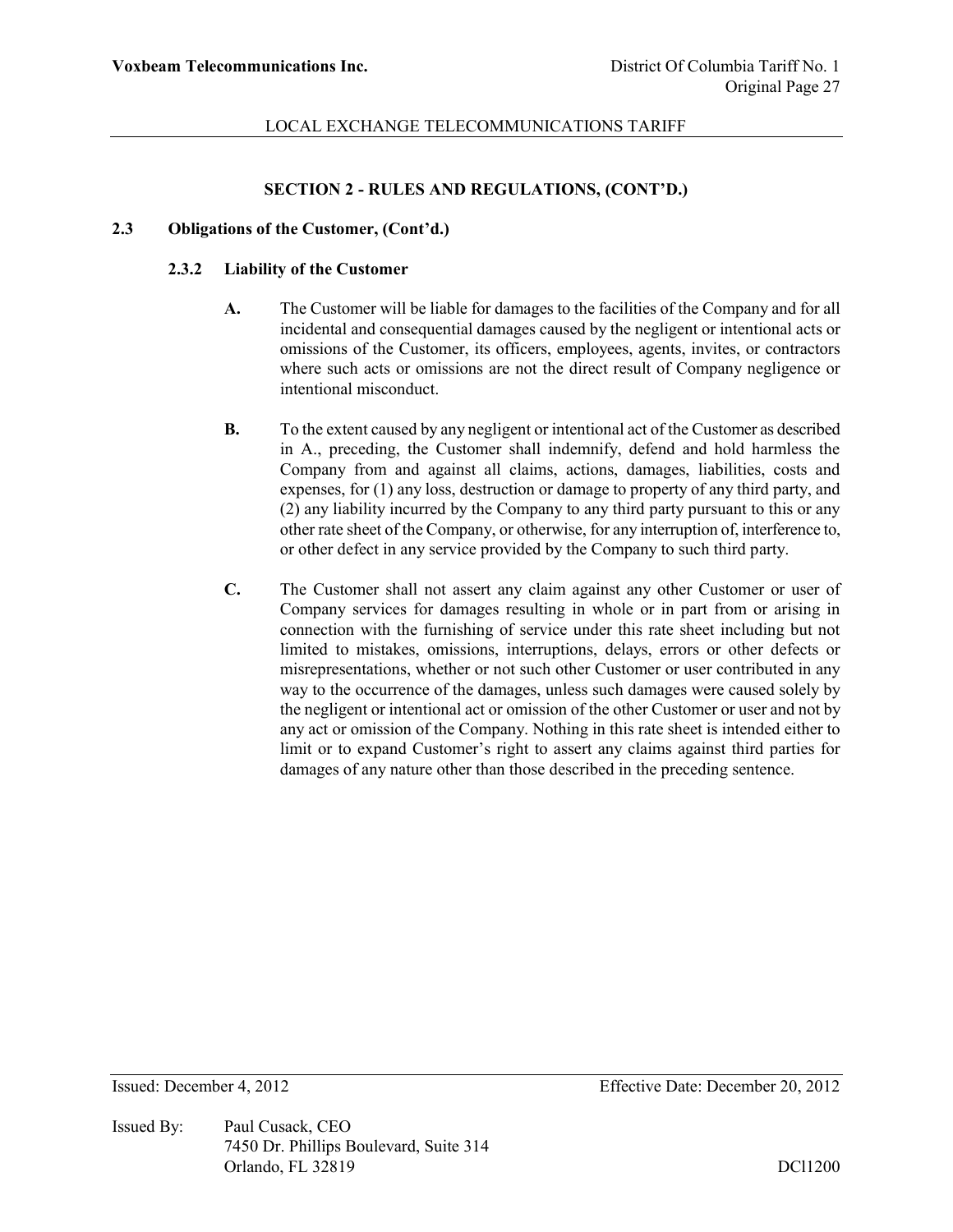#### **SECTION 2 - RULES AND REGULATIONS, (CONT'D.)**

# **2.4 Customer Equipment and Channels**

#### **2.4.1 General**

A User may transmit or receive information or signals via the facilities of the Company. Company services are designed primarily for the transmission of voice-grade telephonic signals, except as otherwise stated in this tariff. A User may transmit any form of signal that is compatible with Company equipment, but the Company does not guarantee that its services will be suitable for purposes other than voice-grade telephonic communication except as specifically stated in this tariff.

# **2.4.2 Station Equipment**

- **A.** Terminal equipment on the User's Premises and the electric power consumed by such equipment shall be provided by and maintained at the expense of the User. The User is responsible for the provision of wiring or cable to connect its terminal equipment to the Company Point of Connection.
- **B.** The Customer is responsible for ensuring that Customer-provided equipment connected to Company equipment and facilities is compatible with such equipment and facilities. The magnitude and character of the voltages and currents impressed on Company-provided equipment and wiring by the connection, operation, or maintenance of such equipment and wiring shall be such as not to cause damage to the Company-provided equipment and wiring or injury to Company employees or to other persons. Any additional protective equipment required to prevent such damage or injury shall be provided by the Company at the Customer's expense, subject to prior Customer approval of the equipment expense.

Issued By: Paul Cusack, CEO 7450 Dr. Phillips Boulevard, Suite 314 Orlando, FL 32819 DCl1200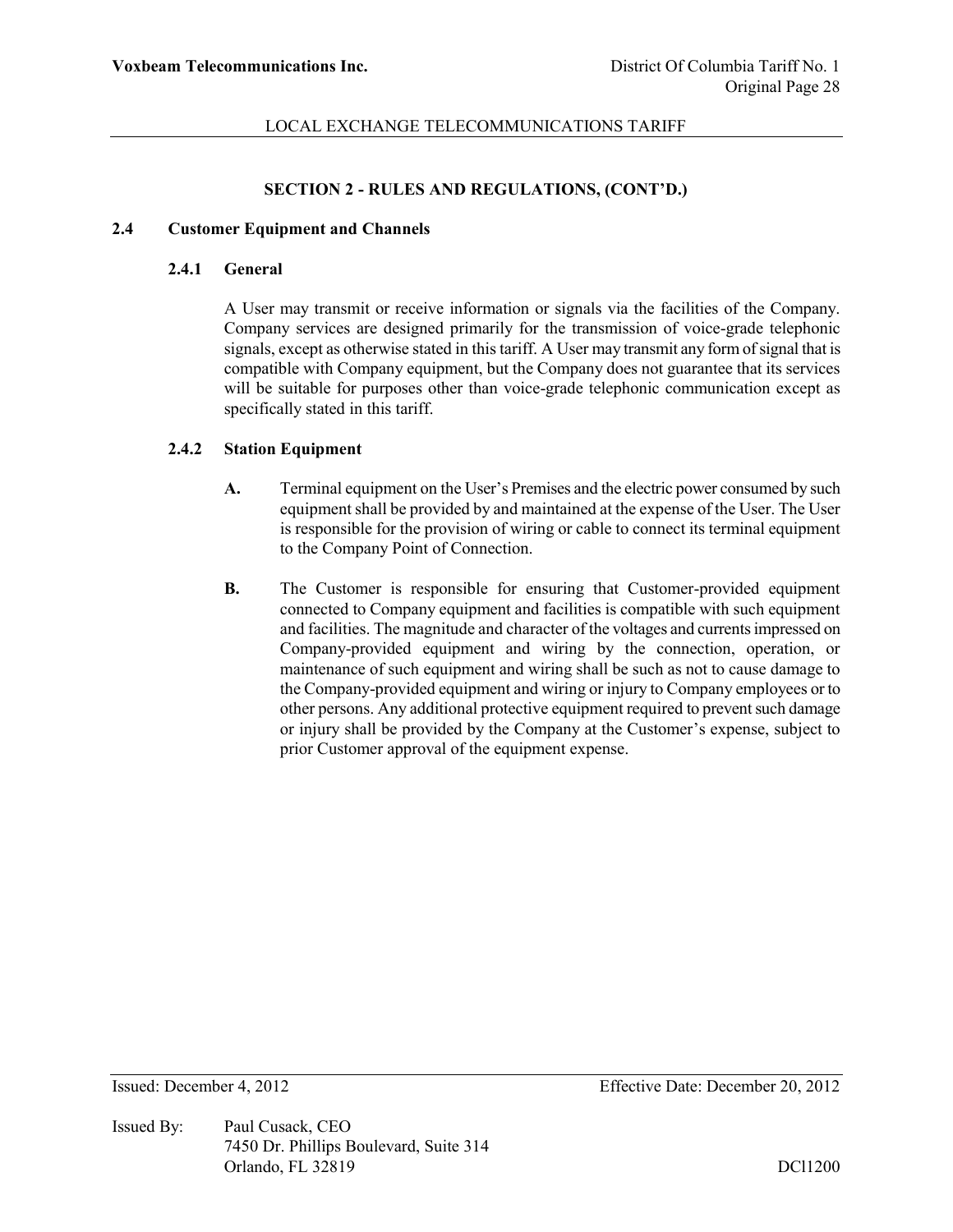#### **SECTION 2 - RULES AND REGULATIONS, (CONT'D.)**

# **2.4 Customer Equipment and Channels, (Cont'd.)**

#### **2.4.3 Interconnection of Facilities**

- **A.** Any special interface equipment necessary to achieve compatibility between the facilities and equipment of the Company used for furnishing Communication Services and the channels, facilities, or equipment of others shall be provided at the Customer's expense.
- **B.** Communication Services may be connected to the services or facilities of other communications carriers only when authorized by, and in accordance with, the terms and conditions of the tariffs of the other communications carriers that are applicable to such connections.
- **C.** Facilities furnished under this tariff may be connected to Customer-provided terminal equipment in accordance with the provisions of this tariff. All such terminal equipment shall be registered by the Federal Communications Commission pursuant to Part 68 of Title 47, Code of Federal Regulations; and all User-provided wiring shall be installed and maintained in compliance with those regulations.
- **D.** Users may interconnect communications facilities that are used in whole or in part for interstate communications to services provided under this tariff only to the extent that the user is an is "End User" as defined in Section 69.2(m), Title 47, Code of Federal Regulations (1992 edition).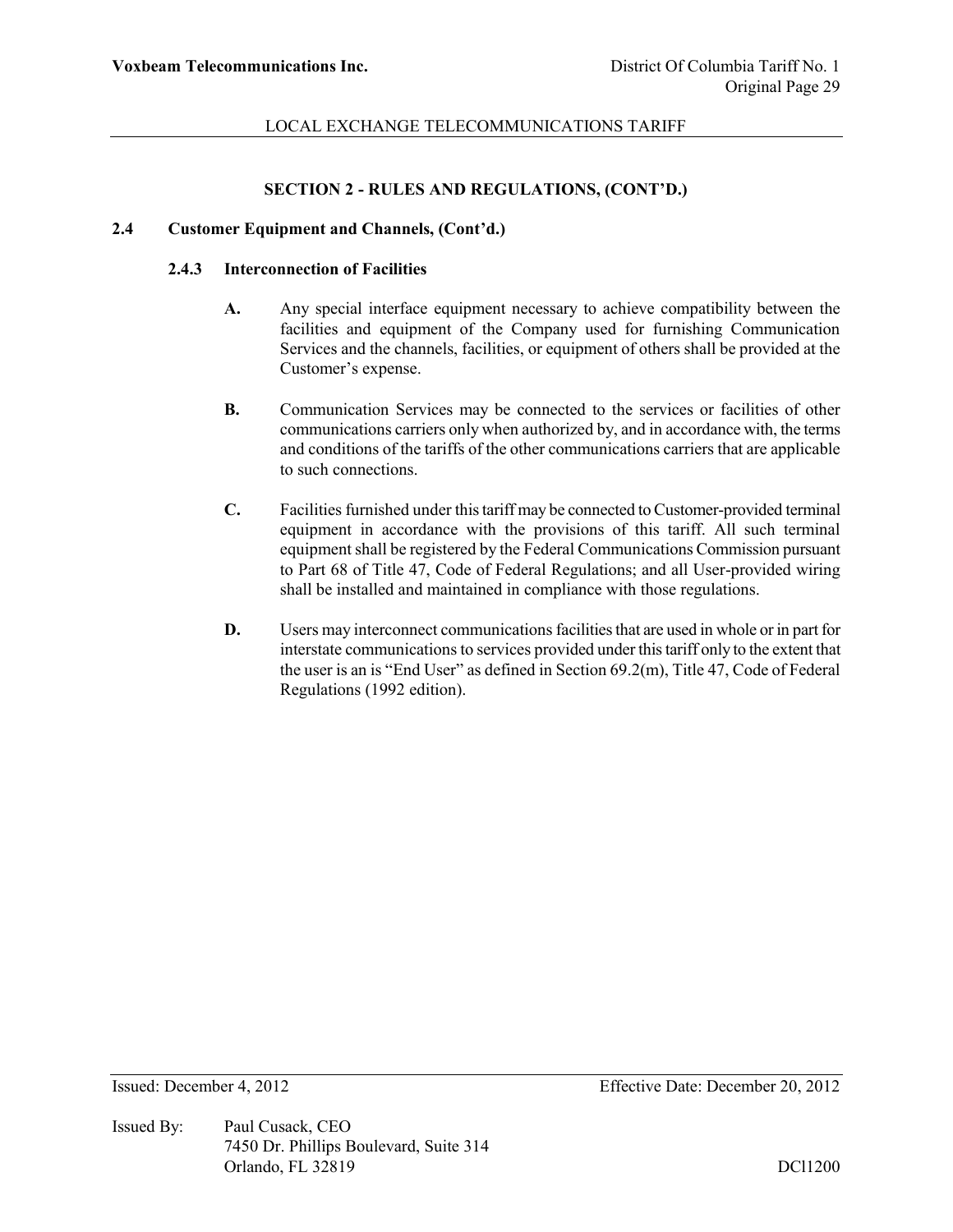#### **SECTION 2 - RULES AND REGULATIONS, (CONT'D.)**

# **2.4 Customer Equipment and Channels, (Cont'd.)**

#### **2.4.4 Inspections**

- **A.** Upon suitable notification to the Customer, and at a reasonable time, the Company may make such tests and inspections as may be necessary to determine that the Customer is complying with the requirements set forth in Section 2.4.2.A. for the installation, operation, and maintenance of Customer-provided facilities, equipment, and wiring in the connection of Customer-provided facilities and equipment to Company-owned facilities and equipment.
- **B.** If the protective requirements for Customer-provided equipment are not being complied with, the Company may take such action as it deems necessary to protect its facilities, equipment, and personnel. The Company will notify the Customer promptly if there is any need for further corrective action. Within ten days of receiving this notice, the Customer must take this corrective action and notify the Company of the action taken. If the Customer fails to do this, the Company may take whatever additional action is deemed necessary, including the suspension of service, to protect its facilities, equipment and personnel from harm.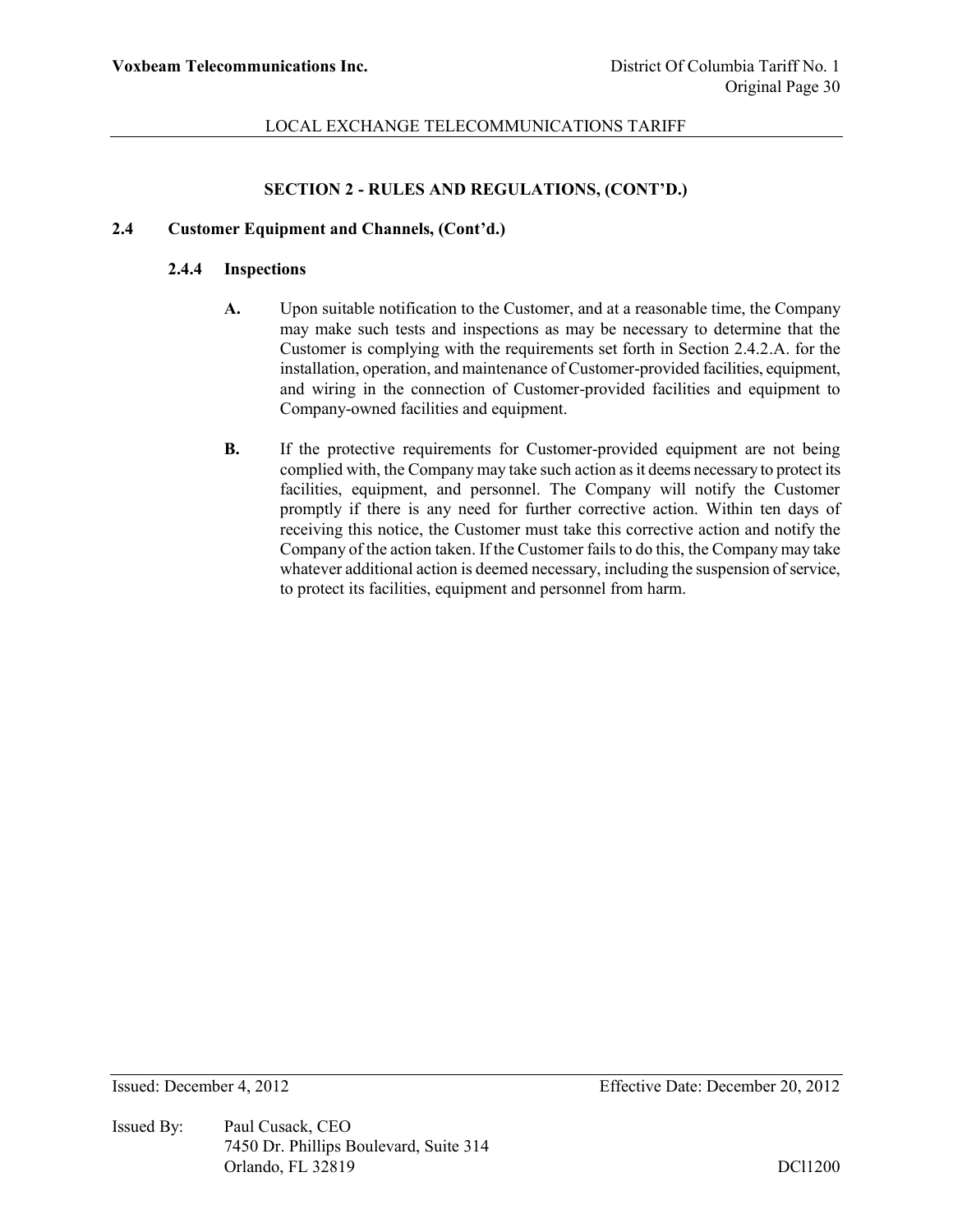# **SECTION 2 - RULES AND REGULATIONS, (CONT'D.)**

#### **2.5 Payment Arrangements**

#### **2.5.1 Payment for Service**

The Customer is responsible for the payment of all charges for facilities and services furnished by the Company to the Customer and to all Authorized Users by the Customer, regardless of whether those services are used by the Customer itself or are resold to or shared with other persons.

The Customer is responsible for payment of any sales, use, gross receipts, excise, access or other local, state, federal and 911 taxes, charges or surcharges (however designated) (excluding taxes on Company net income) imposed on or based upon the provision, sale or use of Network Services.

The security of the Customer's PIN is the responsibility of the Customer. All calls placed using a PIN shall be billed to and shall be the obligation of the Customer. The Customer shall not be responsible for charges in connection with the unauthorized use of PINs arising after the Customer notifies the Company of the loss, theft, or other breach of security of such PINs.

Customers will only be charged once, on either an interstate or intrastate basis, for any nonrecurring charges.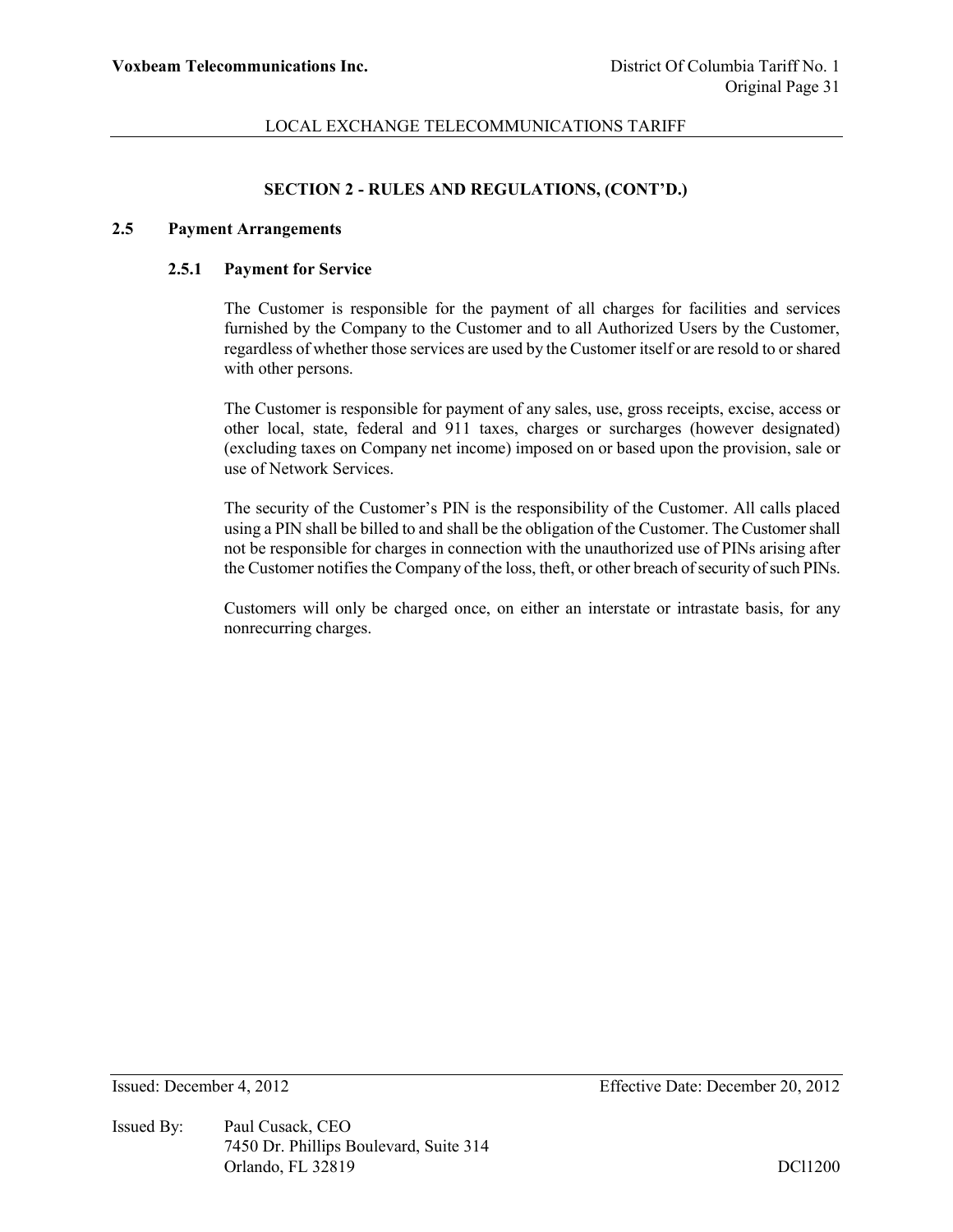# **SECTION 2 - RULES AND REGULATIONS, (CONT'D.)**

## **2.5 Payment Arrangements, (Cont'd.)**

# **2.5.2 Billing and Collection of Charges**

The Customer is responsible for payment of all charges incurred by the Customer or other Authorized Users for services and facilities furnished to the Customer by the Company.

- **A.** Nonrecurring charges are due and payable within thirty (30) days after the invoice date, unless otherwise agreed to in advance.
- **B.** The Company shall present invoices for recurring charges monthly to the Customer, in advance of the month in which service is provided, and Recurring Charges shall be due and payable within thirty (30) days after the invoice date unless otherwise agreed to in advance. When billing is based on customer usage, charges will be billed monthly for the preceding billing periods.
- **C.** When service does not begin on the first day of the month, or end on the last day of the month, the charge for the fraction of the month in which service was furnished will be calculated on a pro rata basis. For this purpose, every month is considered to have thirty (30) days.
- **D.** Billing of the Customer by the Company will begin on the Service Commencement Date, which is the first day following the date on which the Company notifies the Customer that the service or facility is available for use, except that the Service Commencement Date may be postponed by mutual agreement of the parties, or if the service or facility does not conform to standards set forth in this tariff or the Service Order. Billing accrues through and includes the day that the service, circuit, arrangement or component is discontinued.

Issued By: Paul Cusack, CEO 7450 Dr. Phillips Boulevard, Suite 314 Orlando, FL 32819 DCl1200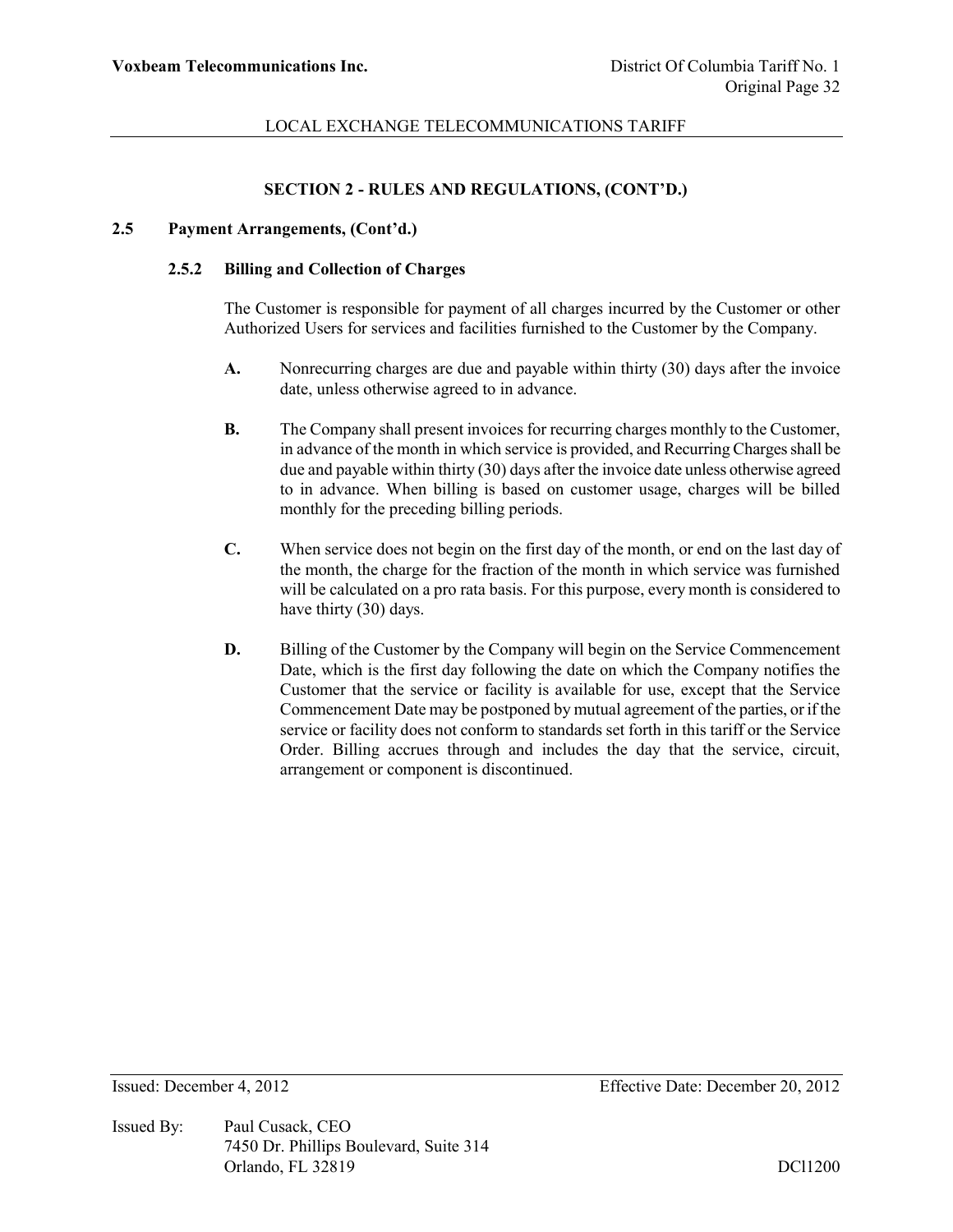## **SECTION 2 - RULES AND REGULATIONS, (CONT'D.)**

## **2.5 Payment Arrangements, (Cont'd.)**

### **2.5.2 Billing and Collection of Charges, (Cont'd.)**

- **E.** If any portion of the payment is not received by the Company, or if any portion of the payment is received by the Company in funds that are not immediately available, thirty (30) days following the invoice date, then a late payment penalty shall be due the Company. The late payment penalty shall be that portion of the payment not received by the date due minus any charges billed as local taxes multiplied by 1.5%. Late payment fees are only applicable to business Customers, and will be applied in conformance with 220 CMR 26.10.
- **F.** The Customer will be assessed a charge of twenty-five dollars (\$25.00) for each check submitted by the Customer to the Company that a financial institution refuses to honor.
- **G.** If service is disconnected by the Company in accordance with Section 2.6 following and later restored, restoration of service will be subject to all applicable installation charges. Service shall, at the Company's discretion, be restored when all past due amounts are paid or the event giving rise to the discontinuance (if other than nonpayment) is corrected.
- **H.** Invoices are available electronically and in paper form at the Customer's discretion. The Paper Invoice Fee of \$2.99 per month shall be waived for any Customer who elects Voxbeam's Electronic Billing Option and forgoes receipt of paper bills.

Issued By: Paul Cusack, CEO 7450 Dr. Phillips Boulevard, Suite 314 Orlando, FL 32819 DCl1200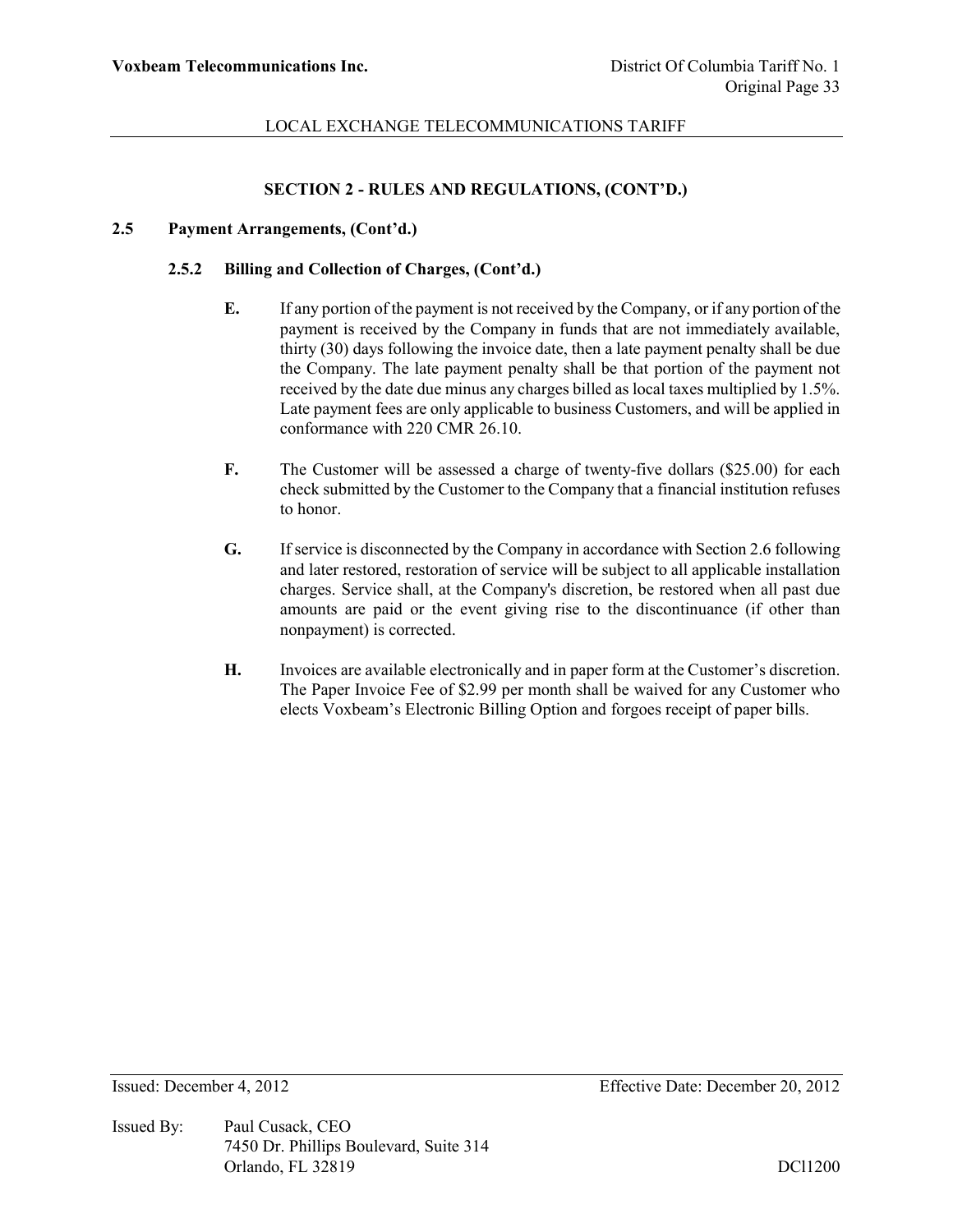#### **SECTION 2 - RULES AND REGULATIONS, (CONT'D.)**

#### **2.5 Payment Arrangements, (Cont'd.)**

### **2.5.3 Disputed Bills**

- **A.** In the event that a billing dispute occurs concerning any charges billed to the Customer by the Company, the Company may require the Customer to pay the undisputed portion of the bill to avoid discontinuance of service for non-payment. The Customer must submit a documented claim for the disputed amount. The Customer will submit all documentation as may reasonably be required to support the claim. All claims must be submitted to the Company within 30 days of receipt of billing for those services. If the Customer does not submit a claim as stated above, the Customer waives all rights to filing a claim thereafter.
- **B.** Unless disputed the invoice shall be deemed to be correct and payable in full by the Customer. If the Customer is unable to resolve any dispute with the Company, then the Customer may file a complaint with the Public Service Commission of the District of Columbia.

Office of Consumer Services Public Service Commission of the District of Columbia 1333 H Street NW, Room 600, East Tower Washington, DC 20005

Telephone: (202) 626-5120

- **C.** If the dispute is resolved in favor of the Customer and the Customer has withheld the disputed amount, no interest credits or penalties will apply.
- D. If the dispute is resolved in favor of the Company and the Customer has withheld the disputed amount, payment is due within 5 days of notice of resolution or late fees and penalties will apply.

Issued By: Paul Cusack, CEO 7450 Dr. Phillips Boulevard, Suite 314 Orlando, FL 32819 DCl1200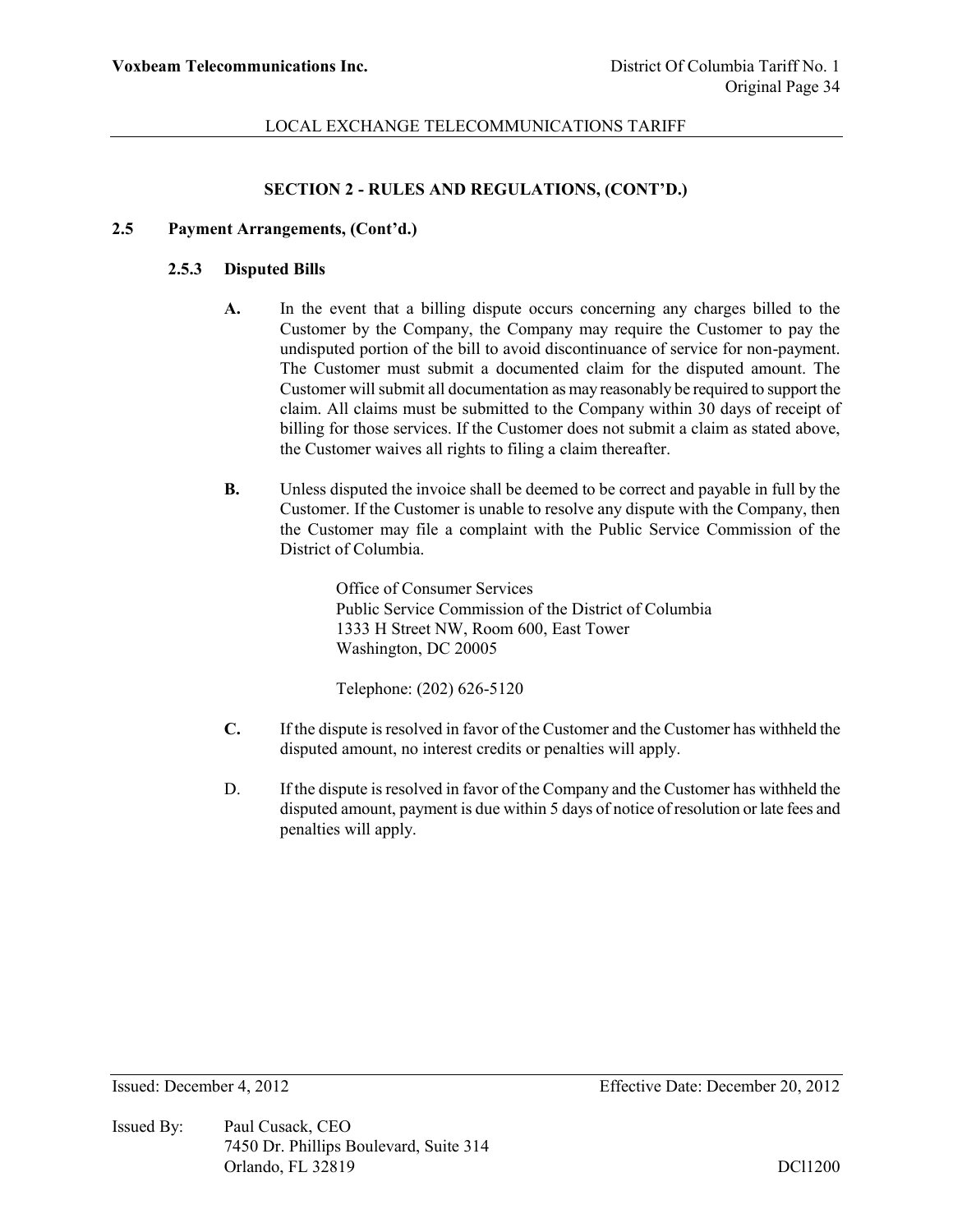# **SECTION 2 - RULES AND REGULATIONS, (CONT'D.)**

# **2.5 Payment Arrangements, (Cont'd.)**

#### **2.5.4 Advance Payments**

- **A.** Advance payments are not required of residential Customers.
- **B.** For commercial Customers, the Company may require a Customer to make an advance payment before services and facilities are furnished. The advance payment will not exceed an amount equal to the non-recurring charge(s) and one month's charges for the service or facility. In addition, where special construction is involved, the advance payment may also include an amount equal to the estimated nonrecurring charges for the special construction and recurring charges (if any) for a period to be set between the Company and the Customer. The advance payment will be credited to the Customer's initial bill. An advance payment may be required in addition to a deposit.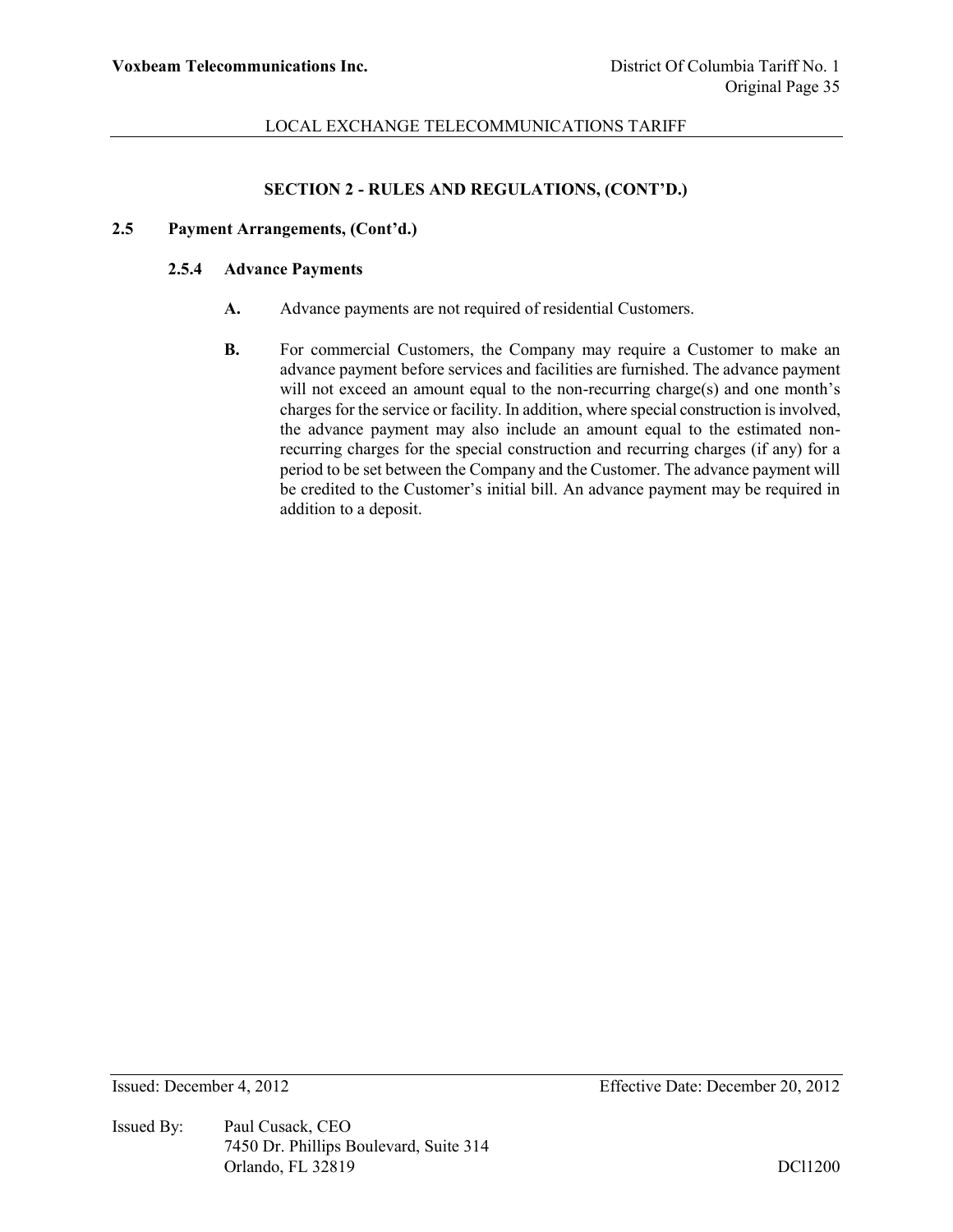# **SECTION 2 - RULES AND REGULATIONS, (CONT'D.)**

# **2.5 Payment Arrangements, (Cont'd.)**

### **2.5.5 Deposits**

# **A. Commercial Customers**

- **1.** The Company may, in order to safeguard its interests, require a Customer which has a proven history of late payments to the Company or does not have established credit or has a bad credit rating to make a deposit prior to or at any time after the provision of service to the Customer to be held by the Company as a guarantee of the payment of rates and charges. No such deposit will be required of a Customer which has established satisfactory credit and has no history of late payments to the Company.
- **2.** The amount of the deposit which may be required of a Customer for the purpose of establishing credit shall not exceed two times the average monthly bill for residential Customers whose bills are payable in advance. The amount of deposit may be adjusted at the request of the Customer at any time when the character, purpose, or degree of the Customer's use of the service has materially changed, or when it is indicated that it will change.
- **3.** The making of a deposit shall not relieve any Customer of the obligation to pay current bills when due. A deposit shall only be applied to the indebtedness of the Customer for jurisdictional telecommunications services of the provider.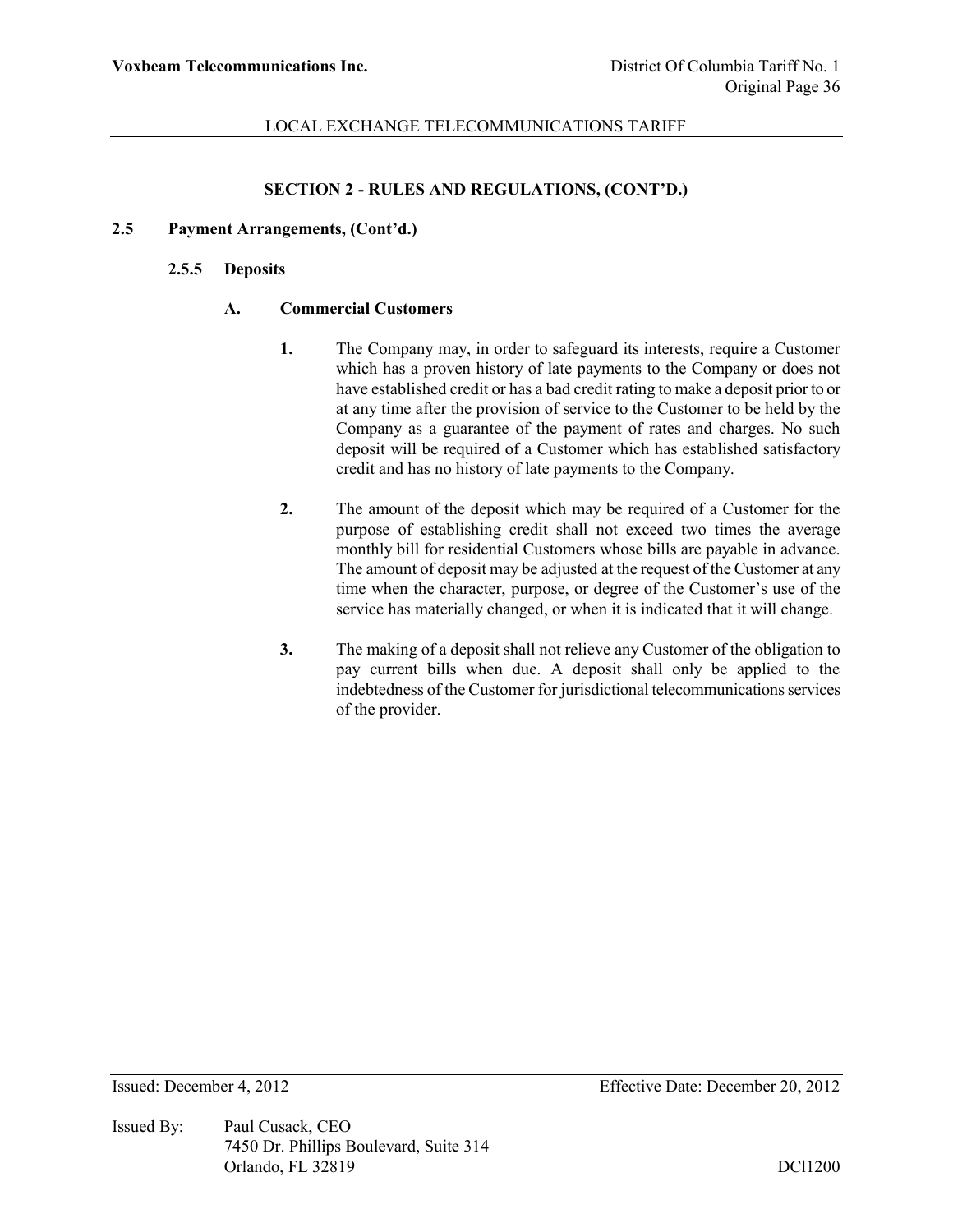# **SECTION 2 - RULES AND REGULATIONS, (CONT'D.)**

# **2.5 Payment Arrangements, (Cont'd.)**

### **2.5.5 Deposits, (Cont'd.)**

# **A. Commercial Customers, (Cont'd.)**

- **4.** The Company will pay interest on deposits, to accrue from the date the deposit is made until it has been refunded, or until a reasonable effort has been made to effect refund. The Company will pay interest at the rate prescribed by the Commission, and in conformance with 220 CMR 26.09.
- **5.** The Company shall keep a record of each cash deposit until the deposit is returned. The record will show the name of each Customer making a deposit; the premises occupied by the Customer when making the deposit and each successive premises occupied while the deposit is retained by the Company; the amount and date of making the deposit; and a record of each transaction, such as the payment of interest, interest credited, etc., concerning the deposit. Concurrently with receiving a deposit, the Company will provide the Customer a receipt showing the deposit date, the name and billing address of the Customer and the deposit amount.
- **6.** Upon discontinuance of service, or when a Customer has established credit by other means, the Company will promptly refund any deposit, plus accrued simple interest, or the balance, if any, in excess of the unpaid bills for the services furnished by the Company. A transfer of service from one location to another within the Company serving area shall not be deemed a discontinuance with the Company if the character of the service remains unchanged.
- **7.** Deposits will be refunded after twelve months of timely payment, with interest as specified above.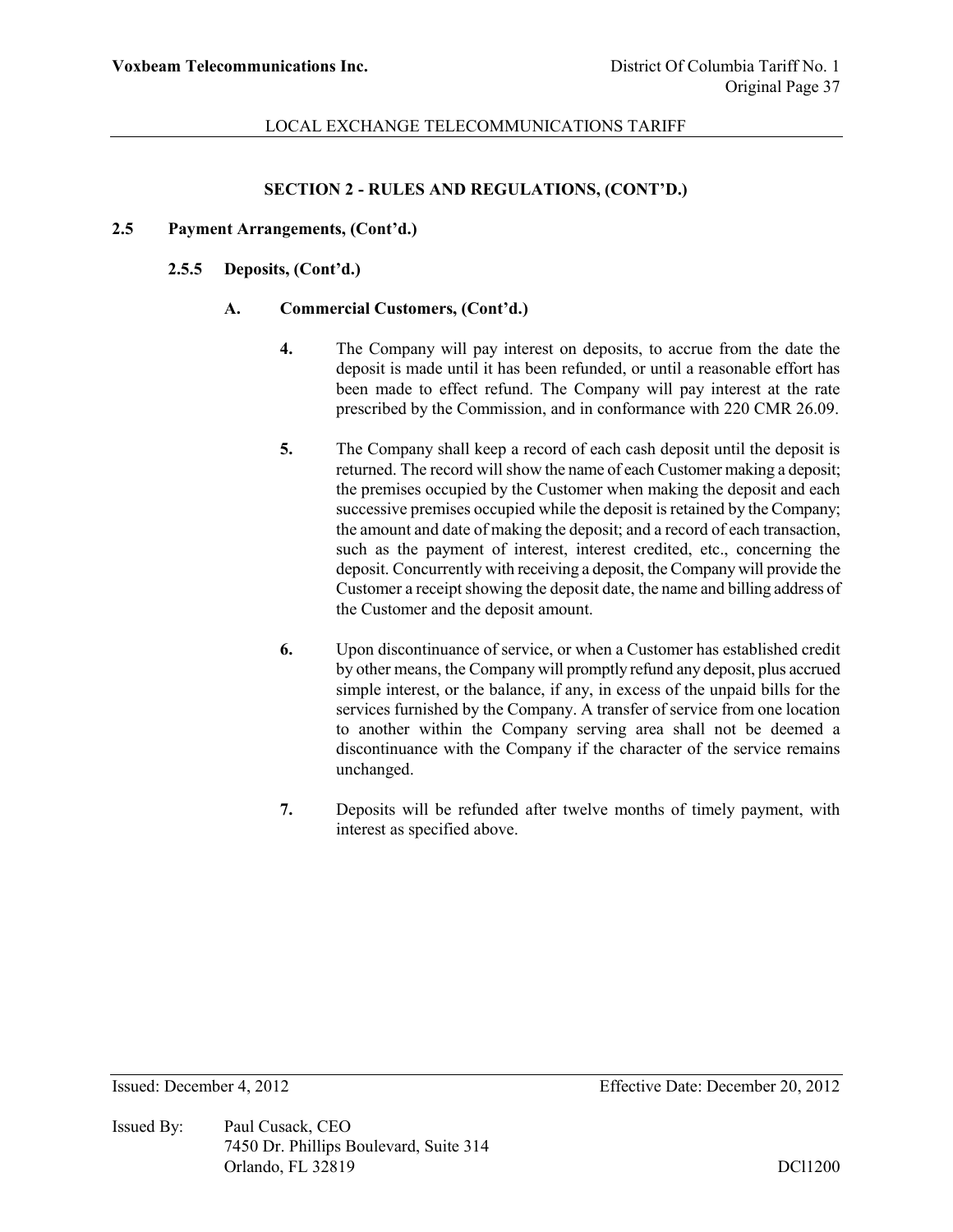# **SECTION 2 - RULES AND REGULATIONS, (CONT'D.)**

# **2.5 Payment Arrangements, (Cont'd.)**

#### **2.5.6 Cancellation of Application for Service**

- **A.** Applications for service cannot be canceled without Company agreement. Where the Company permits a Customer to cancel an application for service prior to the start of service or prior to any special construction, no charges will be imposed except for those specified below.
- **B.** Where, prior to cancellation by the Customer, the Company incurs any expenses in installing the service or in preparing to install the service that it otherwise would not have incurred, a charge equal to the costs incurred by the Company, less net salvage, shall apply, but in no case shall this charge exceed the sum of the charge for the minimum period of services ordered, including installation charges, and all charges others levy against the Company that would have been chargeable to the Customer had service commenced (all discounted to present value at six percent).
- **C.** Where the Company incurs any expense in connection with special construction, or where special arrangements of facilities or equipment have begun, before the Company receives a cancellation notice, a charge equal to the costs incurred by the Company, less net salvage, applies. In such cases, the charge will be based on such elements as the cost of the equipment, facilities, and material, the cost of installation, engineering, labor, and supervision, general and administrative expense, other disbursements, depreciation, maintenance, taxes, provision for return on investment, and any other costs associated with the special construction or arrangements.
- **D.** Special charges described in 2.5.6.A. through 2.5.6.C. will be calculated and applied on a case-by-case basis.

#### **2.5.7 Changes in Service Requested**

If the Customer makes or requests material changes in circuit engineering, equipment specifications, service parameters, premises locations, or otherwise materially modifies any provision of the application for service, the Customer's installation fee shall be adjusted accordingly.

Issued By: Paul Cusack, CEO 7450 Dr. Phillips Boulevard, Suite 314 Orlando, FL 32819 DCl1200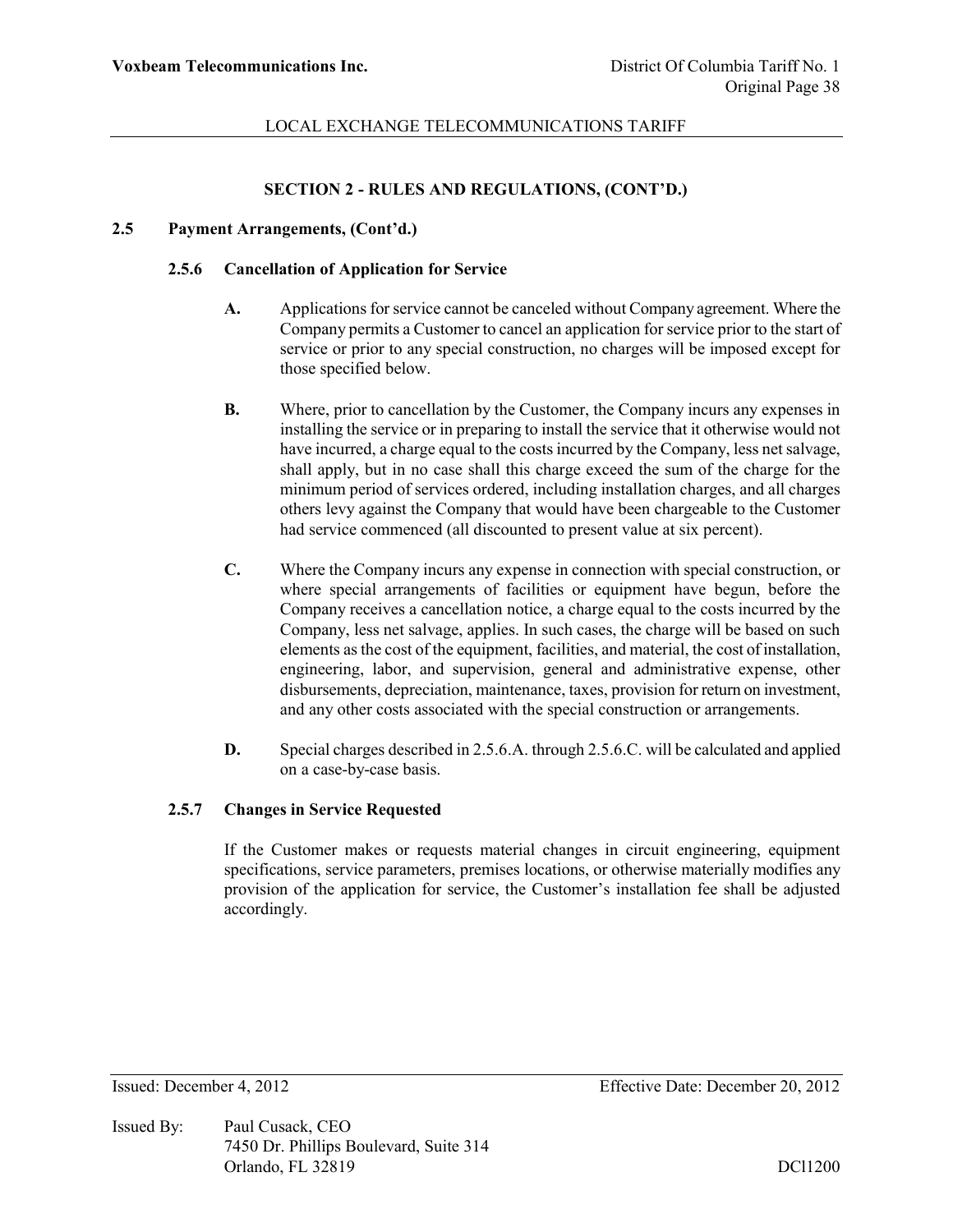# **SECTION 2 - RULES AND REGULATIONS, (CONT'D.)**

### **2.6 Discontinuance of Service**

Service continues to be provided until canceled by the Customer, in writing, or until discontinued by the Company as set forth below. The Company may render bills subsequent to the termination of service for charges incurred before termination.

Without incurring liability, Voxbeam may refuse or discontinue service for the following reasons provided that, unless otherwise stated, business Customers will be given five (5) days written notice and residential Customers will be given fifteen (15) days written notice by first class mail, with a final notice by Certified Mail five (5) days prior to discontinuance.

- **2.6.1** For noncompliance with or violation of any District, municipal, or Federal law, ordinance or regulation pertaining to telephone service.
- **2.6.2** For noncompliance with or violation of Commission regulation or Voxbeam's rules and regulations on file with the Commission.
- **2.6.3** Without notice by reason of any order or decision of a court or other government authority having jurisdiction which prohibits Company from furnishing such services.
- **2.6.4** For failure of the Customer to make proper application for service or for use of telephone service for any other property or purpose than that described in the application.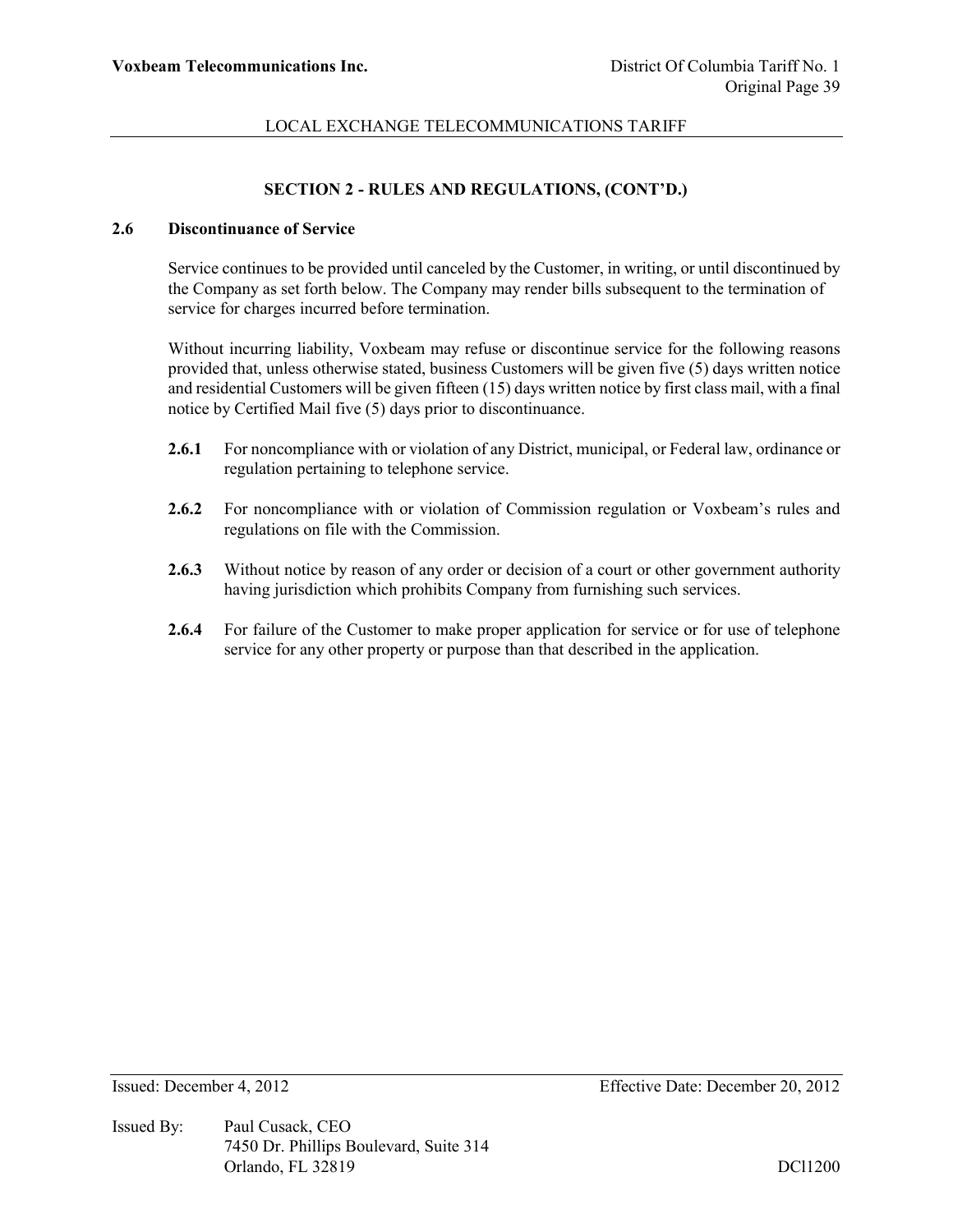# **SECTION 2 - RULES AND REGULATIONS, (CONT'D.)**

# **2.6 Discontinuance of Service, (Cont'd.)**

- **2.6.5** Without notice in the event of tampering with the equipment or services owned by the Company or its agents.
- **2.6.6** Without notice in the event of Customer use of equipment or services in such a manner as to adversely affect Company equipment or Company service to others.
- **2.6.7** For neglect or refusal to provide reasonable access to the Company or its agents for the purpose of inspection and maintenance of equipment owned by the Company or its agents.
- **2.6.8** For non-payment of any amount past due to the Company by the Customer.
- **2.6.9** Without notice for unauthorized or unlawful use of Authorization Codes. Authorization Codes are issued only by the Company to the Customer and may not be sold or otherwise distributed without the written consent of the Company.
- **2.6.10** Without notice in the event of any other unauthorized or fraudulent use of service. Whenever service is discontinued for fraudulent use of service, the Company may, before restoring service, require the Customer to make, at his or her own expense, all changes in facilities or equipment necessary to eliminate illegal use and to pay an amount reasonably estimated as the loss in revenues resulting from such fraudulent use.
- **2.6.11** For Customer's breach of contract for service between the Company and the Customer.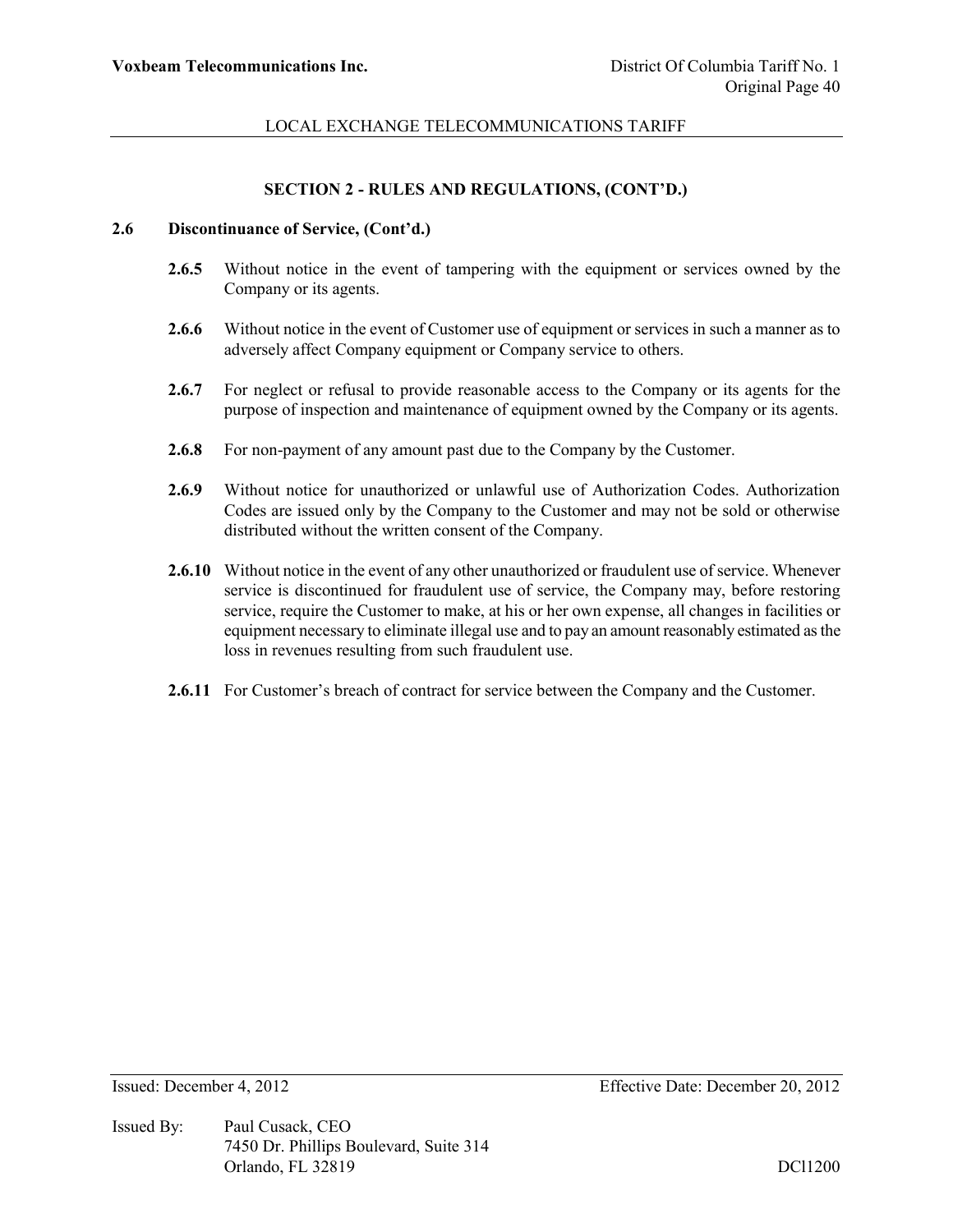### **SECTION 2 - RULES AND REGULATIONS, (CONT'D.)**

## **2.7 Allowances for Interruptions in Service**

Interruptions in service that are not due to the negligence of, or noncompliance with the provisions of this tariff by, the Customer or the operation or malfunction of the facilities, power or equipment provided by the Customer, will be credited to the Customer as set forth in 2.7.1 for the part of the service that the interruption affects.

## **2.7.1 General**

- **A.** A credit allowance will be given when service is interrupted, except as specified below. A service is interrupted when it becomes inoperative to the Customer, e.g., the Customer is unable to transmit or receive, because of a failure of a component furnished by the Company under this rate sheet.
- **B.** An interruption period begins when the Customer reports a service, facility or circuit to be inoperative and, if necessary, releases it for testing and repair. An interruption period ends when the service, facility or circuit is operative.
- **C.** If the Customer reports a service, facility or circuit to be interrupted but declines to release it for testing and repair, or refuses access to its premises for test and repair by the Company, the service, facility or circuit is considered to be impaired but not interrupted. No credit allowances will be made for a service, facility or circuit considered by the Company to be impaired.
- **D.** The Customer shall be responsible for the payment of service charges as set forth herein for visits by Company agents or employees to the premises of the Customer when the service difficulty or trouble report results from the use of equipment or facilities provided by any party other than the Company, including but not limited to the Customer.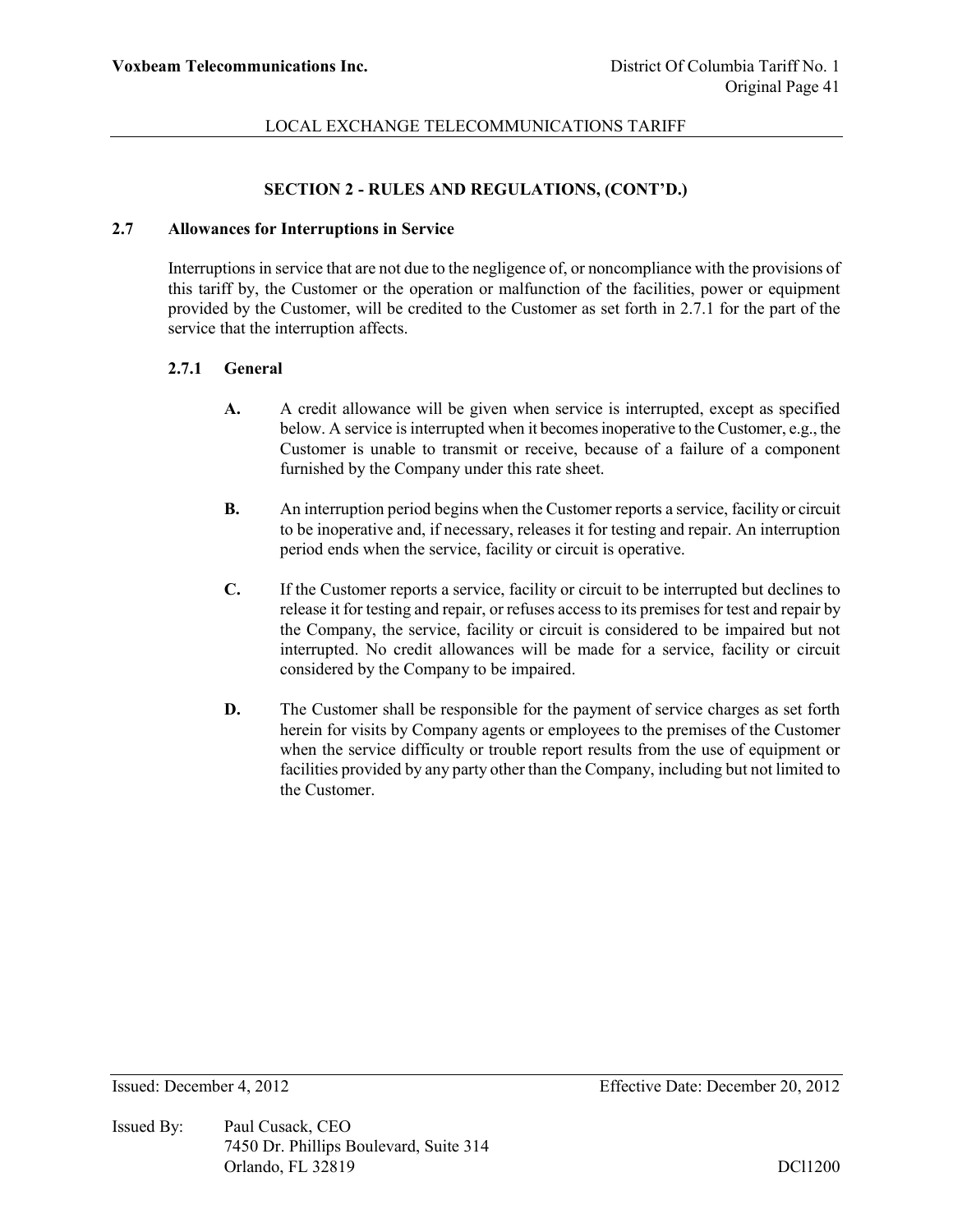### **SECTION 2 - RULES AND REGULATIONS, (CONT'D.)**

#### **2.7 Allowances for Interruptions in Service, (Cont'd.)**

#### **2.7.2 Limitations of Allowances**

No credit allowance will be made for any interruption in service:

- **A.** Due to the negligence of or noncompliance with the provisions of this rate sheet by any person or entity other than the Company, including but not limited to the Customer;
- **B.** Due to the failure of power, equipment, systems, connections or services not provided by the Company;
- **C.** Due to circumstances or causes beyond the reasonable control of the Company;
- **D.** During any period in which the Company is not given full and free access to its facilities and equipment for the purposes of investigating and correcting interruptions;
- **E.** A service will not be deemed to be interrupted if a Customer continues to voluntarily make use of the service. If the service is interrupted, the Customer can get a service credit, use another means of communications provided by the Company (pursuant to Section 2.7.3), or utilize another service provider;
- **F.** During any period when the Customer has released service to the Company for maintenance purposes or for implementation of a Customer order for a change in service arrangements;
- **G.** That occurs or continues due to the Customer's failure to authorize replacement of any element of special construction; and
- **H.** That was not reported to the Company within thirty (30) days of the date that service was affected.

Issued By: Paul Cusack, CEO 7450 Dr. Phillips Boulevard, Suite 314 Orlando, FL 32819 DCl1200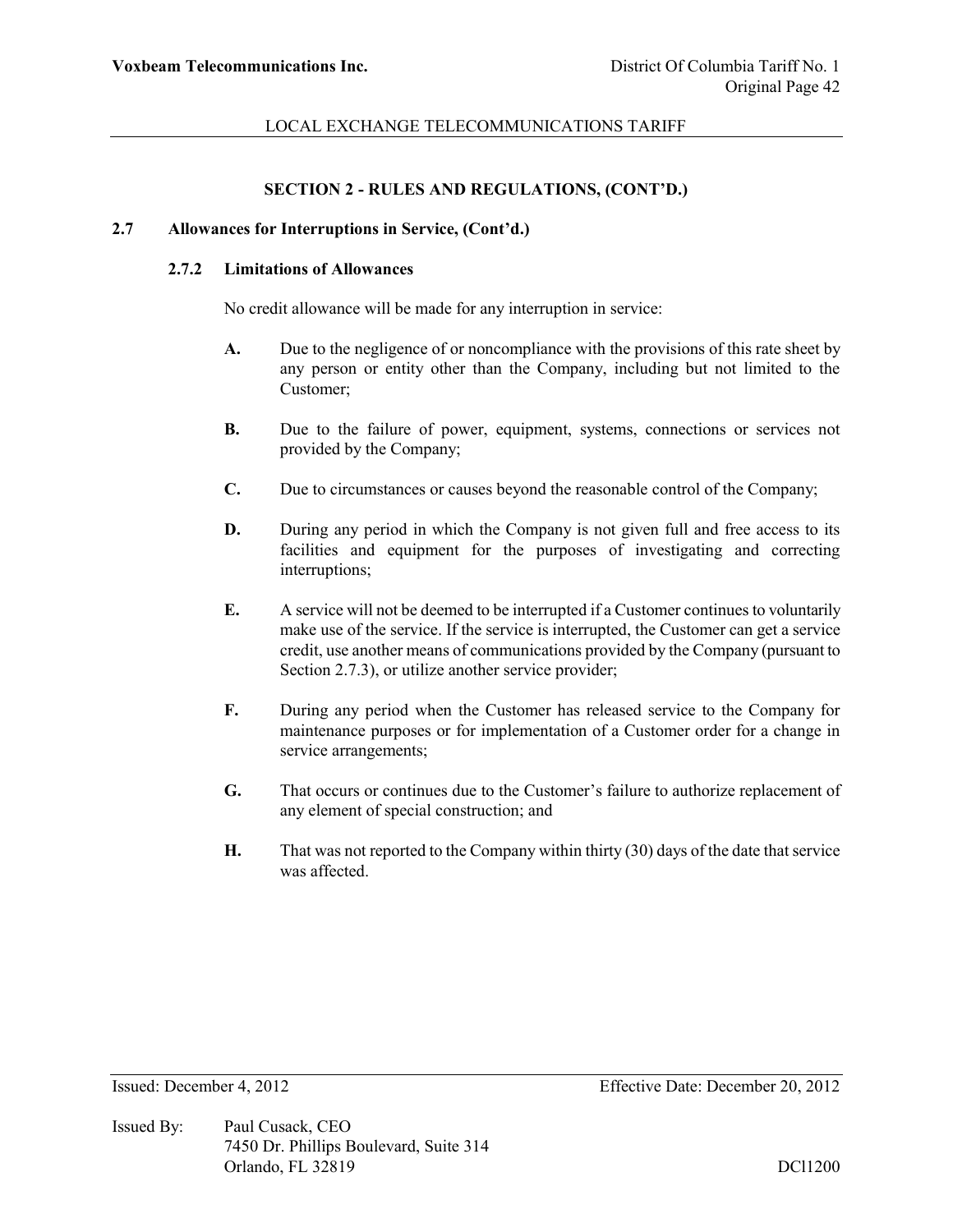### **SECTION 2 - RULES AND REGULATIONS, (CONT'D.)**

#### **2.7 Allowances for Interruptions in Service, (Cont'd.)**

# **2.7.3 Use of Another Means of Communications**

If the Customer elects to use another means of communications during the period of interruption, the Customer must pay the charges for the alternative service used.

#### **2.7.4 Application of Credits for Interruptions in Service**

- **A.** Credits for interruptions in service that is provided and billed on a flat rate basis for a minimum period of at least one month, beginning on the date that billing becomes effective, shall in no event exceed an amount equivalent to the proportionate charge to the Customer for the period of service during which the event that gave rise to the claim for a credit occurred. A credit allowance is applied on a pro rata basis against the rates specified hereunder and is dependent upon the length of the interruption. Only those facilities on the interrupted portion of the circuit will receive a credit.
- **B.** For calculating credit allowances, every month is considered to have thirty (30) days.
- **C.** A credit allowance will be given for interruptions of thirty (30) minutes or more. Two or more interruptions of fifteen (15) minutes or more during any one 24-hour period shall be combined into one cumulative interruption.

Issued By: Paul Cusack, CEO 7450 Dr. Phillips Boulevard, Suite 314 Orlando, FL 32819 DCl1200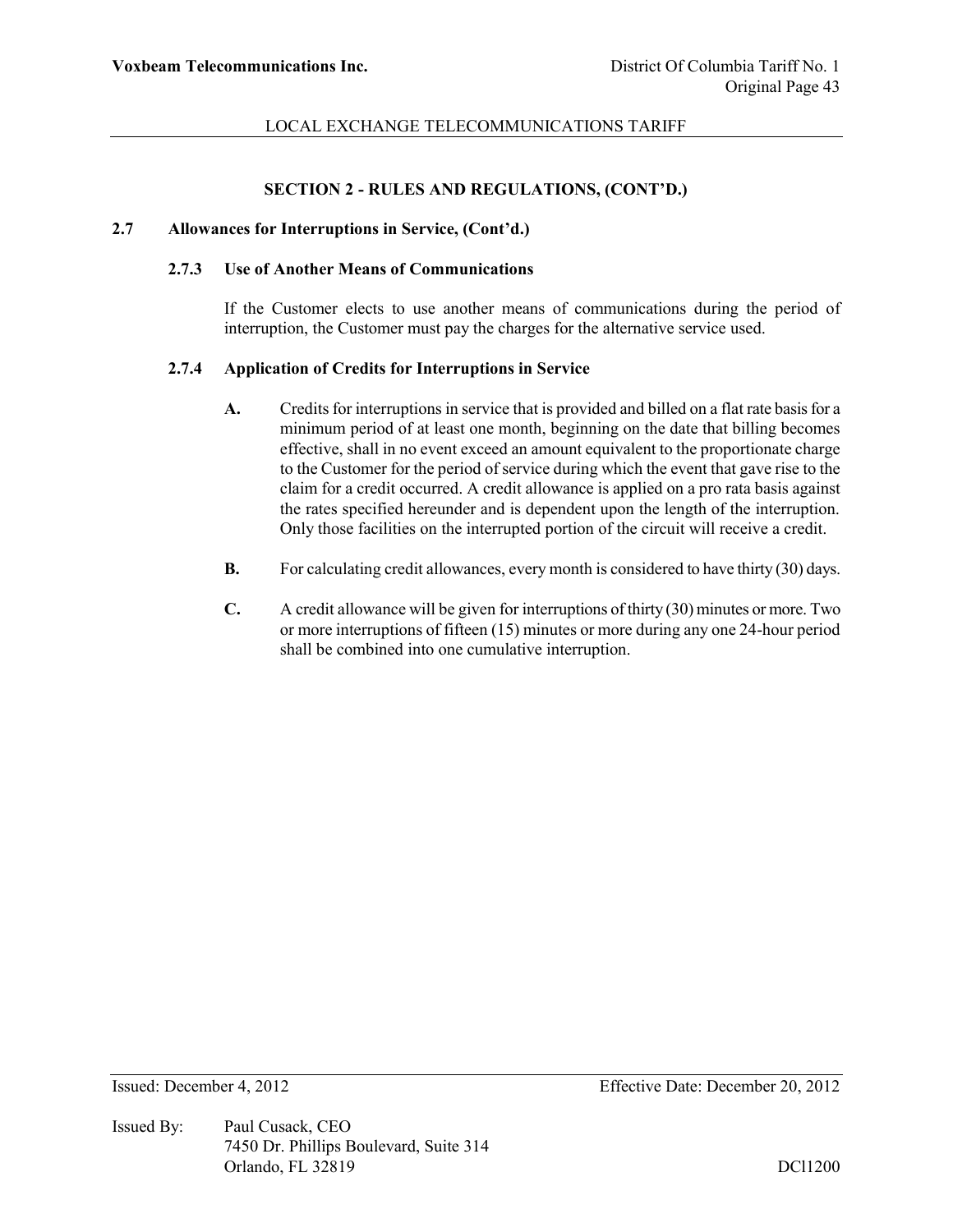# **SECTION 2 - RULES AND REGULATIONS, (CONT'D.)**

### **2.7 Allowances for Interruptions in Service, (Cont'd.)**

# **2.7.4 Application of Credits for Interruptions in Service, (Cont'd.)**

### **D. Interruptions of 24 Hours or Less**

Less than 2 hours Over 2 Hours Credit Formula

**Length of Interruption Amount of Service To Be Credited**

# **Credit Formula:**

Credit =  $A/720 \times B$ 

 $A =$  outage time in hours (must be 8 or more) B = total monthly Recurring Charge for affected service.

### **2.7 Allowances for Interruptions in Service, (Cont'd.)**

#### **2.7.5 Cancellation For Service Interruption**

Cancellation or termination for service interruption is permitted only if any circuit experiences a single continuous outage of 8 hours or more or cumulative service credits equaling 16 hours in a continuous 12-month period. The right to cancel service under this provision applies only to the single circuit that has been subject to the outage or cumulative service credits.

Issued By: Paul Cusack, CEO 7450 Dr. Phillips Boulevard, Suite 314 Orlando, FL 32819 DCl1200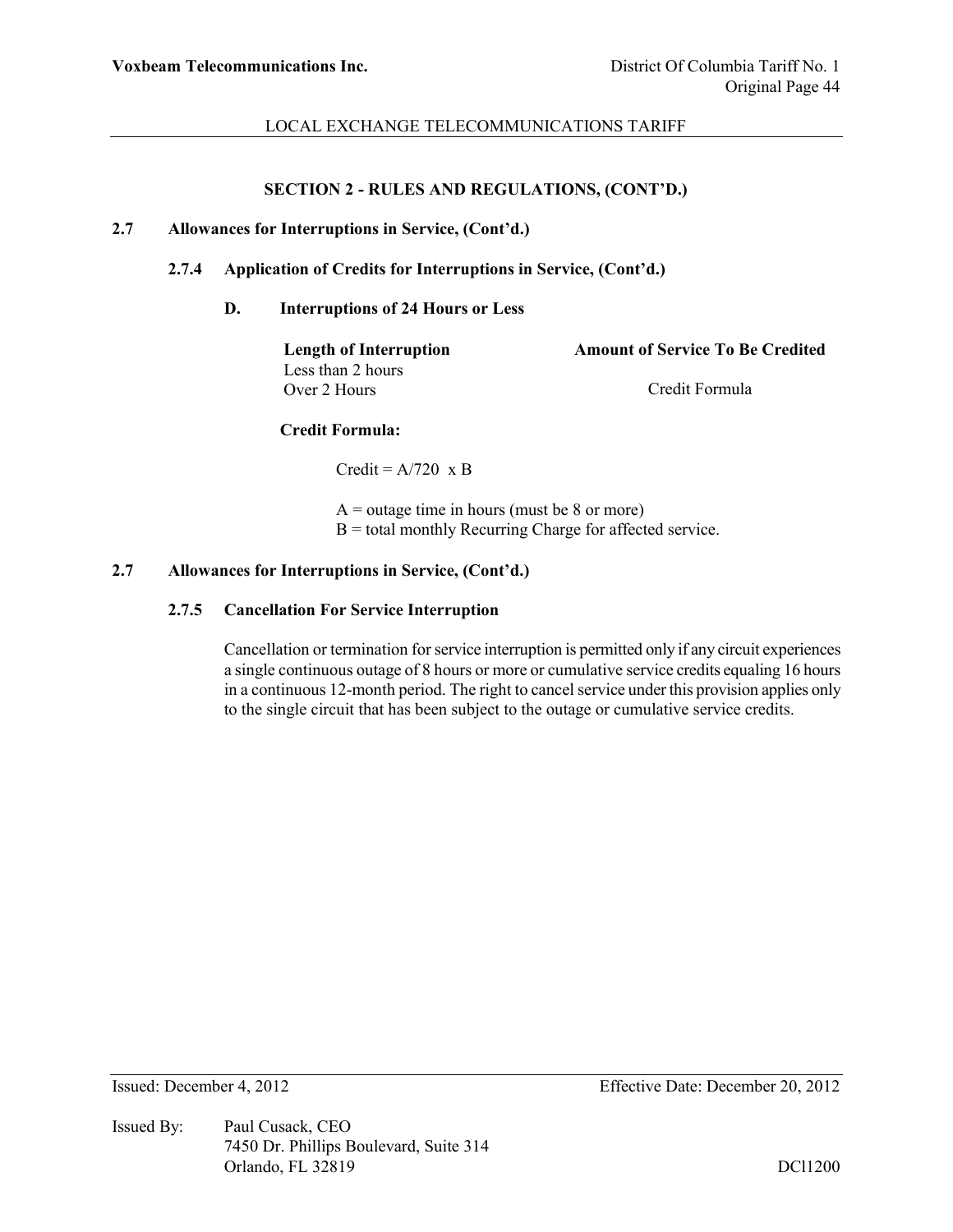### **SECTION 2 - RULES AND REGULATIONS, (CONT'D.)**

### **2.8 Use of Customer's Service by Others**

# **2.8.1 Joint Use Arrangements**

Joint use arrangements will be permitted for all services provided under this tariff. From each joint use arrangement, one member will be designated as the Customer responsible for the manner in which the joint use of the service will be allocated. The Company will accept orders to start, rearrange, relocate, or discontinue service only from the designated Customer. Without affecting the Customer's ultimate responsibility for payment of all charges for the service, each joint user shall be responsible for the payment of the charges billed to it.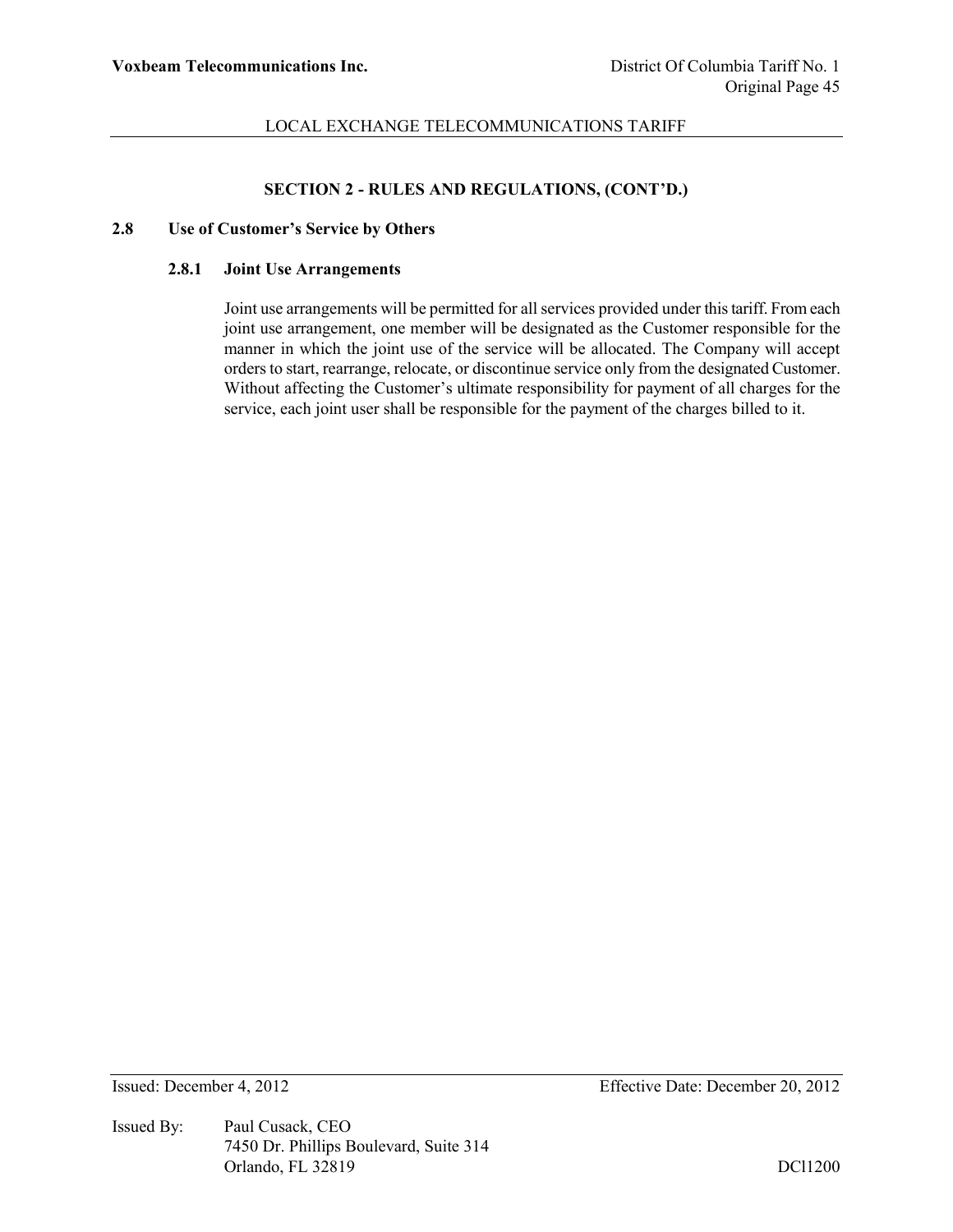### **SECTION 2 - RULES AND REGULATIONS, (CONT'D.)**

#### **2.9 Cancellation of Service/Termination Liability**

If a Customer cancels a Service Order or terminates services before the completion of the term for any reason whatsoever other than a service interruption (as defined in Section 2.7.1 above), the Customer agrees to pay to the Company termination liability charges, as defined below unless otherwise stated in written Service Order. These charges shall become due as of the effective date of the cancellation or termination and be payable within the period, set forth in Section 2.5.2.

#### **2.9.1 Termination Liability**

The Customer's termination liability for cancellation of service shall be equal to:

- **A.** all unpaid Non-Recurring charges reasonably expended by the Company to establish service to the Customer; plus
- **B.** any disconnection, early cancellation or termination charges reasonably incurred and paid to third parties by the Company on behalf of the Customer; plus
- **C.** all Recurring Charges specified in the applicable Service Order Tariff for the balance of the then current term.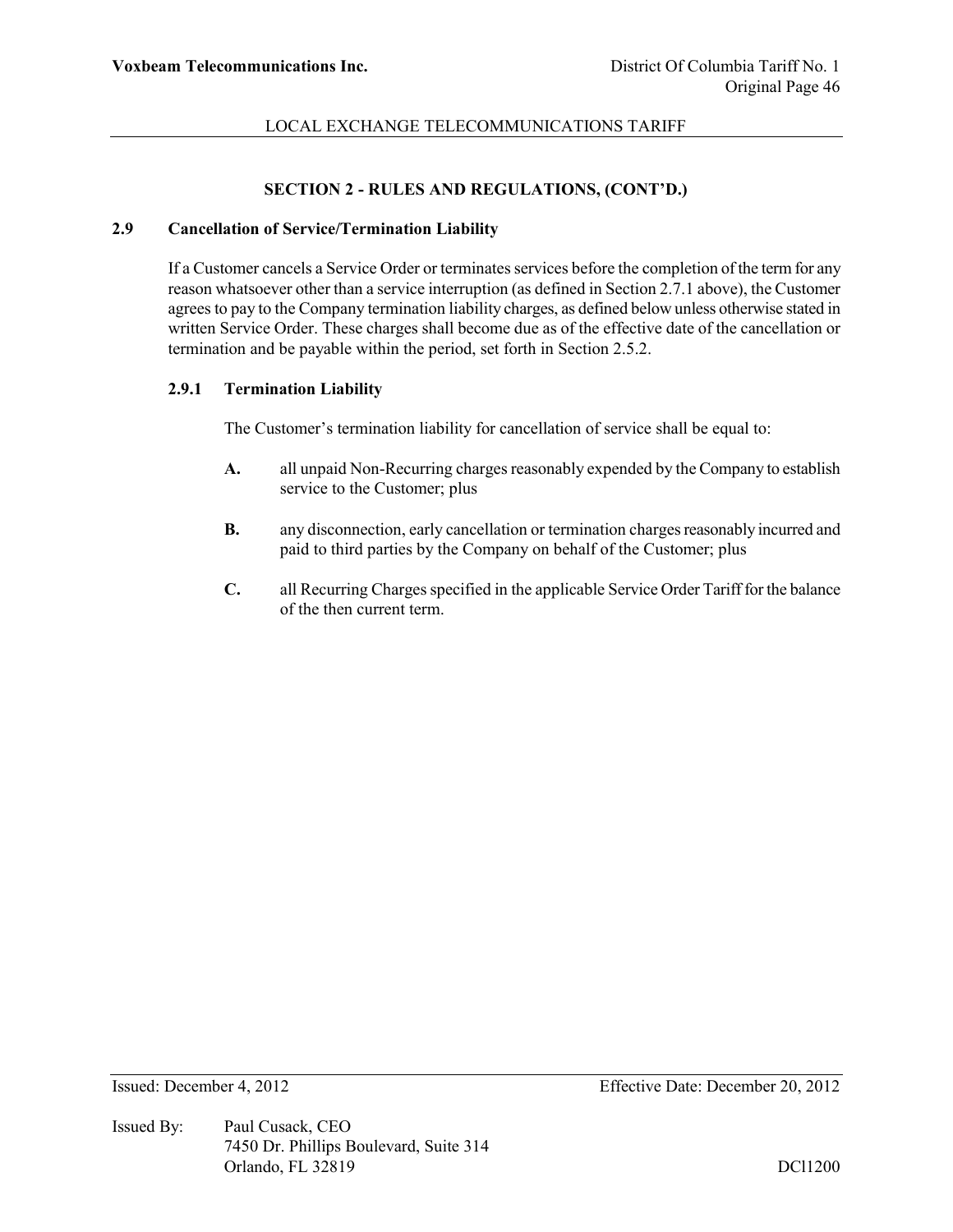# **SECTION 2 - RULES AND REGULATIONS, (CONT'D.)**

# **2.10 Transfers and Assignments**

Neither the Company nor the Customer may assign or transfer its rights or duties in connection with the services and facilities provided by the Company without the written consent of the other party, except that the Company may assign its rights and duties:

- **2.10.1** to any subsidiary, parent company or affiliate of the Company; or
- **2.10.2** pursuant to any sale or transfer of substantially all the assets of the Company; or
- **2.10.3** pursuant to any financing, merger or reorganization of the Company.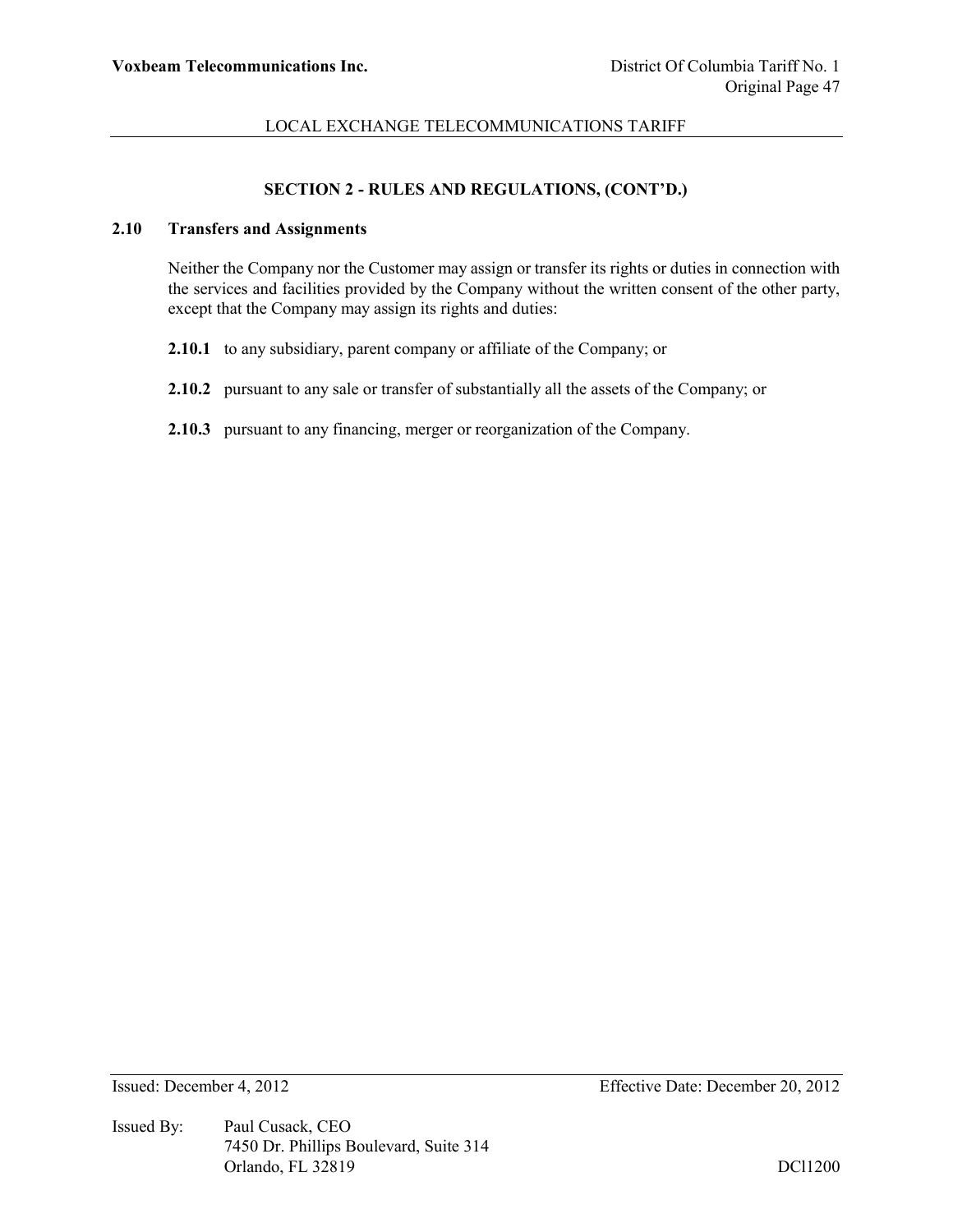# **SECTION 2 - RULES AND REGULATIONS, (CONT'D.)**

# **2.11 Customer Liability for Unauthorized Use of the Network**

Unauthorized use of the network occurs when a person or entity that does not have actual, apparent, or implied authority to use the network, obtains Company services provided under this tariff.

# **2.11.1 Customer Liability for Fraud and Unauthorized Use of the Network**

- **A.** The Customer is liable for the unauthorized use of the network obtained through the fraudulent use of a Company calling card, if such a card is offered by the Company, or an accepted credit card, provided that the unauthorized use occurs before the Company has been notified.
- **B.** A Company calling card is a telephone calling card issued by the Company at the Customer's request, which enables the Customer or user(s) authorized by the Customer to place calls over the Network and to have the charges for such calls billed to the Customer's account.

An accepted credit card is any credit card that a cardholder has requested or applied for and received, or has signed, used, or authorized another person to use to obtain credit. Any credit card issued as an renewal or substitute in accordance with this paragraph is an accepted credit card when received by the cardholder.

- **C.** The Customer must give the Company written or oral notice that an unauthorized use of a Company calling card or an accepted credit card has occurred or may occur as a result of loss, and/or theft.
- **D.** The Customer is responsible for payment of all charges for calling card services furnished to the Customer or to users authorized by the Customer to use service provided under this rate sheet, unless due to the negligence of the Company. This responsibility is not changed due to any use, misuse, or abuse of the Customer's service or Customer-provided equipment by third parties, the Customer's employees, or the public.

The liability of the Customer for unauthorized use of the Network by credit card fraud will not exceed the lesser of fifty dollars (\$50.00) or the amount of money, property, labor, or services obtained by the unauthorized user before notification to the Company.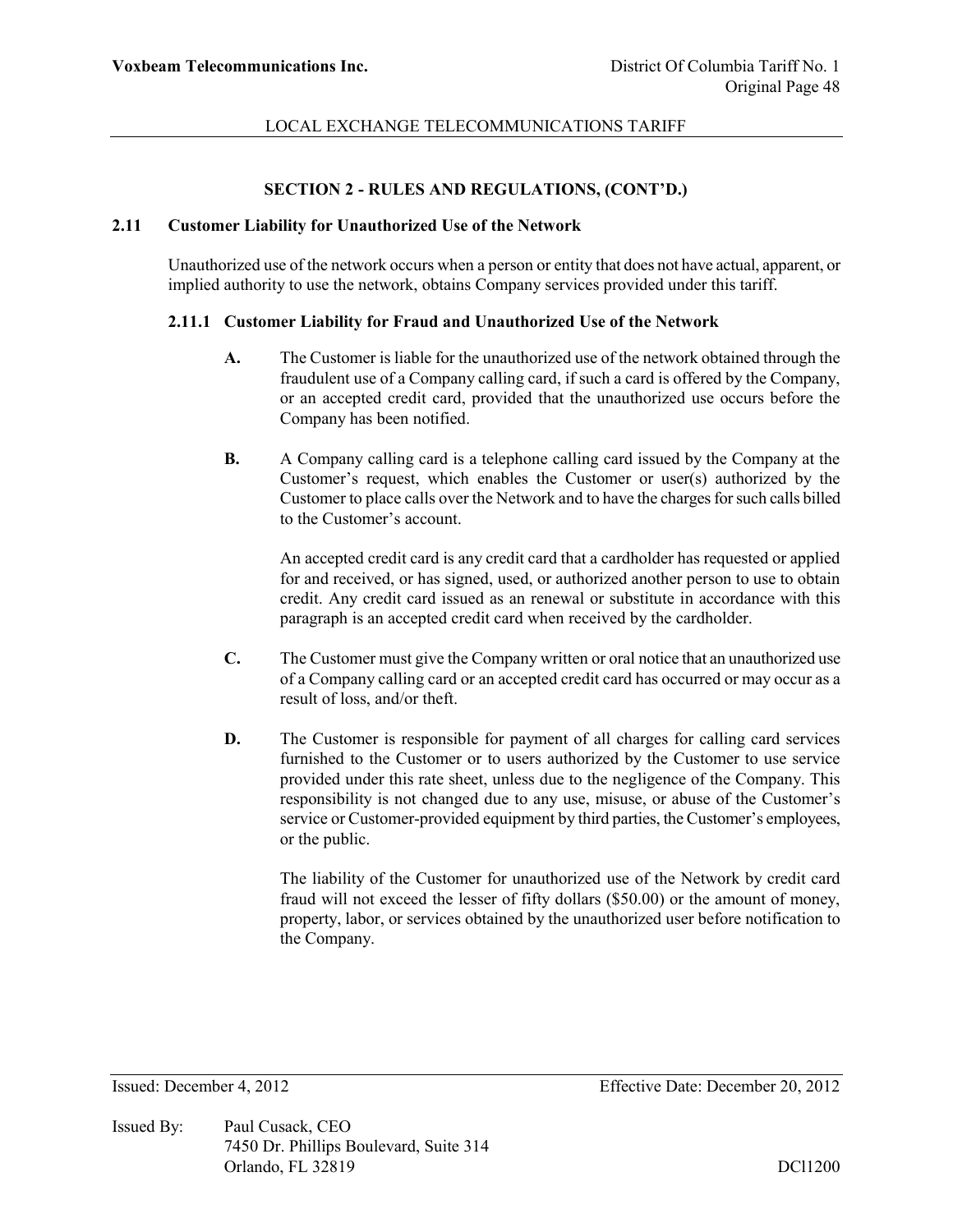# **SECTION 2 - RULES AND REGULATIONS, (CONT'D.)**

#### **2.12 Notices and Communications**

- **2.12.1** The Customer shall designate on the Service Order the address to which the Company shall mail or deliver all notices and other communications, except that the Customer may also designate a separate address to which Company bills for service shall be mailed.
- **2.12.2** The Company shall designate on the Service Order an address to which the Customer shall mail or deliver all notices and other communications, except that Company may designate a separate address on each bill for service to which the Customer shall mail payment on that bill.
- **2.12.3** Except as otherwise stated in this tariff, all notices or other communications required to be given pursuant to this tariff will be in writing. Notices and other communications of either party, and all bills mailed by the Company, shall be presumed to have been delivered to the other party on the third business day following placement of the notice, communication or bill with the U.S. Mail or a private delivery service, prepaid and properly addressed, or when actually received or refused by the addressee, whichever occurs first.
- **2.12.4** The Company or the Customer shall advise the other party of any changes to the addresses designated for notices, other communications or billing, by following the procedures for giving notice set forth herein.

# **2.13 Taxes, Fees and Surcharges**

The Company reserves the right to bill any and all applicable taxes, fees and surcharges in addition to normal rates and charges for services provided to the Customer. Taxes and fees include, but are not limited to, Federal Excise Tax, District Sales Tax, Municipal Tax, and Gross Receipts Tax. Unless otherwise specified in this tariff, such taxes, fees and surcharges are in addition to rates as quoted in this tariff and will be itemized separately on Customer invoices.

Issued By: Paul Cusack, CEO 7450 Dr. Phillips Boulevard, Suite 314 Orlando, FL 32819 DCl1200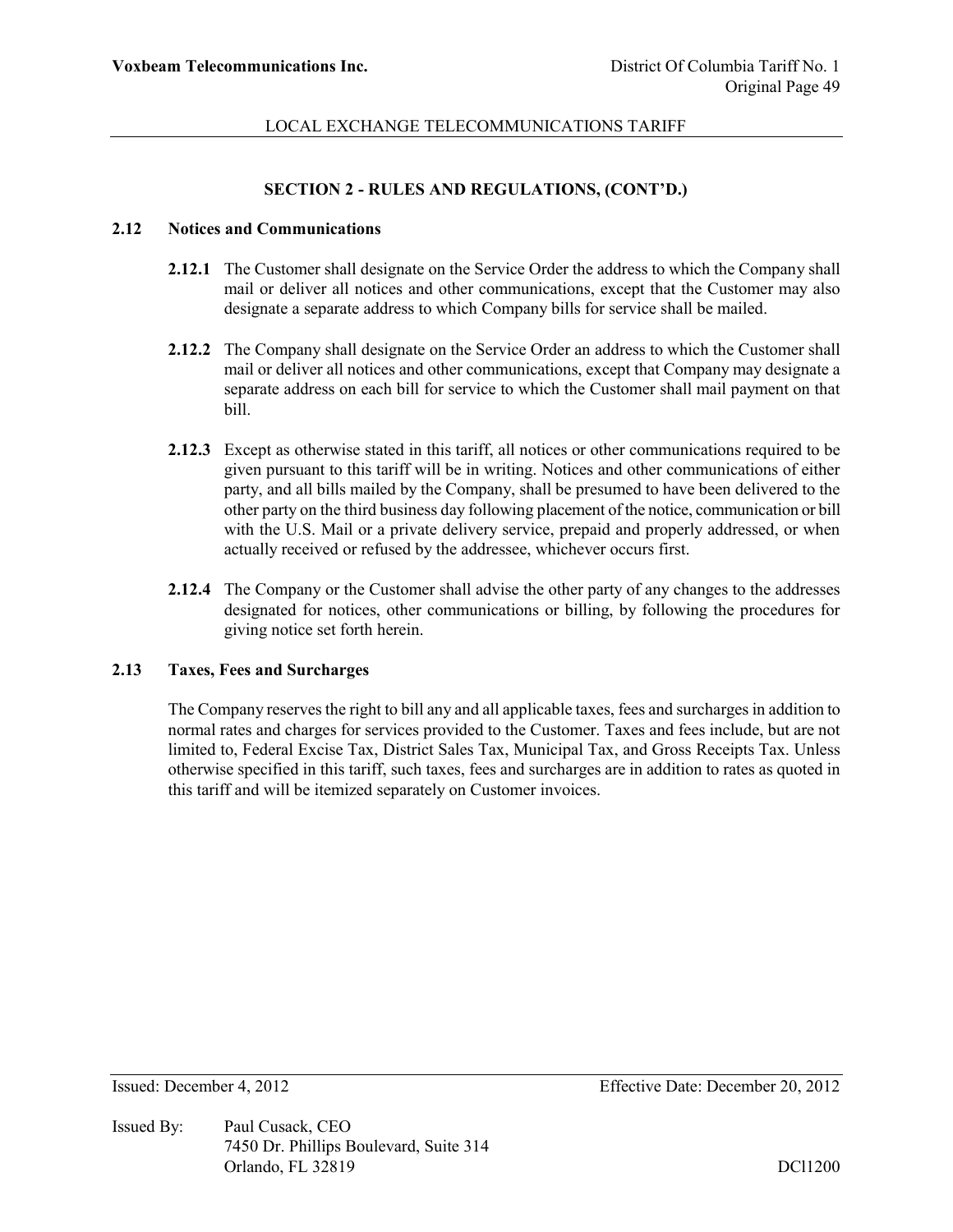# **SECTION 2 - RULES AND REGULATIONS, (CONT'D.)**

#### **2.14 Miscellaneous Provisions**

### **2.14.1 Telephone Number Changes**

Whenever any Customer's telephone number is changed after a directory is published, the Company shall intercept all calls to the former number for at least one hundred and twenty (120) days and give the calling party the new number provided existing central office equipment will permit, and the Customer so desires.

When service in an existing location is continued for a new Customer, the existing telephone number may be retained by the new Customer only if the former Customer consents in writing, and if all charges against the account are paid or assumed by the new Customer.

### **2.14.2 Maintenance and Operations Records**

Records of various tests and inspections, to include non-routine corrective maintenance actions or monthly traffic analysis summaries for network administration, necessary for the purposes of the Company or to fulfill the requirements of Commission rules shall be kept on file in the office of the Company as required under Commission rules.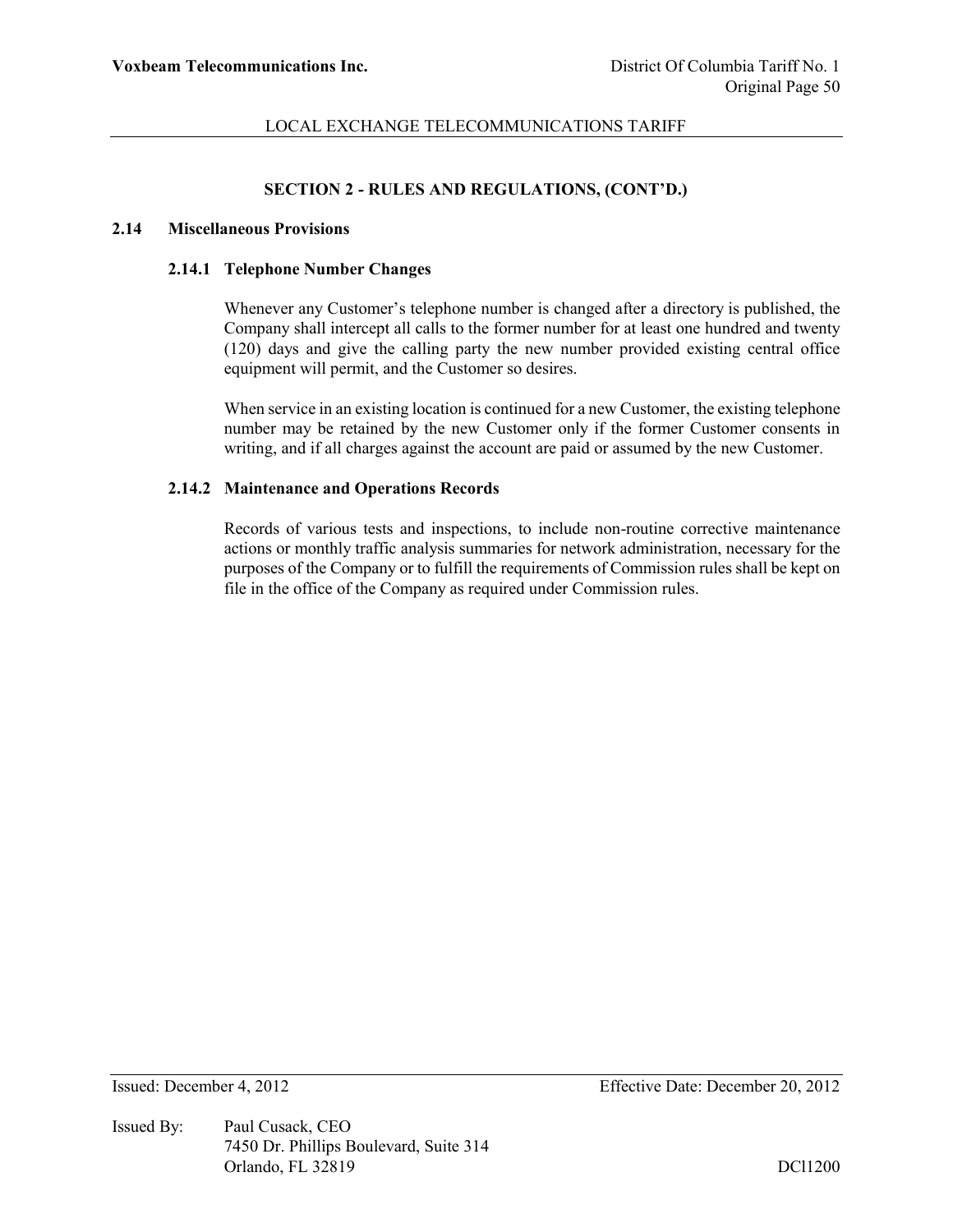# **SECTION 3 - SERVICE AREAS**

# **3.1 Local Exchange Service Areas**

Local exchange services are provided, subject to availability of facilities and equipment, in the exchanges.

The local service area is the same as that defined in Verizon–Washington., D.C., Inc. Local Exchange Services Tariff P.S.C.-D.C. No. 202. This area includes the District of Columbia and certain adjacent areas in Maryland and Virginia.

The Washington Zone, as defined in the aforementioned Bell Atlantic tariff includes all telephones in the District of Columbia and the Ashton (MD), Braddock (BA), Dulles (VA), Engleside (VA), Gaithersburg (MD), Herndon (VA), Laurel (MD) and Lorton (VA) exchange.

The Company has no responsibility for deploying facilities to service customer(s) where deployment is not economically viable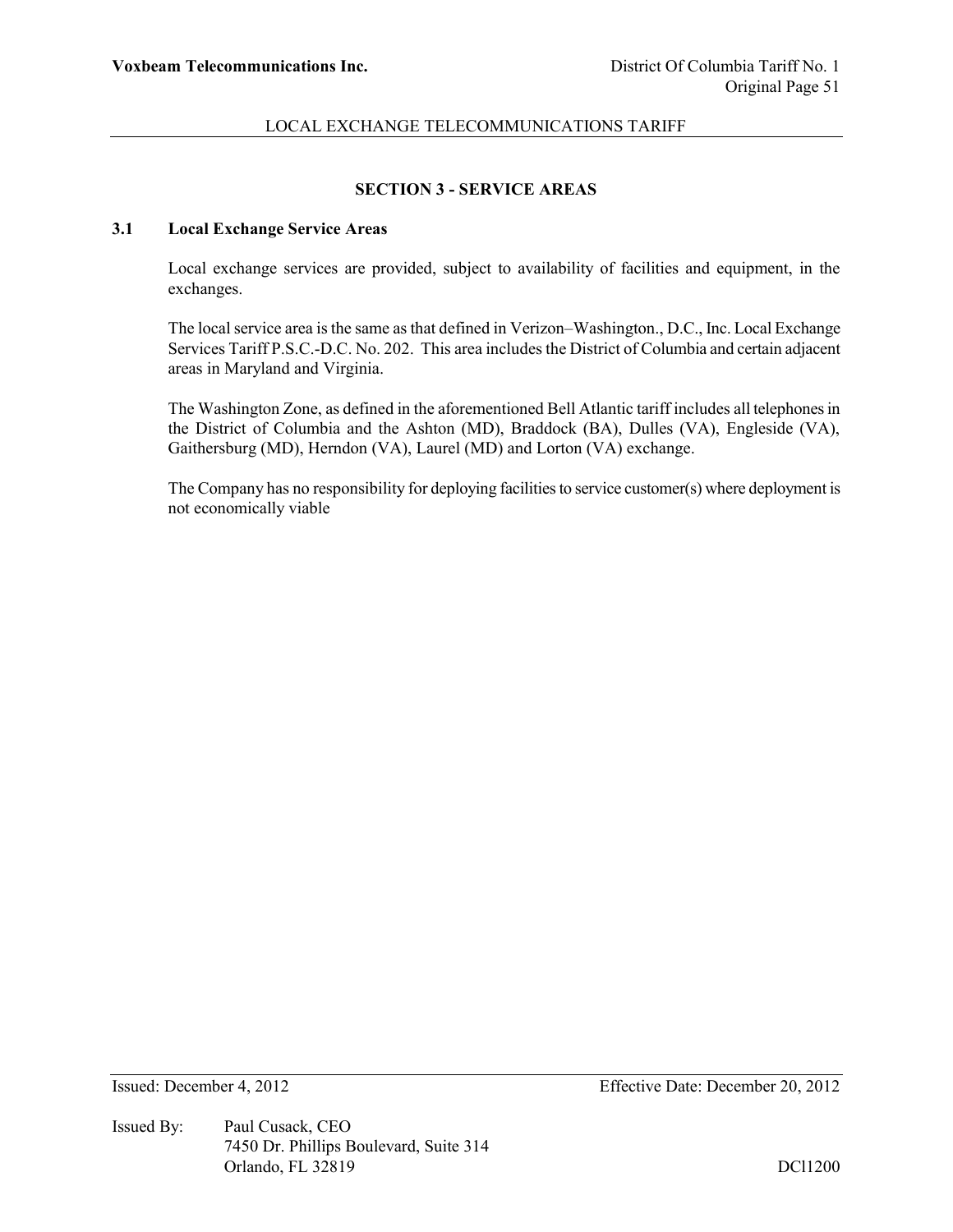### **SECTION 4 - SERVICE CHARGES AND SURCHARGES**

# **4.1 Service Order and Change Charges**

**4.1.1** Non-recurring charges apply to processing Service Orders for new service and for changes in service.

**Primary Line Connection Charge:** Applies to requests for initial connection or establishment of telephone service with the Company.

**Secondary Line Connection Charge:** Applies to installation of a second or additional access line.

**Service Order Charge:** Applies to connection of new lines and to services orders associated with Customer requests for changes in service, moves, and the addition of services, including the additional of calling features.

#### **4.1.2 Rates**

| Line Connection Charge |         |
|------------------------|---------|
| Primary Line           | \$60.00 |
| Secondary Line         | \$60.00 |
| Service Order Charge   |         |
| Moves/Adds/Changes     | \$25.00 |

Issued By: Paul Cusack, CEO 7450 Dr. Phillips Boulevard, Suite 314 Orlando, FL 32819 DCl1200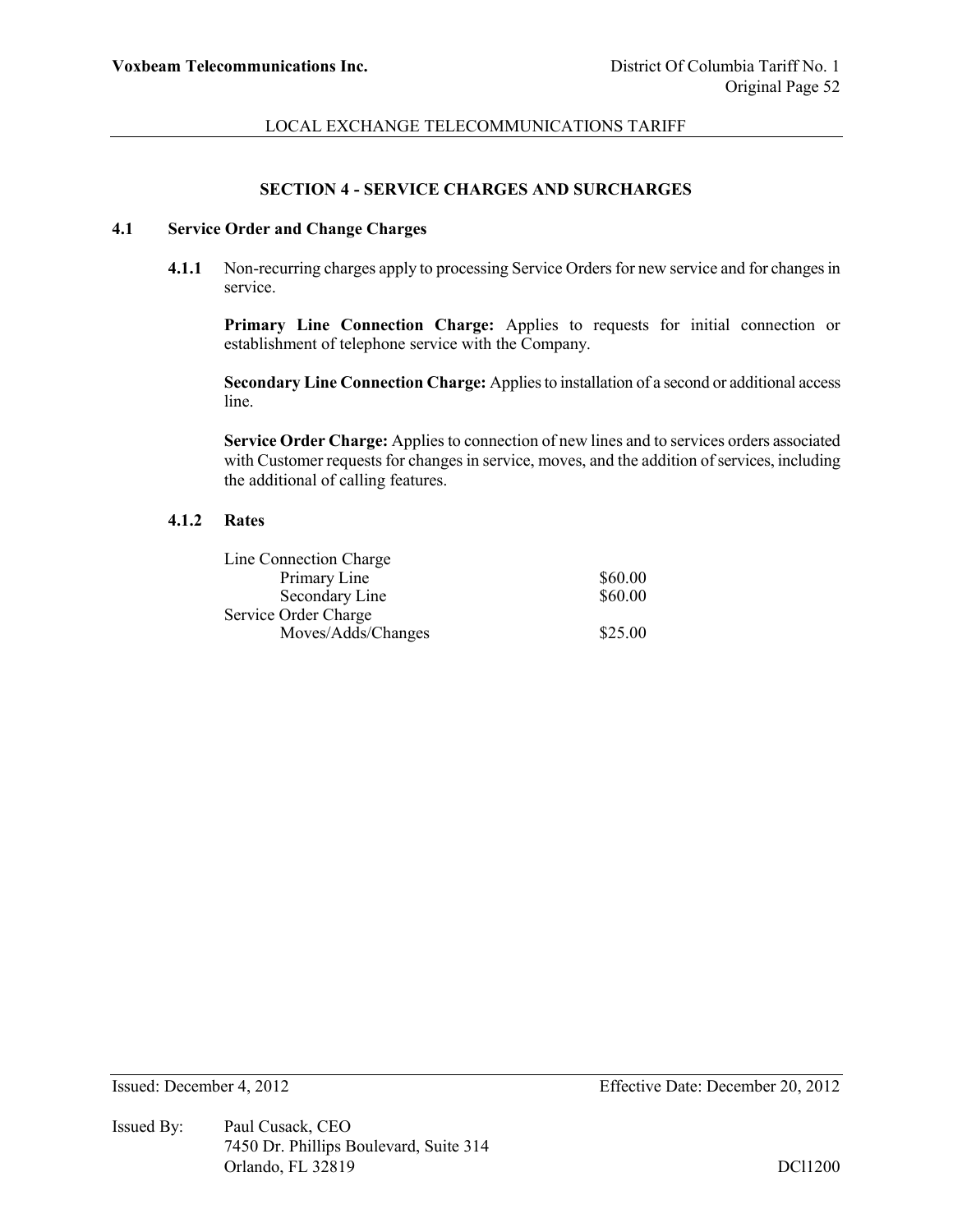### **SECTION 4 - SERVICE CHARGES AND SURCHARGES, (CONT'D.)**

# **4.2 Premises Visit Charge**

Premises Visit charges apply when the installation of network access facilities or trouble resolution require a visit to the Customer's premises. This charge applies in addition to the Technician Dispatch Charge.

| Installation Charge $-1st$ Hour               | \$120.00 |
|-----------------------------------------------|----------|
| Repair Charge $-1^{st}$ 1/2 Hour              | \$91.00  |
| Repair Charge – Each Add'l $\frac{1}{2}$ Hour | \$46.00  |

# **4.3 Restoral Charge**

A restoration charge applies to the restoration of suspended service and facilities because of nonpayment of bills and is payable at the time that the restoration of the suspended service and facilities is arranged. The restoration charge does not apply when, after disconnection of service, service is later re-installed.

Per occasion, per line: \$40.00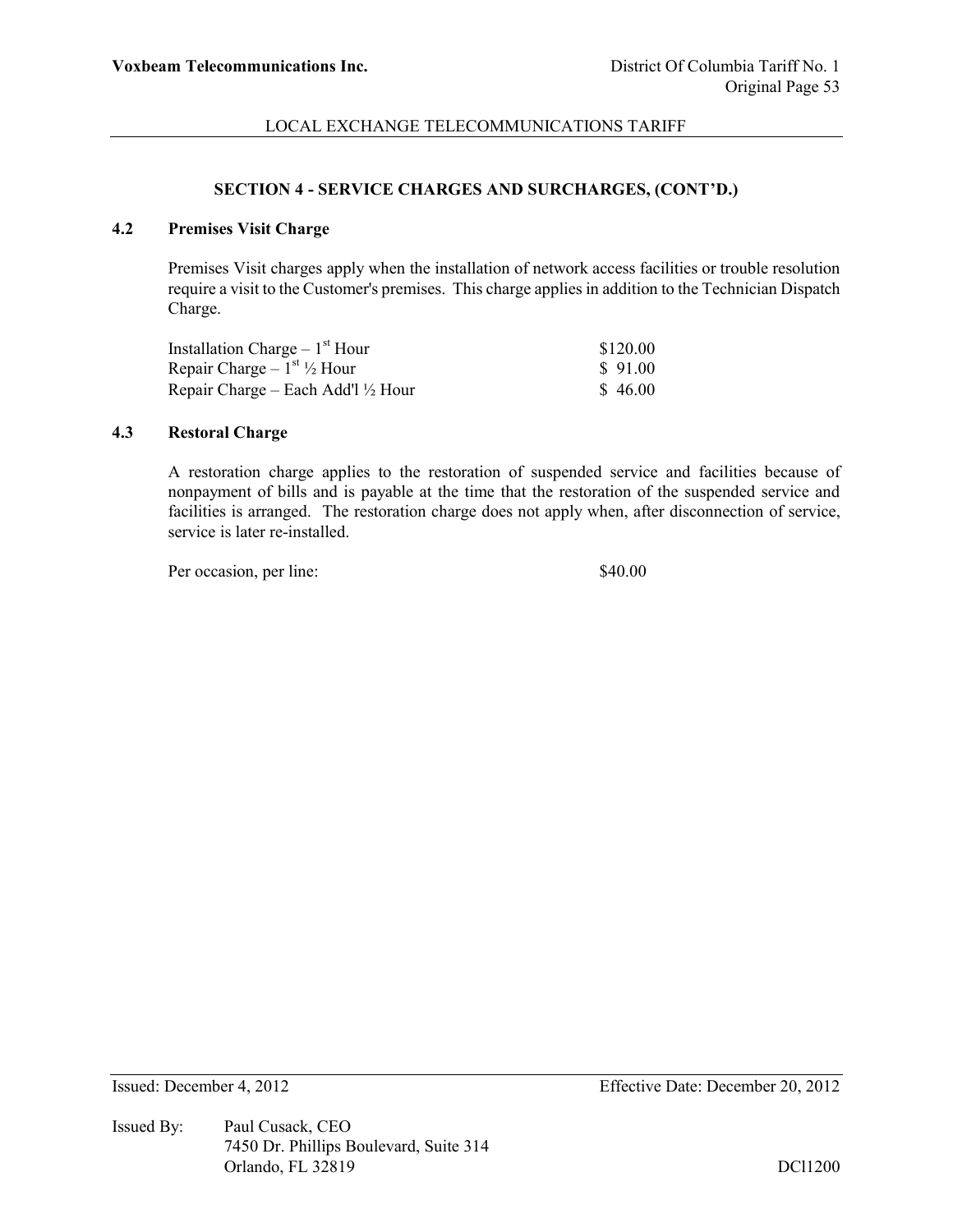# **SECTION 4 - SERVICE CHARGES AND SURCHARGES, (CONT'D.)**

#### **4.4 Carrier Presubscription**

#### **4.4.1 General**

Carrier Presubscription is a procedure whereby a Customer designates to the Company the carrier that the Customer wishes to be the carrier of choice for IntraLATA and InterLATA toll calls. Such calls are automatically directed to the designated carrier, without the need to use carrier access codes or additional dialing to direct the call to the designated carrier. Presubscription does not prevent a Customer who has presubscribed to an IntraLATA or InterLATA toll carrier from using carrier access codes or additional dialing to direct calls to an alternative long distance carrier on a per call basis.

**4.4.2 Presubscription Options** - Customers may select the same carrier or separate carriers for IntraLATA and InterLATA long distance. The following options for long distance Presubscription are available:

| <b>Option A:</b> | Customer selects the Company as the presubscribed carrier for IntraLATA<br>and InterLATA toll calls subject to presubscription.                                                                                                                                                        |
|------------------|----------------------------------------------------------------------------------------------------------------------------------------------------------------------------------------------------------------------------------------------------------------------------------------|
| <b>Option B:</b> | Customer may select the Company as the presubscribed carrier for<br>IntraLATA calls subject to presubscription and some other carrier as the<br>presubscribed carrier for interLATA toll calls subject to presubscription.                                                             |
| <b>Option C:</b> | Customer may select a carrier other than the Company for IntraLATA toll<br>calls subject to presubscription and the Company for InterLATA toll calls<br>subject to presubscription.                                                                                                    |
| <b>Option D:</b> | Customer may select the carrier other than the Company for both IntraLATA<br>and InterLATA toll calls subject to presubscription                                                                                                                                                       |
| <b>Option E:</b> | Customer may select two different carriers, neither being the Company for<br>IntraLATA and InterLATA toll calls. One carrier to be the Customers'<br>primary intraLATA interexchange carrier. The other carrier to be the<br>Customer's primary InterLATA interexchange carrier.       |
| <b>Option F:</b> | Customer may select a carrier other than the Company for no presubscribed<br>carrier for IntraLATA toll calls subject to presubscription which will require<br>the Customer to dial a carrier access code to route all IntraLATA toll calls to<br>the carrier of choice for each call. |

Issued By: Paul Cusack, CEO 7450 Dr. Phillips Boulevard, Suite 314 Orlando, FL 32819 DCl1200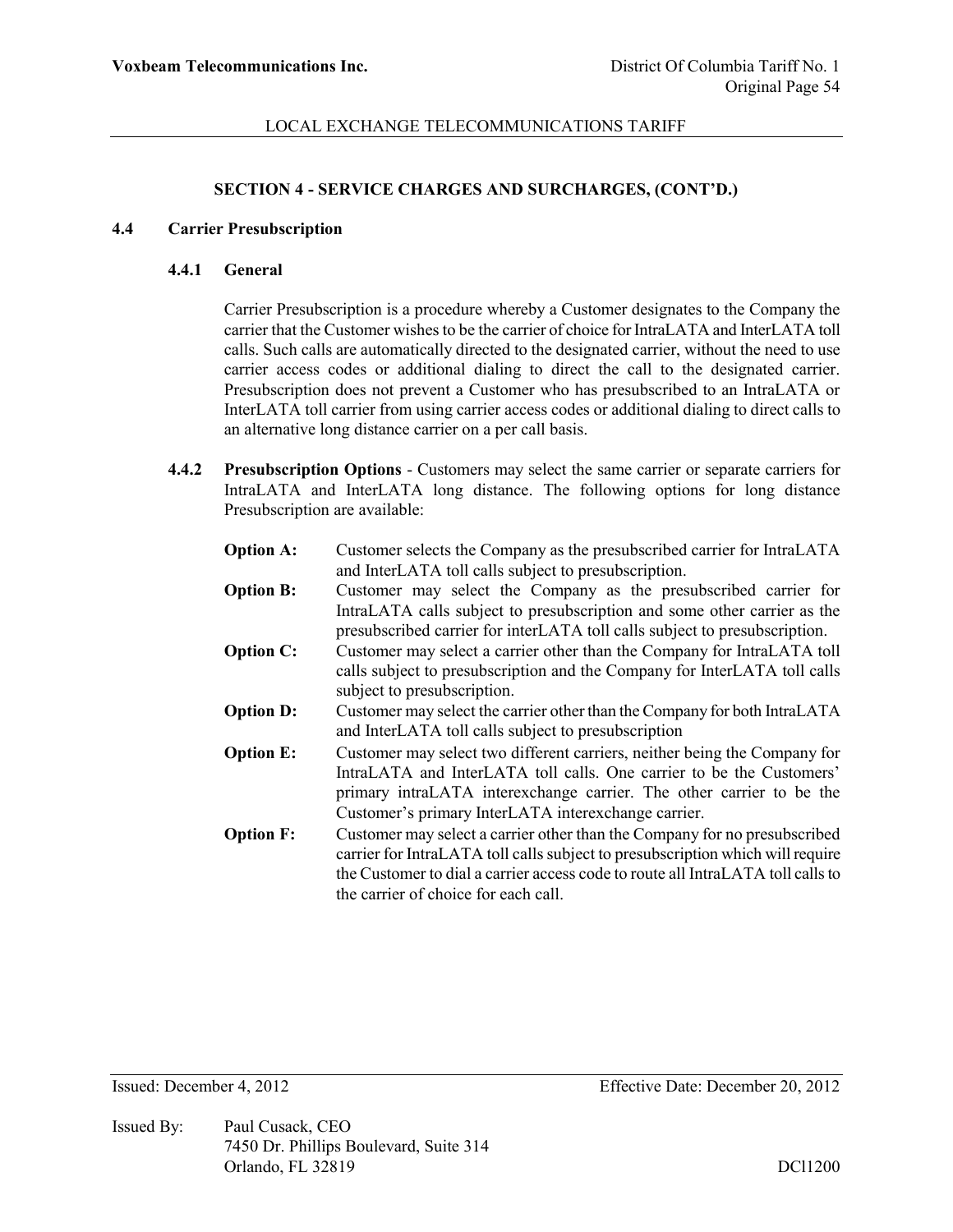# **SECTION 4 - SERVICE CHARGES AND SURCHARGES, (CONT'D.)**

# **4.4 Carrier Presubscription, (Cont'd.)**

# **4.4.3 Rules and Regulations**

Customers of record will retain their primary interexchange carrier(s) until they request that their dialing arrangements be changed.

Customers of record or new Customers may select either Options A, B, C, D, E or F for intraLATA Presubscription.

Customers may change their selected Option and/or presubscribed toll carrier at any time subject to charges specified in 4.4.5 below.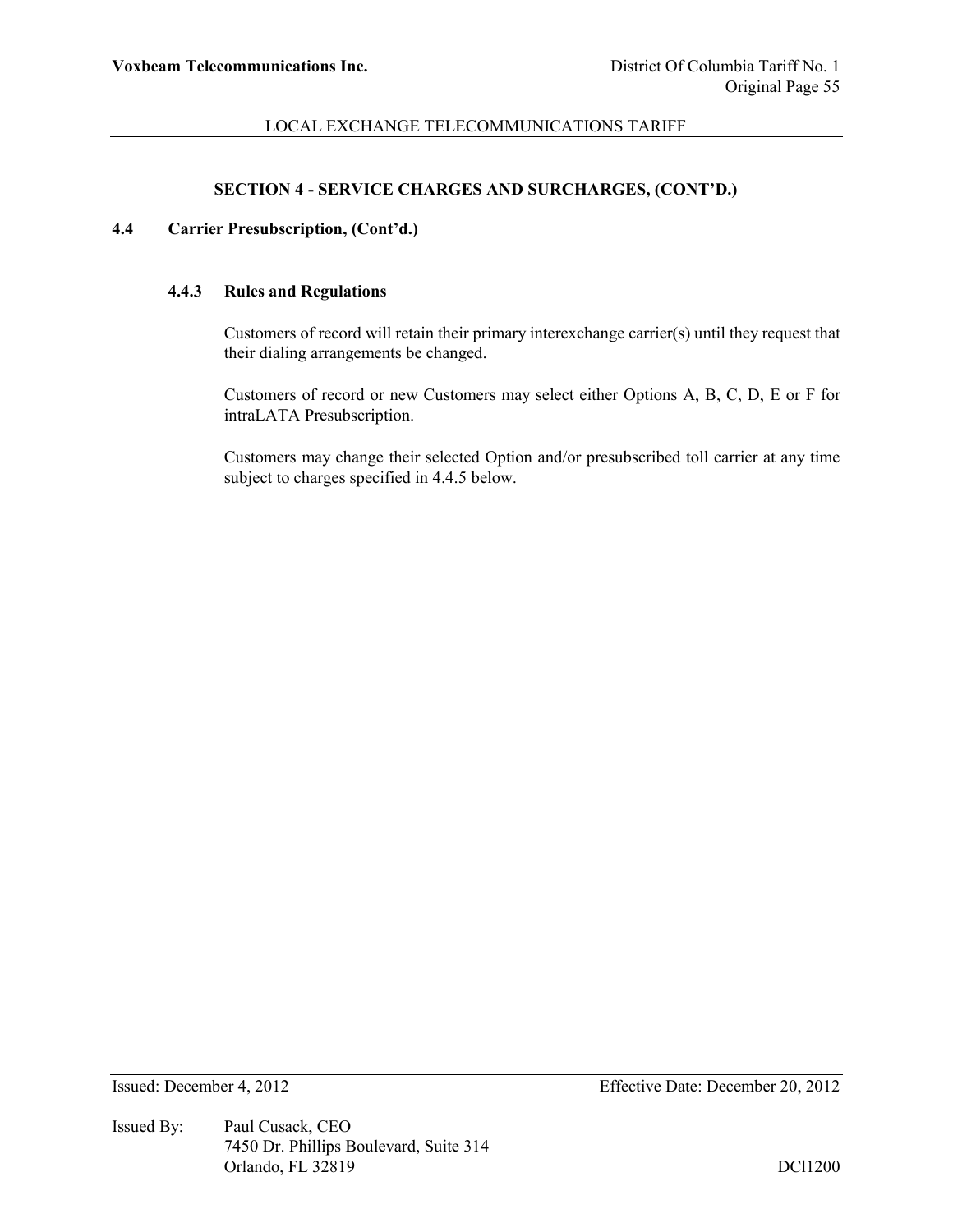### **SECTION 4 - SERVICE CHARGES AND SURCHARGES, (CONT'D.)**

#### **4.4 Carrier Presubscription, (Cont'd.)**

#### **4.4.4 Presubscription Procedures**

A new Customer will be asked to select intraLATA and interLATA toll carriers at the time the Customer places an order to establish local exchange service with the Company. The Company will process the Customer's order for service. All new Customers' initial requests for intraLATA toll service presubscription shall be provided free of charge.

If a new Customer is unable to make selection at the time the new Customer places an order to establish local exchange service, the Company will read a random listing of all available intraLATA and interLATA carriers to aid the Customer in selection. If selection is still not possible, the Company will inform the Customer that he/she will be given 90 calendar days in which to inform the Company of his/her choice for primary toll carrier(s) free of charge. Until the Customer informs the Company of his/her choice of primary toll carrier, the Customer will not have access to long distance services on a presubscribed basis, but rather will be required to dial a carrier access code to route all toll calls to the carrier(s) of choice. Customers who inform the Company of a choice for toll carrier presubscription within the 90 day period will not be assessed a service charge for the initial Customer request.

Customers of record may initiate a intraLATA or interLATA presubscription change at any time, subject to the charges specified in 4.4.5 below. If a Customer of record inquires of the Company of the carriers available for toll presubscription, the Company will read a random listing of all available intraLATA carriers to aid the Customer in selection.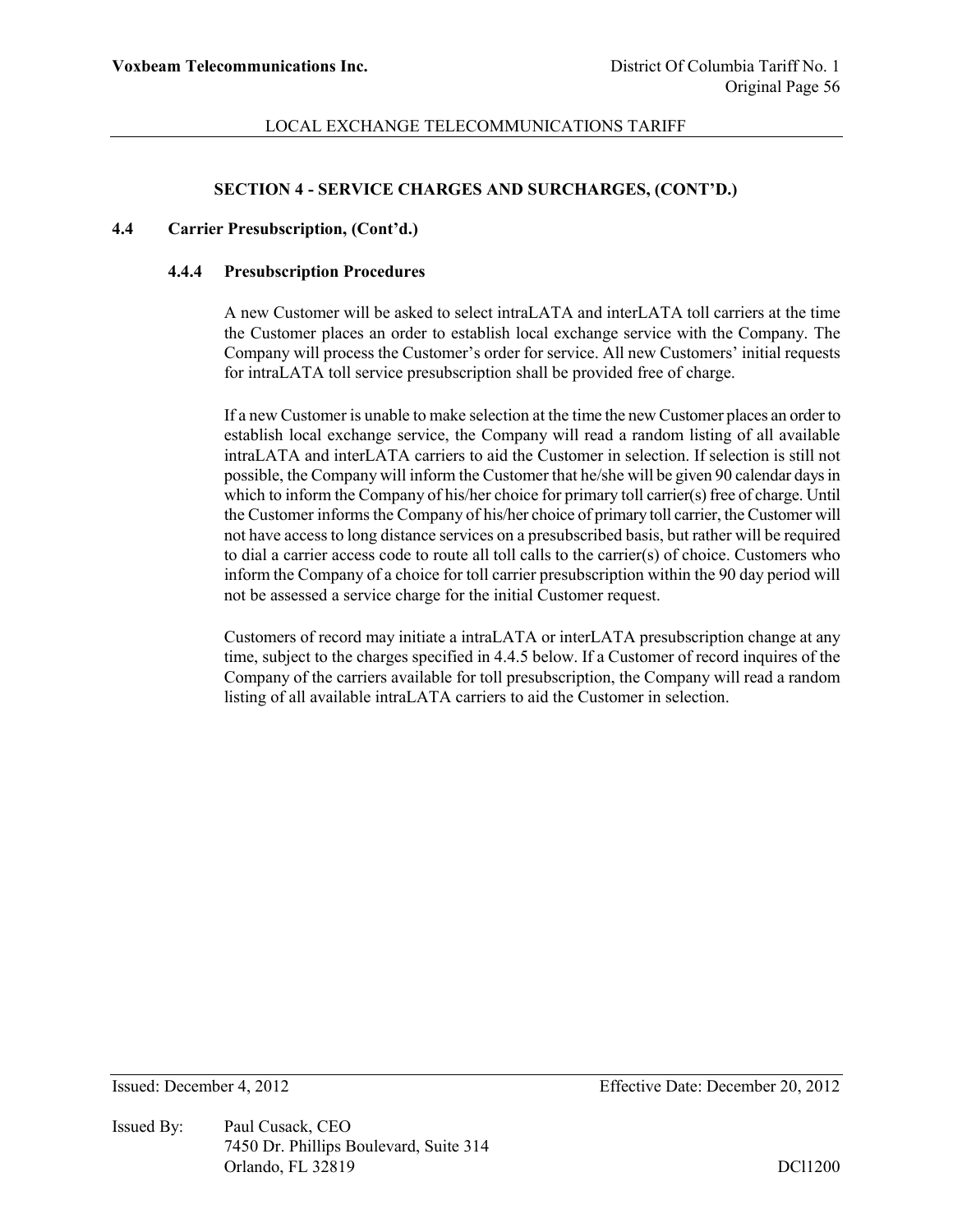### **SECTION 4 - SERVICE CHARGES AND SURCHARGES, (CONT'D.)**

### **4.4 Carrier Presubscription, (Cont'd.)**

### **4.4.5 Presubscription Charges**

### **A. Application of Charges**

After a Customer's initial selection for a presubscribed toll carrier and as detailed in Paragraph 4.4.4 above, for any change thereafter, an Presubscription Change Charge, as set for the below will apply. Customers who request a change in intraLATA and interLATA carriers with the same order will be assessed a single charge per line.

### **B. Nonrecurring Charges**

| Per line, trunk, or port       |        |
|--------------------------------|--------|
| Initial Line, or Trunk or Port | \$5.00 |
| Additional Line, Trunk or Port | \$5.00 |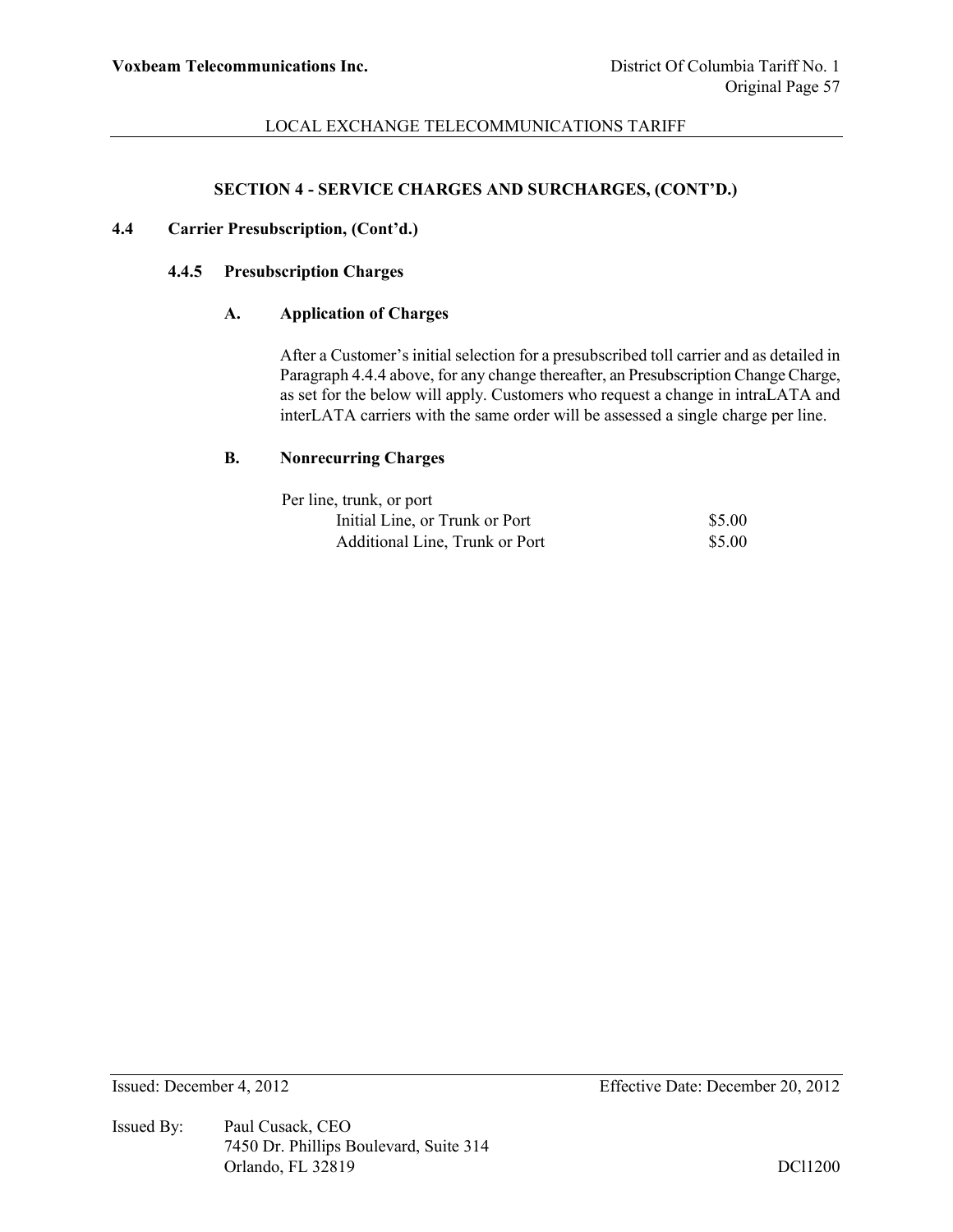# **SECTION 4 - SERVICE CHARGES AND SURCHARGES, (CONT'D.)**

### **4.5 Public Telephone Surcharge**

In order to recover Company expenses to comply with the FCC's pay telephone compensation plan effective on October 7, 1997 (FCC 97-371), an undiscountable per call charge is applicable to all intrastate calls that originate from any pay telephone used to access Company provided services. This surcharge, which is in addition to standard tariffed usage charges and any applicable service charges and surcharges associated with service, applies for the use of the instrument used to access Company provided service and is unrelated to the service accessed from the pay telephone.

Pay telephones include coin-operated and coinless phones owned by local telephone companies, independent companies and interexchange carriers. The Public Pay Telephone Surcharge applies to the initial completed call and any reoriginated call (e.g., using the  $H^*$  symbol). The Public Pay Telephone Surcharge does not apply to calls placed from pay telephones at which the Customer pays for service by inserting coins during the progress of the call.

Whenever possible, the Public Pay Telephone Surcharge will appear on the same invoice containing the usage charges for the surcharged call. In cases where proper pay telephone coding digits are not transmitted to the Company prior to completion of a call, the Public Pay Telephone Surcharge may be billed on a subsequent invoice after the Company has obtained information from a carrier that the originating station is an eligible pay telephone.

Rate Per Call:  $\$0.60$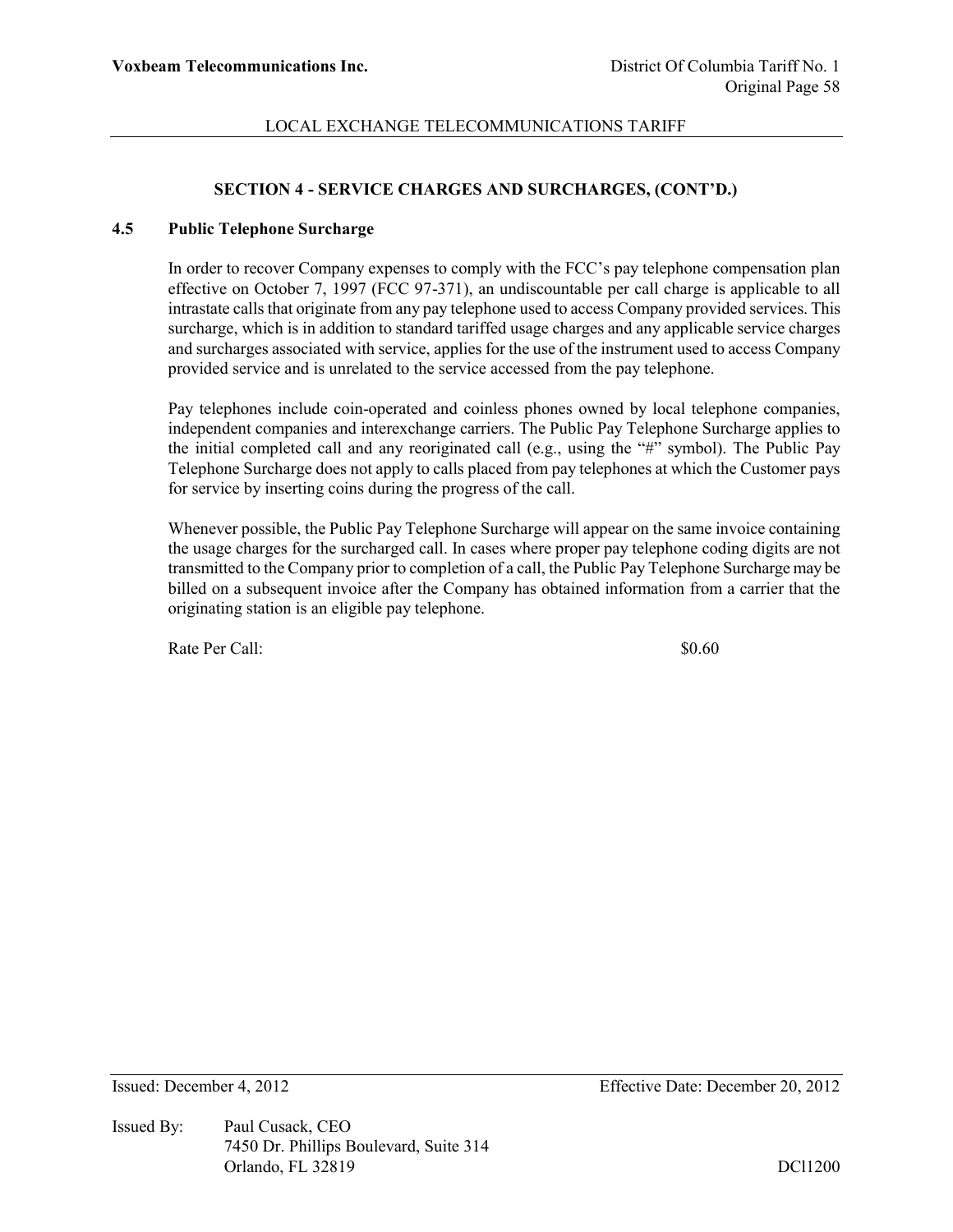# **SECTION 5 - LOCAL EXCHANGE SERVICE**

# **5.1 General**

Local exchange service is offered to business and residential Customers on a presubscription basis from equal access originating end offices only. Service is provided on a term basis only. Unless other specified, the minimum term is one (1) year. Rates for service may vary by call type and/or term commitment. Usage rates, per call charges and monthly fees may apply. In addition, applicable Service Order and other non-recurring charges may apply. Call timing is defined in the description for each service. Service is available 24 hours a day, 7 days a week. Service is available where technically feasible and where facilities permit.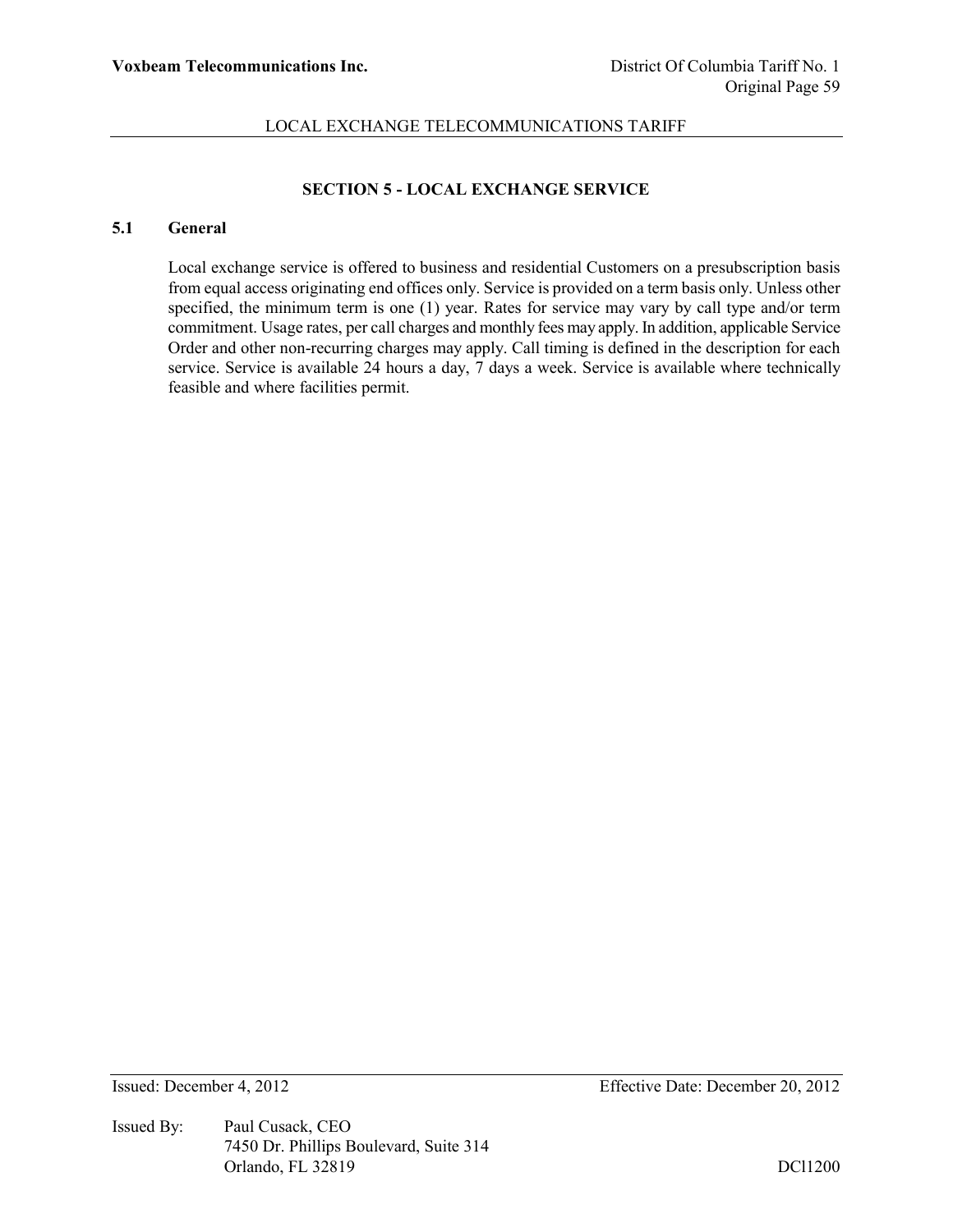# **SECTION 5 - LOCAL EXCHANGE SERVICE, (CONT'D.)**

# **5.2 Charges Based on Duration of Use**

Where charges for a service are specified based on the duration of use, such as the duration of a telephone call, the following rules apply:

- **5.2.1** Calls are measured in durational increments identified for each service. All calls that are fractions of a measurement increment are rounded-up to the next whole unit.
- **5.2.2** Timing on completed calls begins when the call is answered by the called party. Answering is determined by hardware answer supervision in all cases where this signaling is provided by the terminating local carrier and any intermediate carrier(s). Timing for operator service person-to-person calls start with completion of the connection to the person called or an acceptable substitute, or to the PBX station called.
- **5.2.3** Timing terminates on all calls when the calling party hangs up or the Company network receives an off-hook signal from the terminating carrier.
- **5.2.4** Calls originating in one time period and terminating in another will be billed in proportion to the rates in effect during different segments of the call.
- **5.2.5** All times refer to l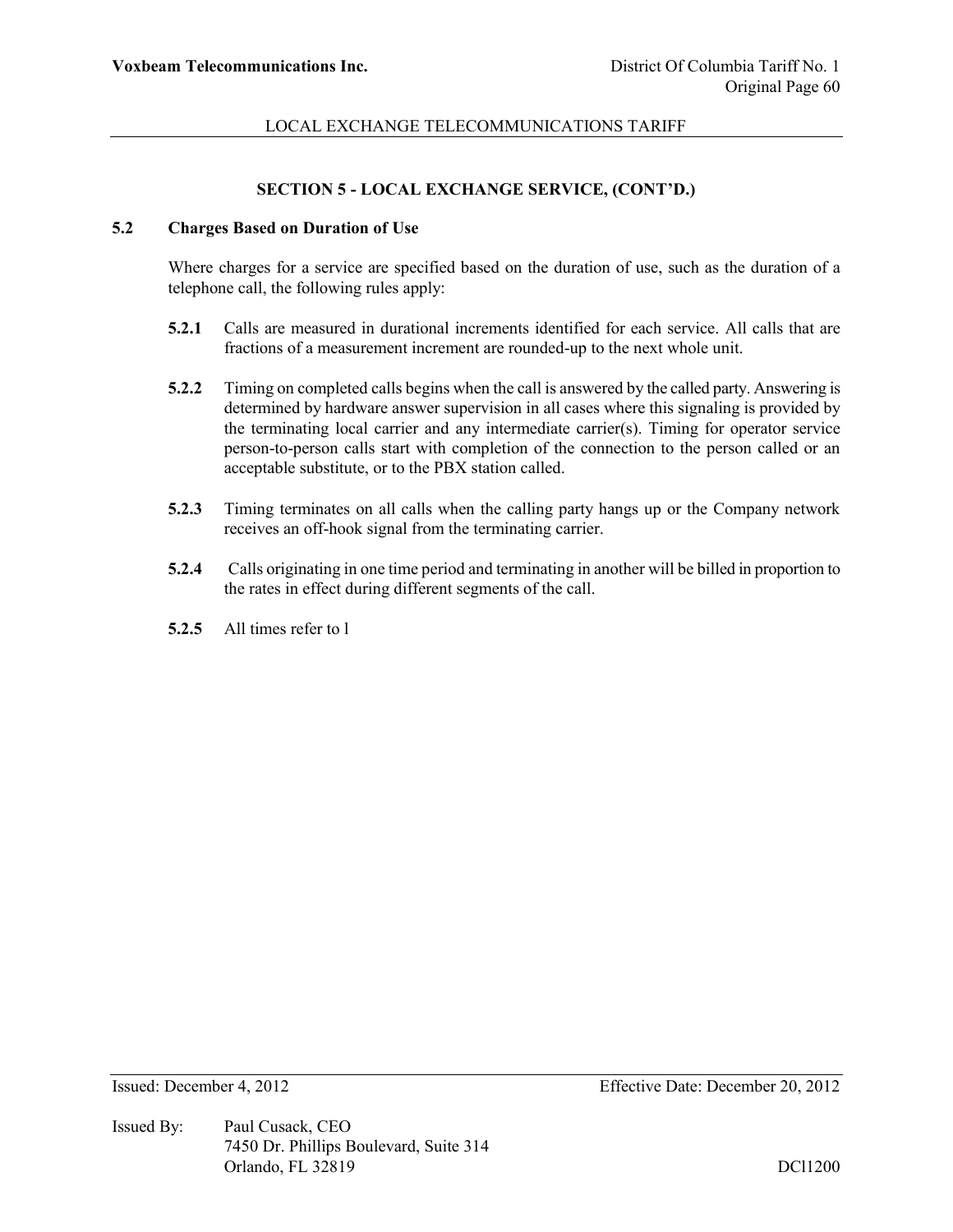# **SECTION 5 - LOCAL EXCHANGE SERVICE, (CONT'D.)**

#### **5.3 Basic Local Exchange Service**

#### **5.3.1 General**

Basic Local Exchange Service provides a Customer with a telephonic connection to, and a unique telephone number on, the Company switching network that enables the Customer to:

- **A.** receive calls from other stations on the public switched telephone network;
- **B.** access the Company Local Calling Services and other Services as set forth in this tariff;
- **C.** access interexchange calling services of the Company and of other carriers;
- **D.** access (at no additional charge) to Company operators and business office for service related assistance;
- **E.** access toll-free telecommunications services such as 800 NPA; and access toll-free emergency services by dialing 0 or 9-1-1 (where available);
- **F.** access relay services for the hearing and/or speech impaired.

Basic Local Exchange Services cannot be used to originate calls to caller-paid information services (e.g., 900, 976) provided by other companies. Calls to those numbers and other numbers used for caller-paid information services will be blocked by the Company switch. Each Basic Local Exchange Service corresponds to one or more telephonic communications channels that can be used to place or receive one call at a time.

Individual line Business Basic Local Exchange Service is comprised of exchange access lines defined as follows:

**Exchange Access Line -** The service central office line equipment and all the Company plant facilities up to the demarcation point. These facilities are Company-provided and maintained and provide access to and from the telecommunications network for message toll service and for local calling appropriate to the tariffed use offering selected by the Customer.

# **5.3.2 Rates and Charges**

**Monthly Rate** Per Access Line  $$60.00$ 

- Issued: December 4, 2012 Effective Date: December 20, 2012
- Issued By: Paul Cusack, CEO 7450 Dr. Phillips Boulevard, Suite 314 Orlando, FL 32819 DCl1200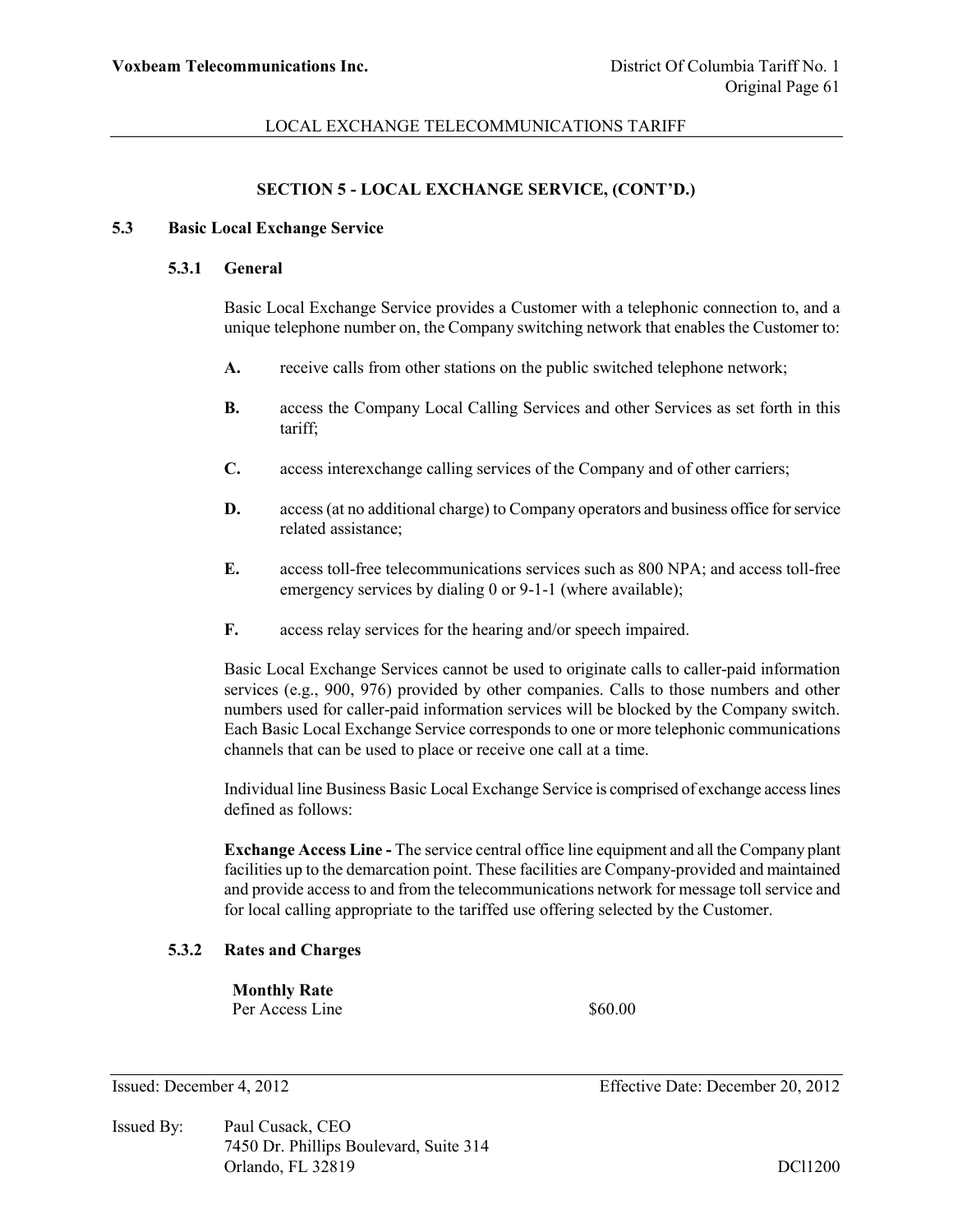# **SECTION 5 - LOCAL EXCHANGE SERVICE, (CONT'D.)**

#### **5.4 Direct Inward Dial (DID) Service**

# **5.4.1. General**

- A. DID Service provides a Customer with a voice grade telephonic communications trunk channel to receive incoming voice or data calls to local telephone numbers assigned to the Customer. DID Service does not provide a line-side connection. DID Service transmits the dialed digits for all incoming calls, allowing the Customer's incoming calls to be routed as required by the Customer to the Customer's designated equipment.
- B. DID Service may be provided in conjunction with non-regulated services offered by the Company pursuant to contract. To the extent that contractual rates for DID Service differ from those set forth in Section 5.4.3 below, the Company will file a Customer-Specific Pricing (CSP) filing with the Commission, pursuant to the Commission's CSP filing requirements.

#### **5.4.2 Service Eligibility, Restrictions and Limitations**

- A. Connectivity to E911, operator services and directory assistance is not supported by DID Service.
- B. The Company reserves the right to provision DID service based upon the availability of facilities and equipment necessary to support the Customer's specific service requirements.
- C. The Company, at its sole discretion, reserves the right to limit the quantity of DID number blocks a Customer may obtain. Requests for 30 or more DID number blocks must be provided to the Company in writing no less than five (5) months prior to activation. In addition, the Company reserves the right to review vacant DID stations or stations not in use to determine their utilization. Should the Company determine, based on its own discretion, that there is inefficient number utilization, the Company may reassign the DID numbers. The Company will apply this provision on a nondiscriminatory manner.

Issued By: Paul Cusack, CEO 7450 Dr. Phillips Boulevard, Suite 314 Orlando, FL 32819 DCl1200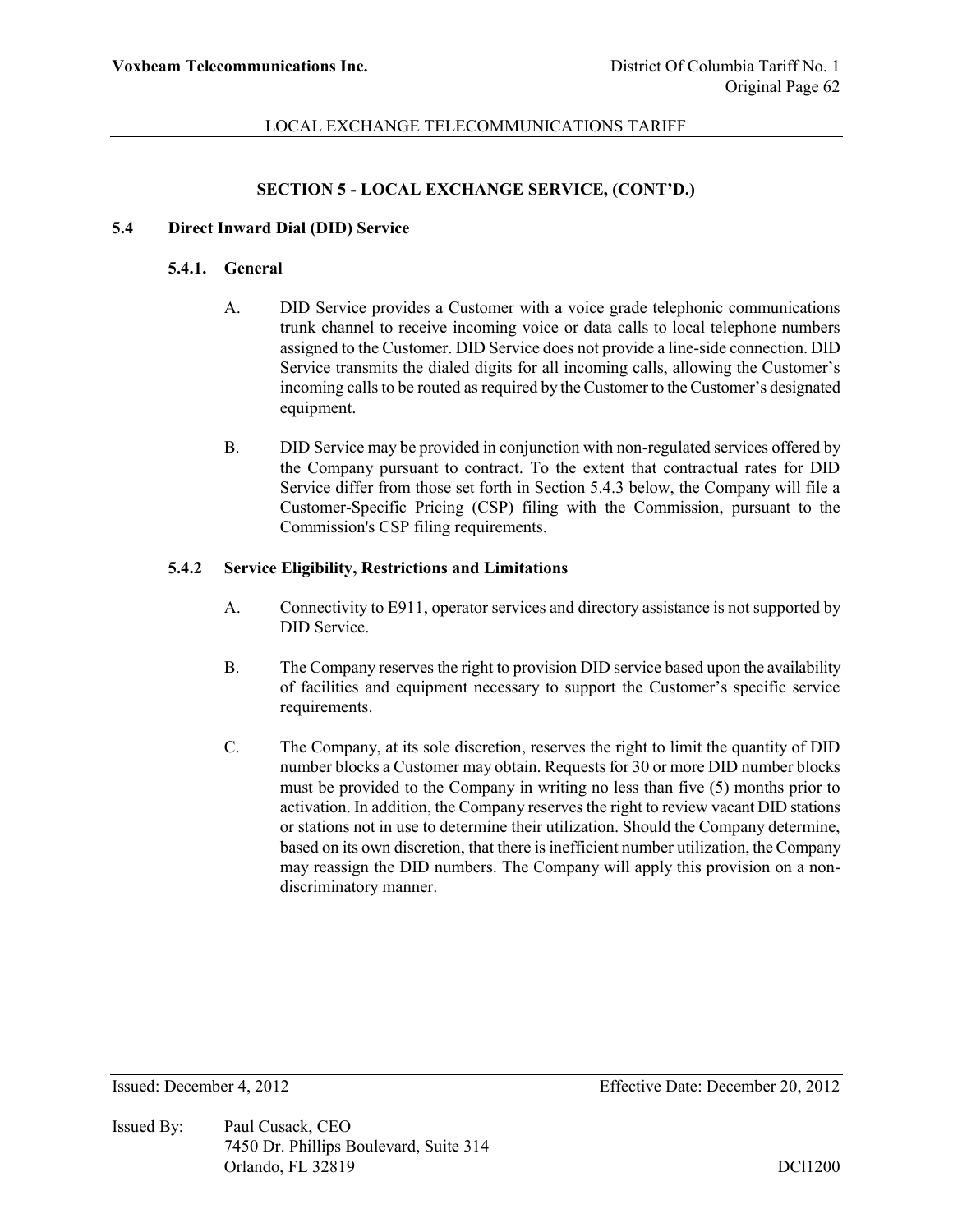### **SECTION 5 – LOCAL EXCHANGE SERVICE, (CONT'D.)**

# **5.4 Direct Inward Dial (DID) Service, (Cont'd.)**

# **5.4.2 Service Eligibility, Restrictions and Limitations, (Cont'd.)**

D. The Customer has no property right to the telephone number or any other call number destination associated with DID service furnished by the Company, and no right to the continuance of service through any particular end office. The Company reserves the right to change such numbers, or the end office designation associated with such number, or both, assigned to the Customer, where the Company deems it necessary to do so in the conduct of business.

# **5.4.3 Rates and Charges**

The following rates apply to DID Service.

Per DID Number  $$0.00$  \$0.10

Nonrecurring Annual Recurring Charge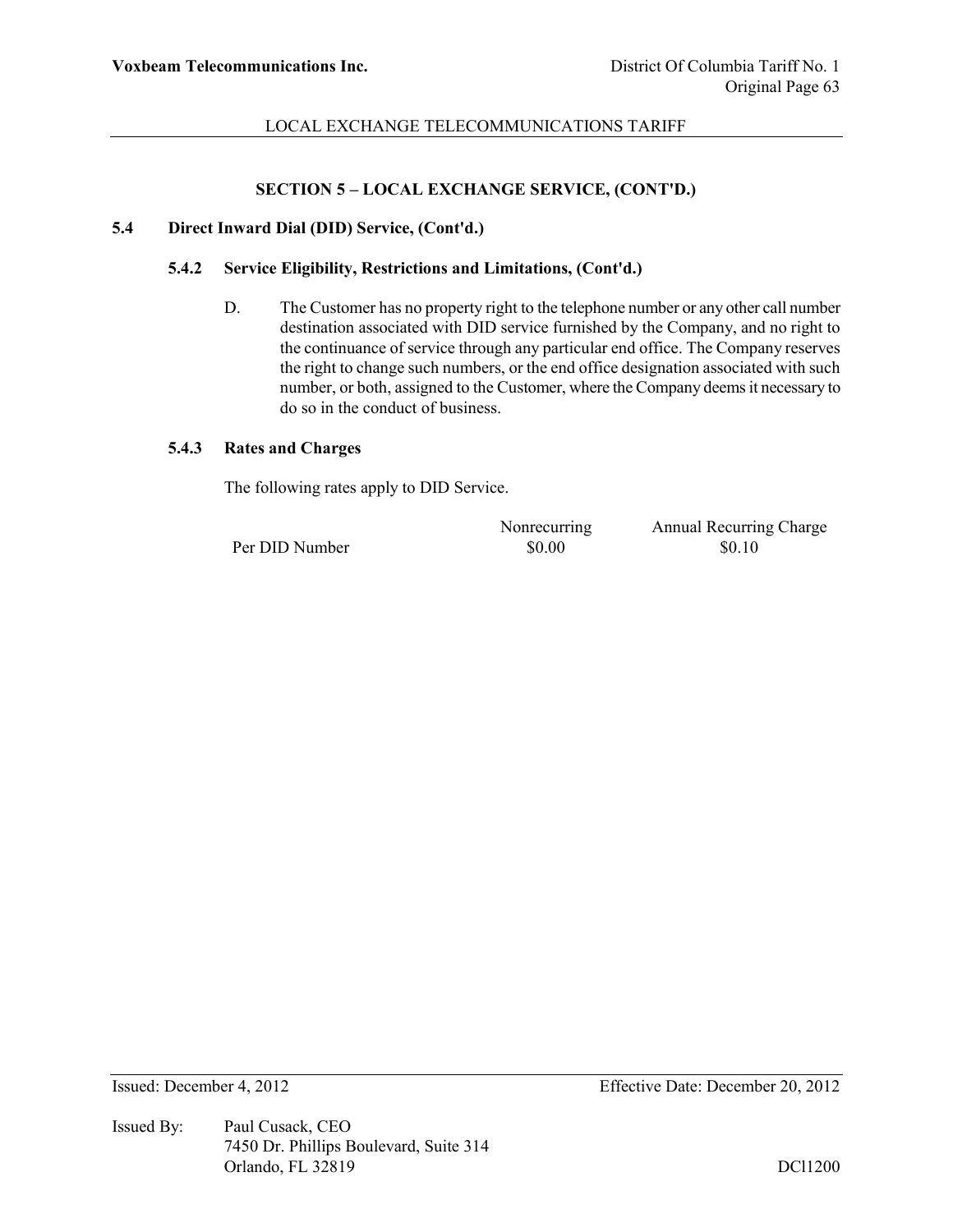# **SECTION 5 – LOCAL EXCHANGE SERVICE, (CONT'D.)**

### **5.5 Direct Inward Dial/Direct Outward Dial (DID/DOD) Service**

# **5.5.1 General**

- A. DID/DOD Service combines DID Service as described in Section 5.4 with Direct Outward Dial (DOD) service. DOD service is not provided independently of DID service. DID/DOD Service provides a Customer with a voice grade telephonic communications trunk channel to place and receive voice or data calls. DID/DOD Service does not provide a line-side connection. It transmits the dialed digits for incoming or outgoing calls, allowing the Customer's calls to be routed as required by the Customer to the Customer's designated equipment. Where available from the Company, long distance services can be provided in conjunction with DID/DOD Service or Customers may choose to route traffic to other carriers for long distance termination.
- B. Connectivity to E911, operator services and directory assistance is supported by DID/DOD Service.
- C. DID/DOD Service may be provided in conjunction with non-regulated services offered by the Company pursuant to contract. To the extent that contractual rates for DID/DOD Service differ from those set forth in Section 5.5.3 below, the Company will file a Customer-Specific Pricing (CSP) filing with the Commission, pursuant to the Commission's CSP filing requirements.

# **5.5.2 Service Eligibility, Restrictions and Limitations**

- A. The Company reserves the right to provision DID/DOD service based upon the availability of facilities and equipment necessary to support the Customer's specific service requirements.
- B. The Company, at its sole discretion, reserves the right to limit the quantity of DID/DOD number blocks a Customer may obtain. Requests for 30 or more DID/DOD number blocks must be provided to the Company in writing no less than five (5) months prior to activation. In addition, the Company reserves the right to review vacant DID/DOD stations or stations not in use to determine their utilization. Should the Company determine, based on its own discretion, that there is inefficient number utilization, the Company may reassign the DID/DOD numbers. The Company will apply this provision on a non-discriminatory manner.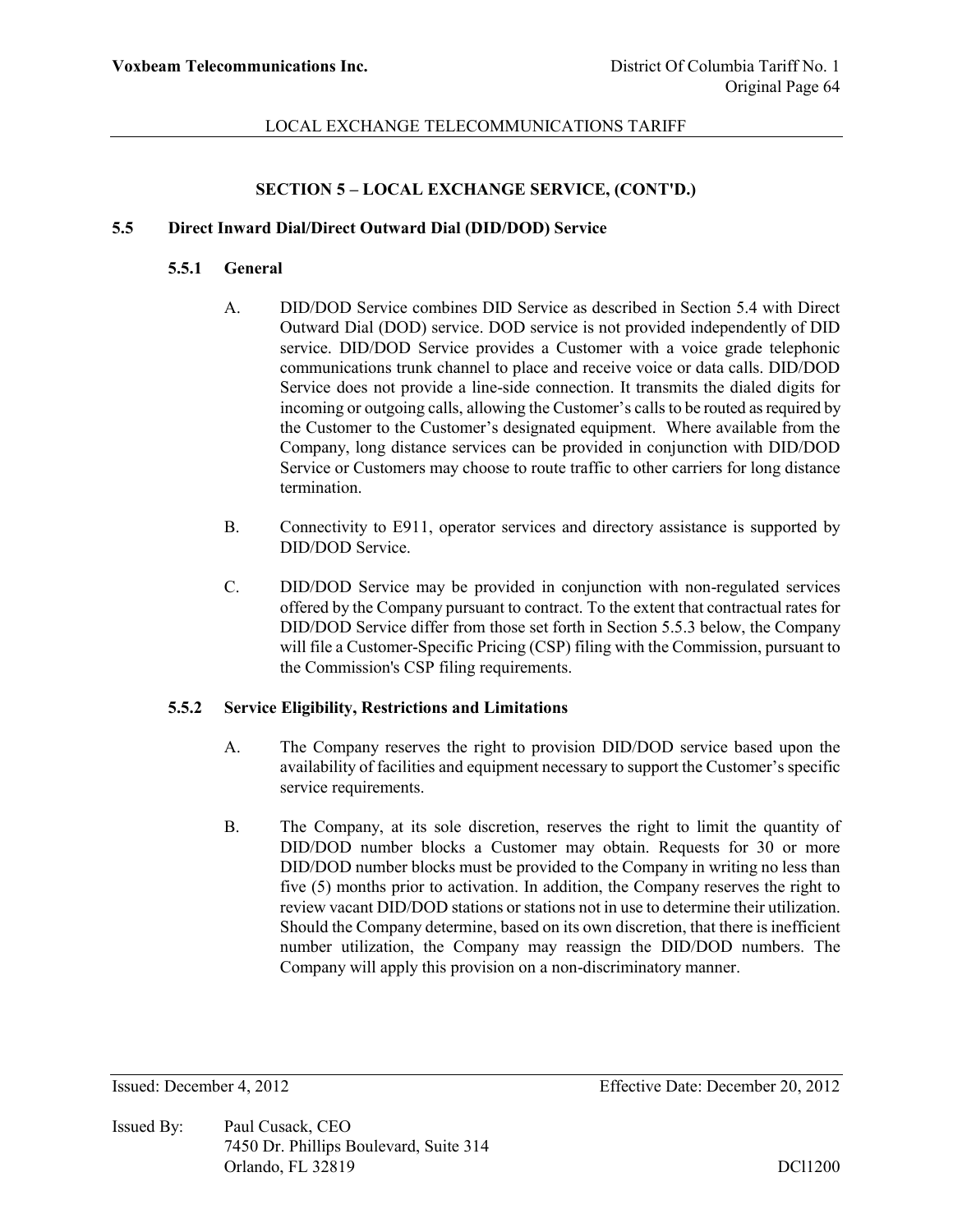# **SECTION 5 – LOCAL EXCHANGE SERVICE, (CONT'D.)**

# **5.5 Direct Inward Dial/Direct Outward Dial (DID/DOD) Service, (Cont'd.)**

# **5.5.2 Service Eligibility, Restrictions and Limitations, (Cont'd.)**

C. The Customer has no property right to the telephone number or any other call number destination associated with service furnished by the Company, and no right to the continuance of service through any particular end office. The Company reserves the right to change such numbers, or the end office designation associated with such number, or both, assigned to the Customer, where the Company deems it necessary to do so in the conduct of its business.

# **5.5.3 Rates and Charges**

The following rates apply to DID/DOD Service.

Per DID/DOD Number  $$0.00$  \$0.10

Nonrecurring Annual Recurring Charge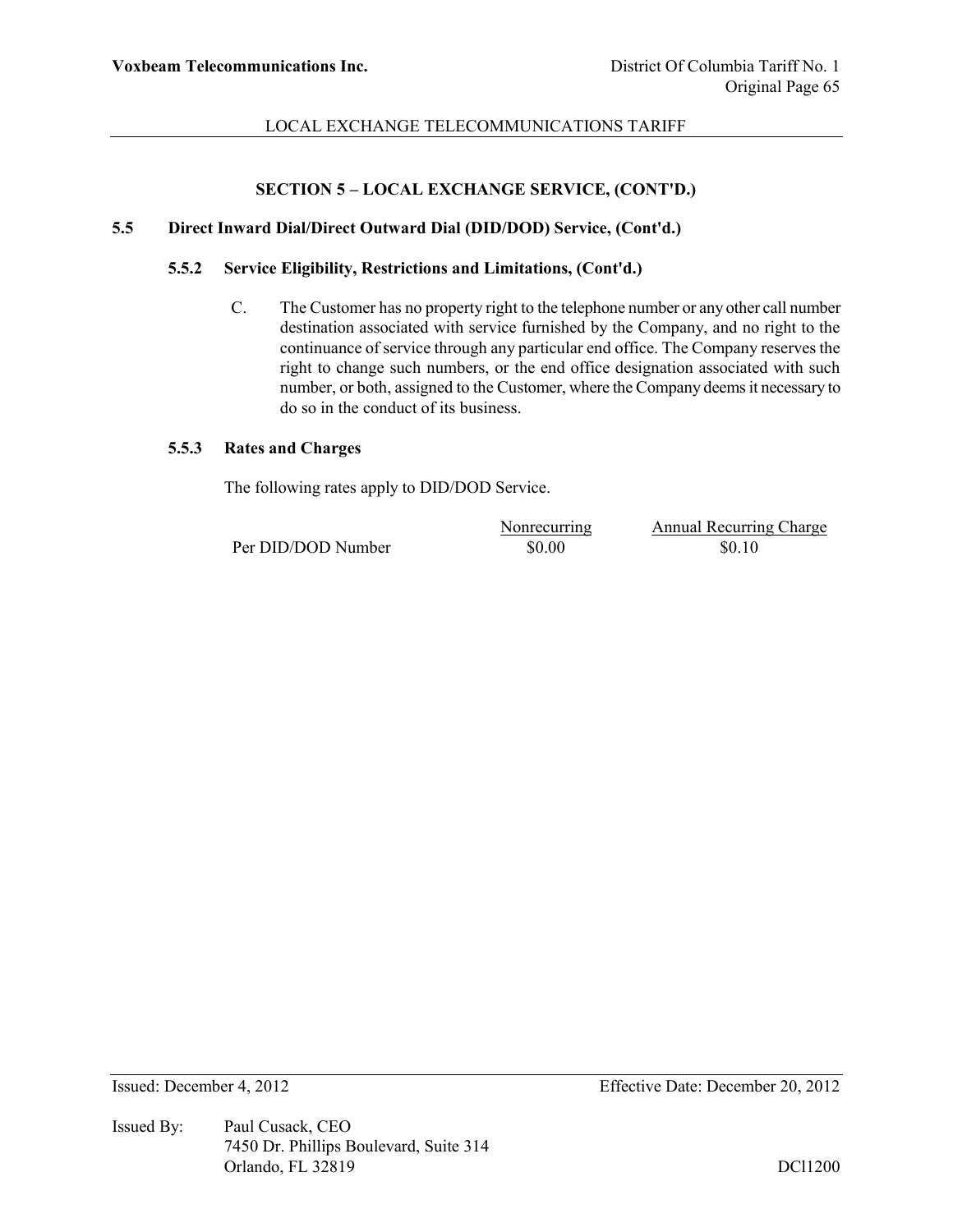# **SECTION 6 - SUPPLEMENTAL SERVICES**

#### **6.1 Optional Calling Features**

The features in this section are made available on an individual basis or as part of multiple feature packages. All features are provided subject to availability; features may not be available with all classes of service. Transmission levels may not be sufficient in all cases.

### **6.1.1 Feature Descriptions**

**Anonymous Call Rejection –** Gives the Customer the ability to prevent future calls from specific telephone numbers and can be activated after receipt of an unwanted call or after entering a telephone number from which the calling party does not wish to receive future calls. The screening list holds a maximum of fifteen (15) numbers.

**Auto Call Back –** Allows a Customer to return the most recent incoming call and hear an announcement of the last telephone number that called.

**Auto Redial –** Automatically redials a busy number for up to 30 minutes until line is available.

**Call Forwarding –** Allows incoming calls forwarded to be forwarded to another line specified by the Customer by dialing a code and the telephone number to which the calls will be forwarded.

**Call Trace –** Allows a called party to initiate an automatic trace of the last call received. Call Trace is available on a usage basis only.

**Call Waiting / Call Waiting with Caller ID –** Allows the Customer engaged in a call to receive a tone signal indicating a second call is waiting, and by operation of the switchhook to place the first call on hold and answer the waiting call. Call Waiting with Caller ID provides Call Waiting service with the display of Caller ID information for the call that is waiting.

Issued By: Paul Cusack, CEO 7450 Dr. Phillips Boulevard, Suite 314 Orlando, FL 32819 DCl1200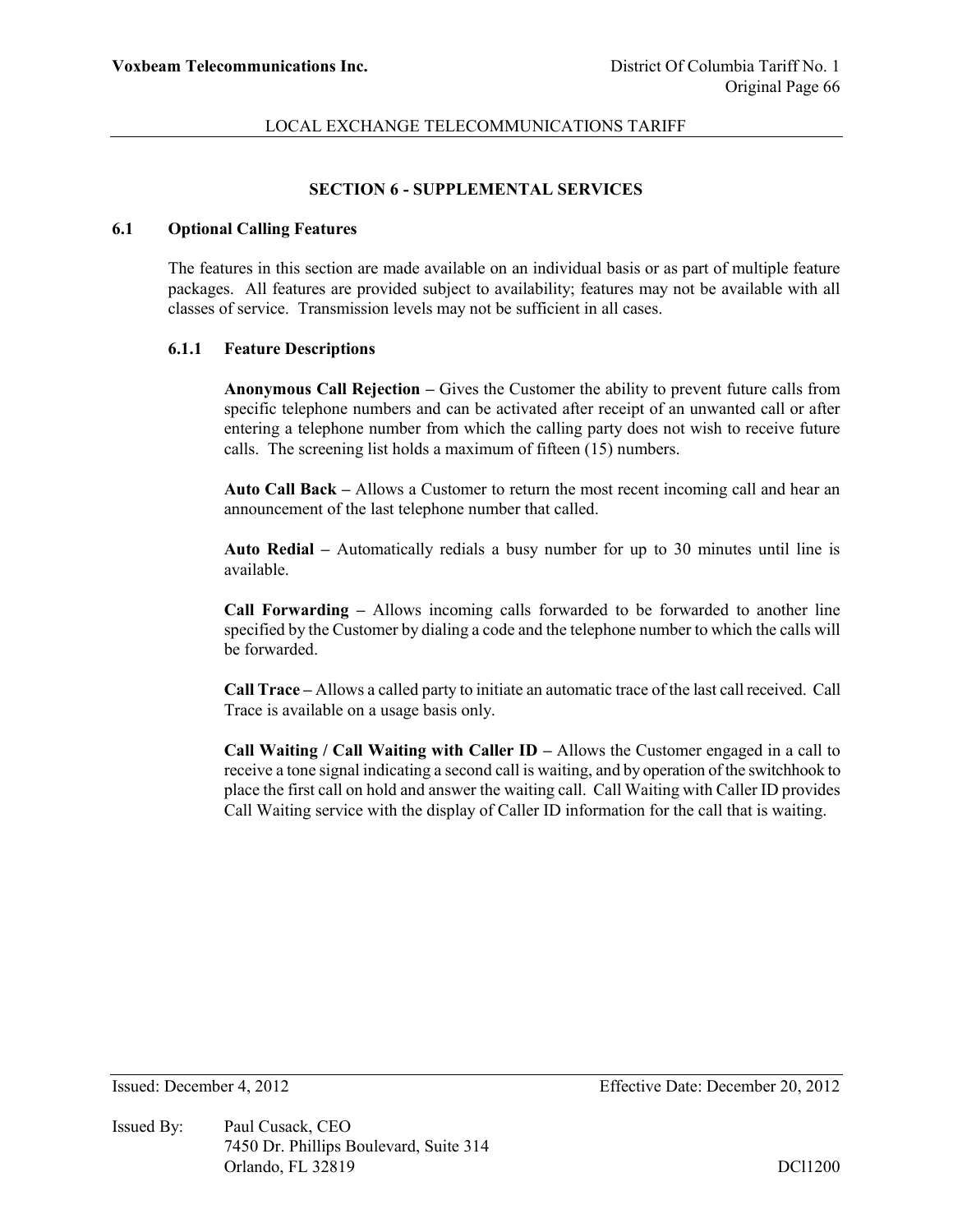### **SECTION 6 – SUPPLEMENTAL SERVICES, (CONT'D.)**

#### **6.1 Optional Calling Features, (Cont'd.)**

#### **6.1.1 Feature Descriptions, (cont'd.)**

**Caller ID-Number Only –** Provides for the display of the calling party telephone number on Caller ID compatible Customer premises equipment.

**Caller ID Name and Number –** Provides for the display of the calling party name and telephone number on Caller ID compatible Customer premises equipment.

**Custom Ringing –** Allows a Customer to have up to two separate telephone numbers (one main and one additional number) associated with one local exchange access line. Each telephone numbers has a distinctive ring on incoming calls for identification purposes.

**Priority Call –** Allows a Customer to assign a maximum of fifteen (15) callers' telephone numbers to a special list. The customer will hear a distinctive ring at his location when calls are received from callers' telephone numbers on that list.

**Speed Calling 8 –** Allows the Customer to dial an abbreviated code to originate a call to any of 8 programmed telephone numbers.

**Three-Way Calling –** Allows the Customer to add a third party to an existing conversation.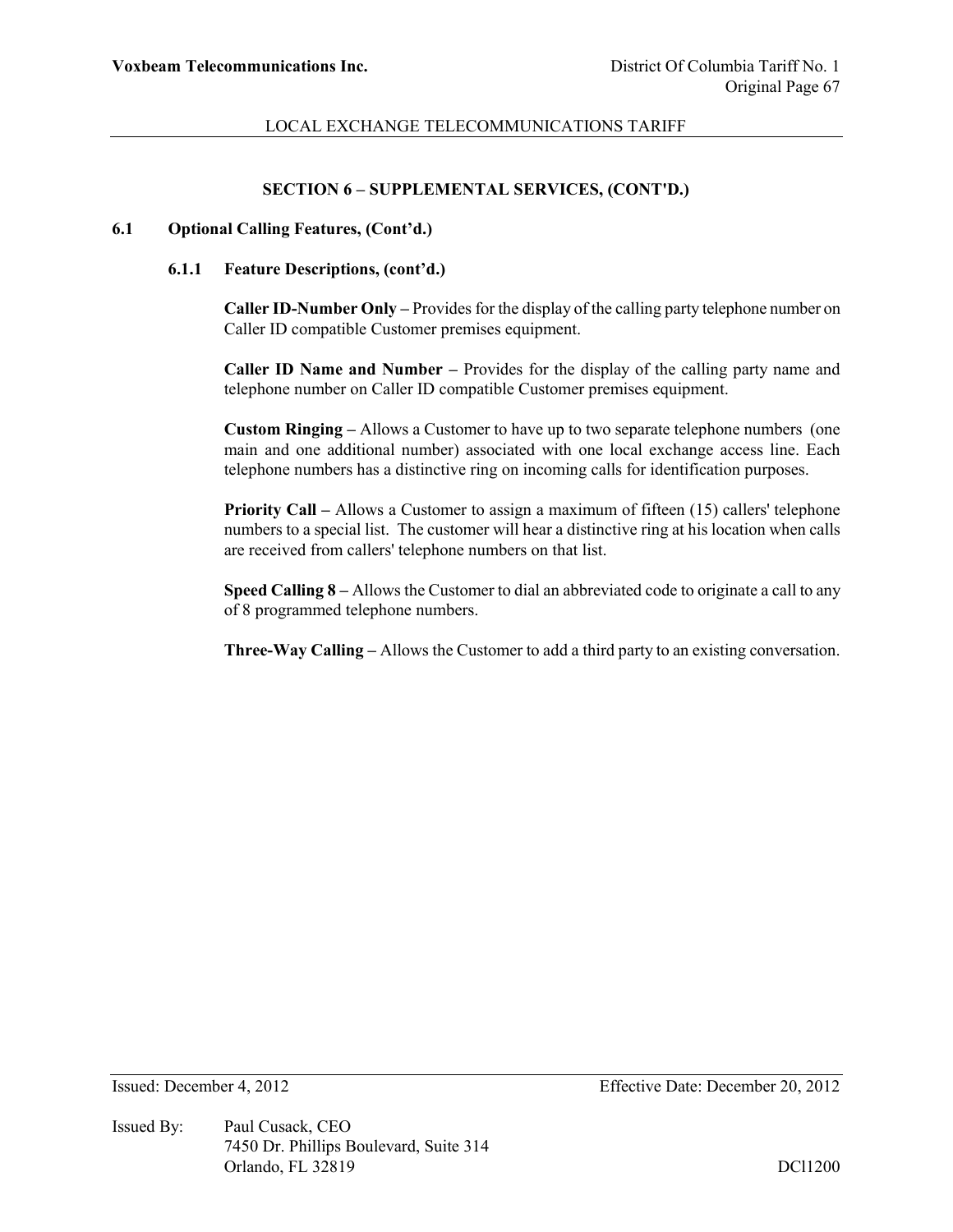# **SECTION 6 – SUPPLEMENTAL SERVICES, (CONT'D.)**

## **6.1 Optional Calling Features, (Cont'd.)**

#### **6.1.2 Rates**

#### **A. Features Offered on a Monthly Basis**

The following optional calling features are offered to Customers on a monthly basis. Customers are allowed unlimited use of each feature. No usage sensitive charges apply. Multiline Customers must order the appropriate number of features based on the number of lines that will have access to the feature.

| <b>Monthly Recurring Charge</b> |
|---------------------------------|
| \$3.00                          |
| \$4.00                          |
| \$3.00                          |
| \$2.00                          |
| \$6.00                          |
| \$8.50                          |
| \$6.50                          |
| \$1.75                          |
| \$3.00                          |
| \$4.00                          |
| \$4.99                          |
|                                 |

Issued By: Paul Cusack, CEO 7450 Dr. Phillips Boulevard, Suite 314 Orlando, FL 32819 DCl1200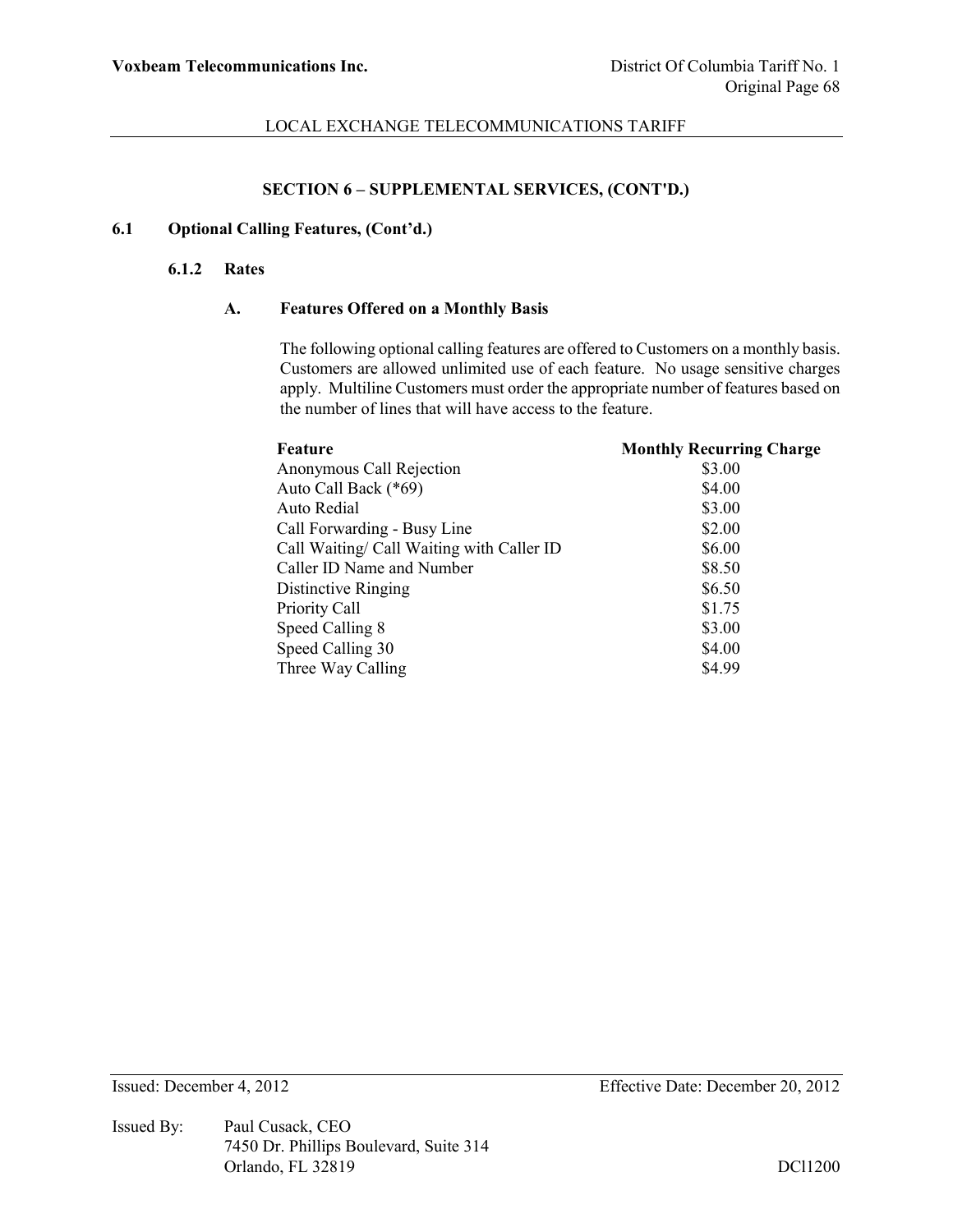# **SECTION 6 - SUPPLEMENTAL SERVICES, (CONT'D.)**

## **6.1 Optional Calling Features, (Cont'd.)**

### **6.1.2 Rates, (Cont'd.)**

### **B. Features Offered on a Usage Sensitive Basis**

The following features are available to all local exchange Business line Customers where facilities and services permit. Customers may utilize each feature by dialing the appropriate access code. The Customer will be billed the Per Feature Activation Charge shown in the following table each time a feature is used by the Customer.

| Feature               | Per Use |
|-----------------------|---------|
| Call Block            | \$1.00  |
| Call Return           | \$1.00  |
| Call Trace            | \$1.00  |
| Three Way Calling     | \$1.00  |
| <b>Repeat Dialing</b> | \$1.00  |

Issued By: Paul Cusack, CEO 7450 Dr. Phillips Boulevard, Suite 314 Orlando, FL 32819 DCl1200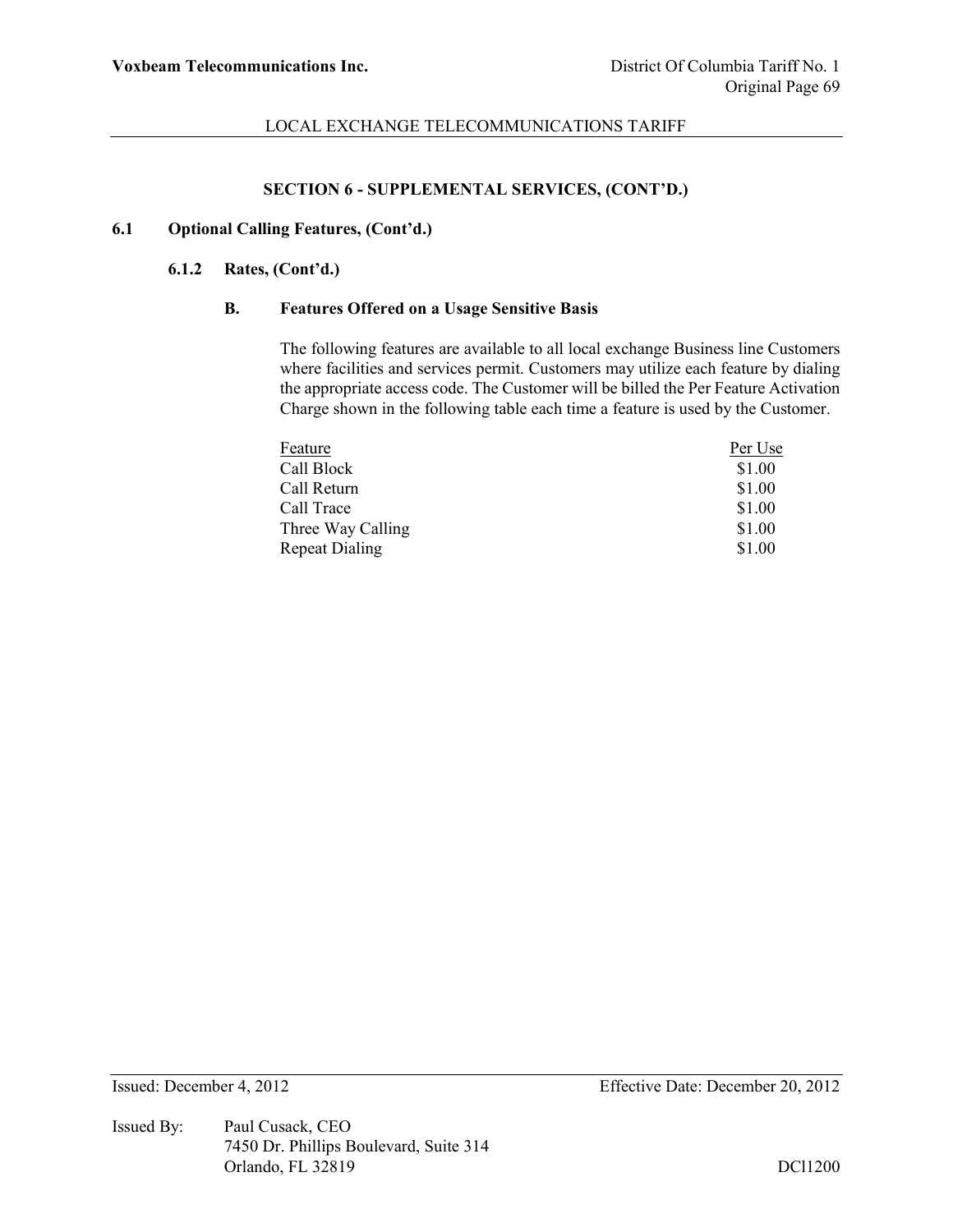### **SECTION 6 - SUPPLEMENTAL SERVICES, (CONT'D.)**

#### **6.2 Directory Assistance Services**

### **6.2.1 General**

A Customer may obtain assistance, for a charge, in determining a telephone number by dialing Directory Assistance (DA).

A call to DA is considered completed whether or not the number(s) requested are available from DA records.

Direct-dialed calls to DA are exempt from rates and regulations when placed from:

- **A.** 10 free calls per month from main business and/or residence telephone lines or PBX trunk lines;
- **B**. all directory assistance calls made by customers who are 65 years old or older;
- **C.** a single-line registered main telephone exchange line of a handicapped user. A main line may be registered for exemption with the carrier in those instances where one of the users of the line is considered to be legally blind, or visually or physically handicapped as defined by the Federal Register, Vol. 35 #126. Where a user's handicap prevents the dialing of a telephone in a conventional manner or permits only the dialing of "0", those calls placed from the registered line, and not directly dialed, will also be exempt;
- **D.** all pay telephones;
- **E.** exchange lines in the District of Columbia and its political subdivisions; and
- **F.** also exempt are directory assistance calls for telephone numbers which are non-listed, or non-listed and non-published, or when the DA operator provides an incorrect number. The Customer must inform the Company of the error in order to receive credit

# **6.2.2 Rates**

Unless one of the exceptions listed in Section 6.2.1 above applies, the charges as shown below apply for each request made to the DA operator:

Local DA \$1.50

Issued By: Paul Cusack, CEO 7450 Dr. Phillips Boulevard, Suite 314 Orlando, FL 32819 DCl1200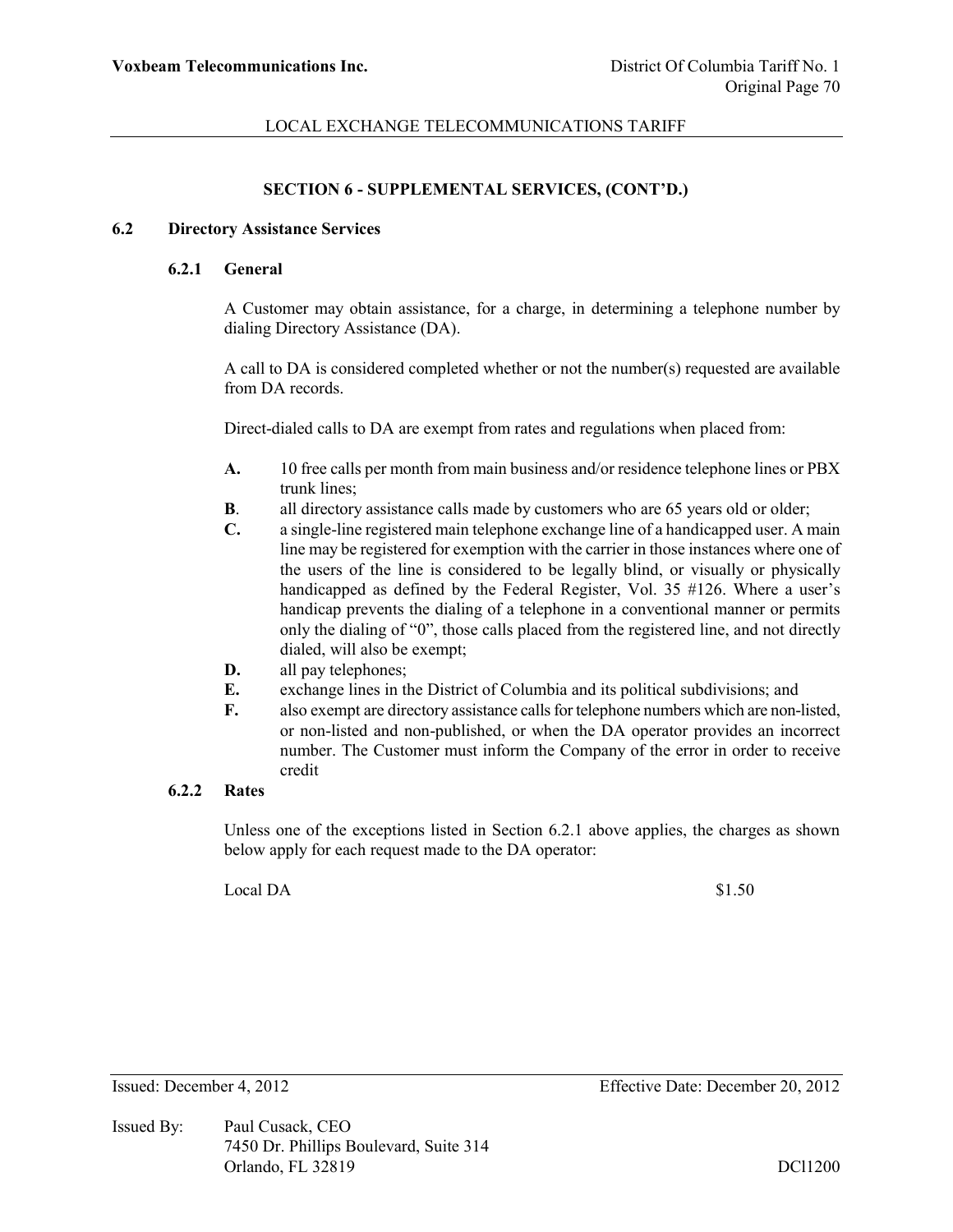### **SECTION 6 - SUPPLEMENTAL SERVICES, (CONT'D.)**

# **6.3 Operator Services**

The Company's operator services, available to presubscribed Customers, are accessible on a twentyfour (24) hour per day seven (7) days per week basis. In addition to the per call service charge, usage rates apply. The types of calls handled are as follows:

**Customer Dialed Calling/Credit Card Call -** This charge applies in addition to usage charges for station to station calls billed to an authorized Calling Card or Commercial Credit Card. The Customer must dial the destination telephone number where the capability exists for the Customer to do so. A separate rate applies in the event operator assistance is requested for entering the Customer's card number for billing purposes.

**Operator Dialed Calling/Credit Card Call -** This charge applies in addition to usage charges for station to station calls billed to an authorized telephone Calling Card or Commercial Credit Card and the operator dials the destination telephone number at the request of the Customer.

**Person-to-Person -** This charge applies in addition to usage charges for calls placed with the assistance of a Company operator to a particular party at the destination number. This charge applies regardless of billing method, including but not limited to billing to a Calling Card, Commercial Credit Card, Collect, by deposit of coins in Pay Telephones, or to a Third Party. Charges do not apply unless the specified party or an acceptable substitute is available.

**Third Party Billed -** Provides the Customer with the capability to charge a local call to a third number which is different from the called or calling party. The party answering at the third number has the option to refuse acceptance of the charges in advance or when queried by the operator.

**Collect Calls -** Provides the Customer with the capability to charge a call to the called party. On the operator announcement of a collect call, the called party has the option to refuse acceptance of charges in advance or when queried by the operator.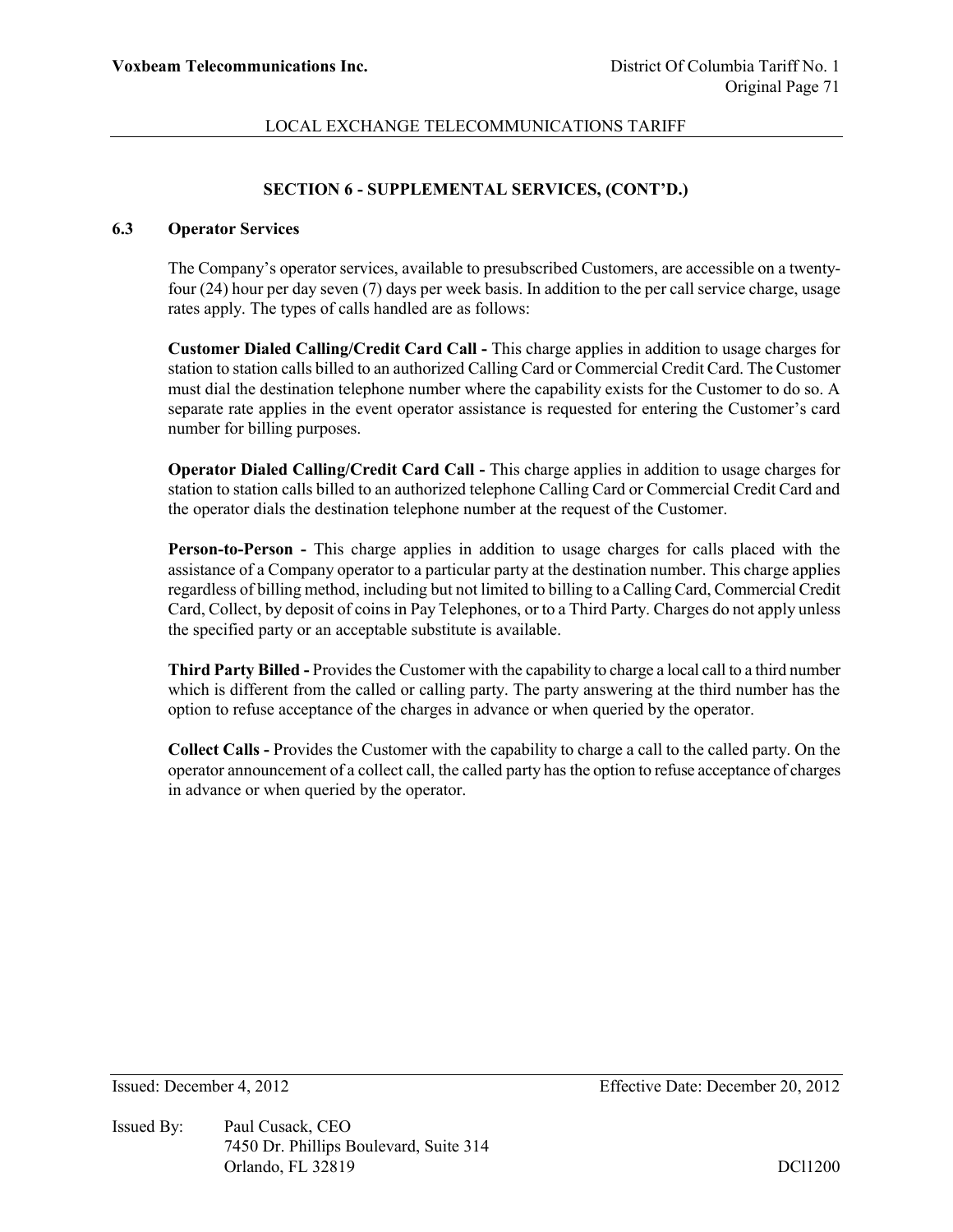### **SECTION 6 - SUPPLEMENTAL SERVICES, (CONT'D.)**

#### **6.3 Operator Services, (Cont'd.)**

## **6.3.1 Local Usage Charges**

Usage charges for local operator assisted calls are those usage charges that would normally apply to the calling party's service. In addition to usage charges, an operator assistance charge applies to each call.

# **6.3.2 Per Call Service Charges**

| <b>Customer Dialed Calling Card</b> | \$0.75 |
|-------------------------------------|--------|
| <b>Operator Dialed Calling Card</b> | \$2.50 |
| <b>Operator Assisted</b>            |        |
| Collect                             | \$2.50 |
| 3rd Party Billed                    | \$2.50 |
| Person-to-Person                    | \$4.50 |

Issued By: Paul Cusack, CEO 7450 Dr. Phillips Boulevard, Suite 314 Orlando, FL 32819 DCl1200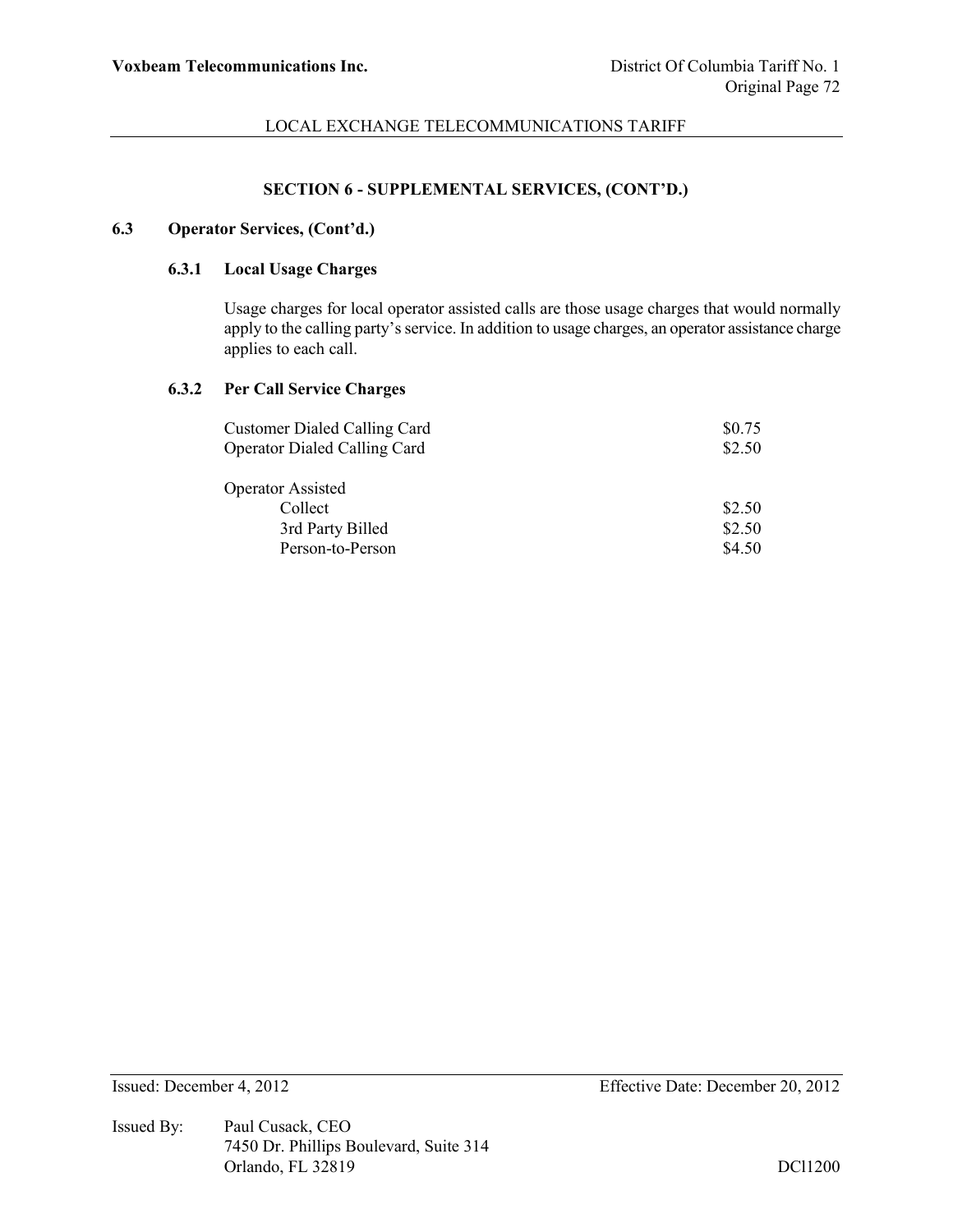#### **SECTION 6 - SUPPLEMENTAL SERVICES, (CONT'D.)**

#### **6.4 Busy Line Verification and Emergency Interrupt Service**

Upon request of a calling party the Company will verify a busy condition on a designated local service line. The operator will determine if the line is clear or in use and report to the calling party. At the request of the Customer, the operator will interrupt the call on the busy line. Emergency Interruption is only permitted in cases where the calling party indicates an emergency exists, requests interruption and the call has already been verified as busy.

No charge will apply when the calling party advises that the call is to or from an official public emergency agency. Busy Verification and Interrupt Service is furnished where and to the extent that facilities permit.

The Customer shall identify and save the Company harmless against all claims that may arise from either party to the interrupted call or any person.

#### **6.4.1 Rates**

| Busy Line Verification, per request: | \$7.50 |
|--------------------------------------|--------|
| Busy Line Interrupt, per request:    | \$5.00 |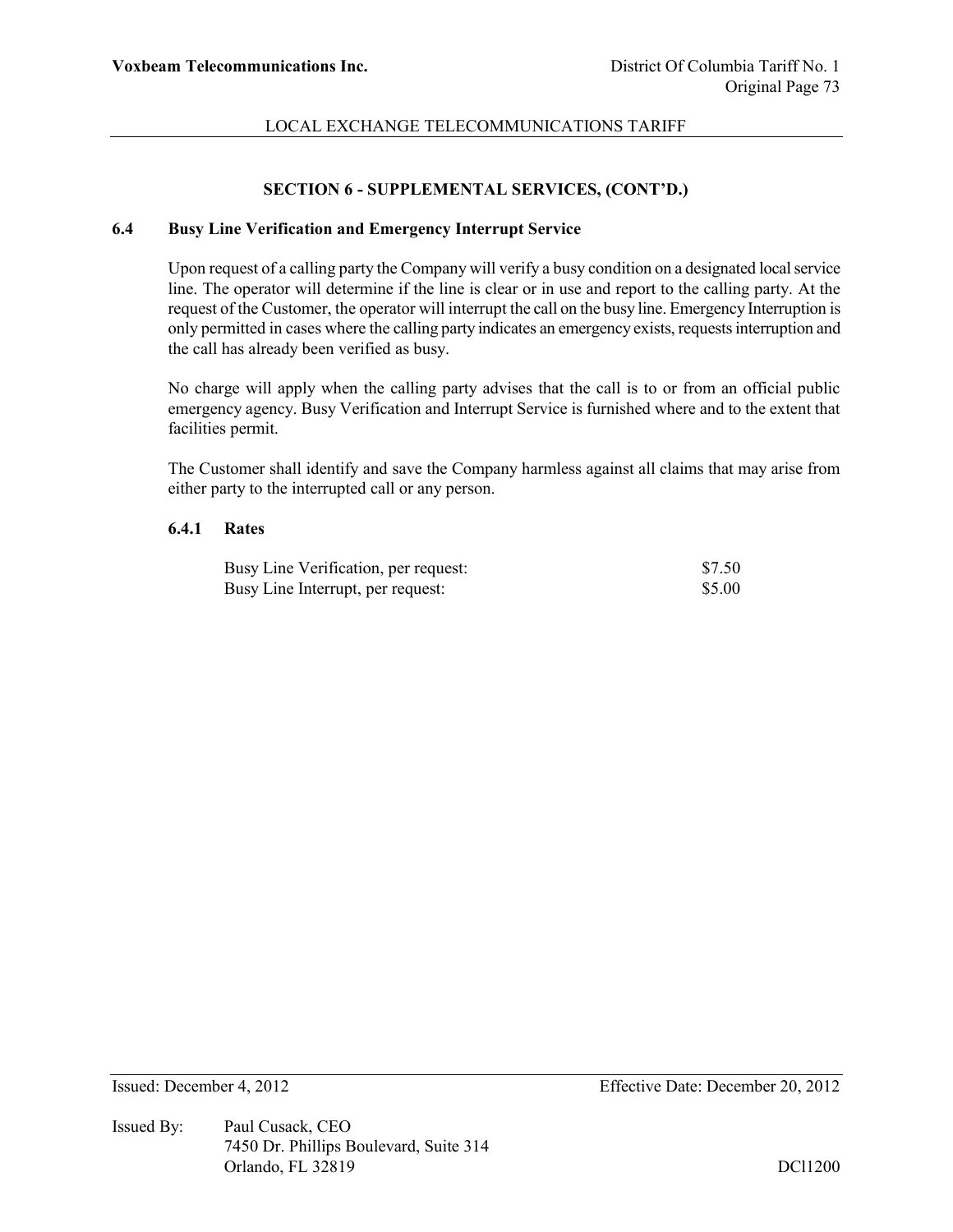### **SECTION 6 - SUPPLEMENTAL SERVICES, (CONT'D.)**

#### **6.5 Directory Listing Service**

### **6.5.1 General**

The following rates and regulations apply to standard listings in light face type in the white pages (alphabetical section) of the telephone directory and to the Directory Assistance records of the Company.

Directory listings are limited to such information as is essential to the identification of the listed party. The listing of a service, commodity, or trade name is not permitted unless it is the name, or an integral part of the name, under which the Customer does business.

A listing is limited to one line in the directory, except where in the judgment of the Company, more than one line is required to identify the Customer properly. In such cases, the additional lines required are provided at no extra charge.

Listing services are available with all classes of main telephone exchange service.

#### **6.5.2 Listings**

### **A. Primary Listing**

One listing, termed the primary listing, is included with each exchange access line or each joint user service.

Issued By: Paul Cusack, CEO 7450 Dr. Phillips Boulevard, Suite 314 Orlando, FL 32819 DCl1200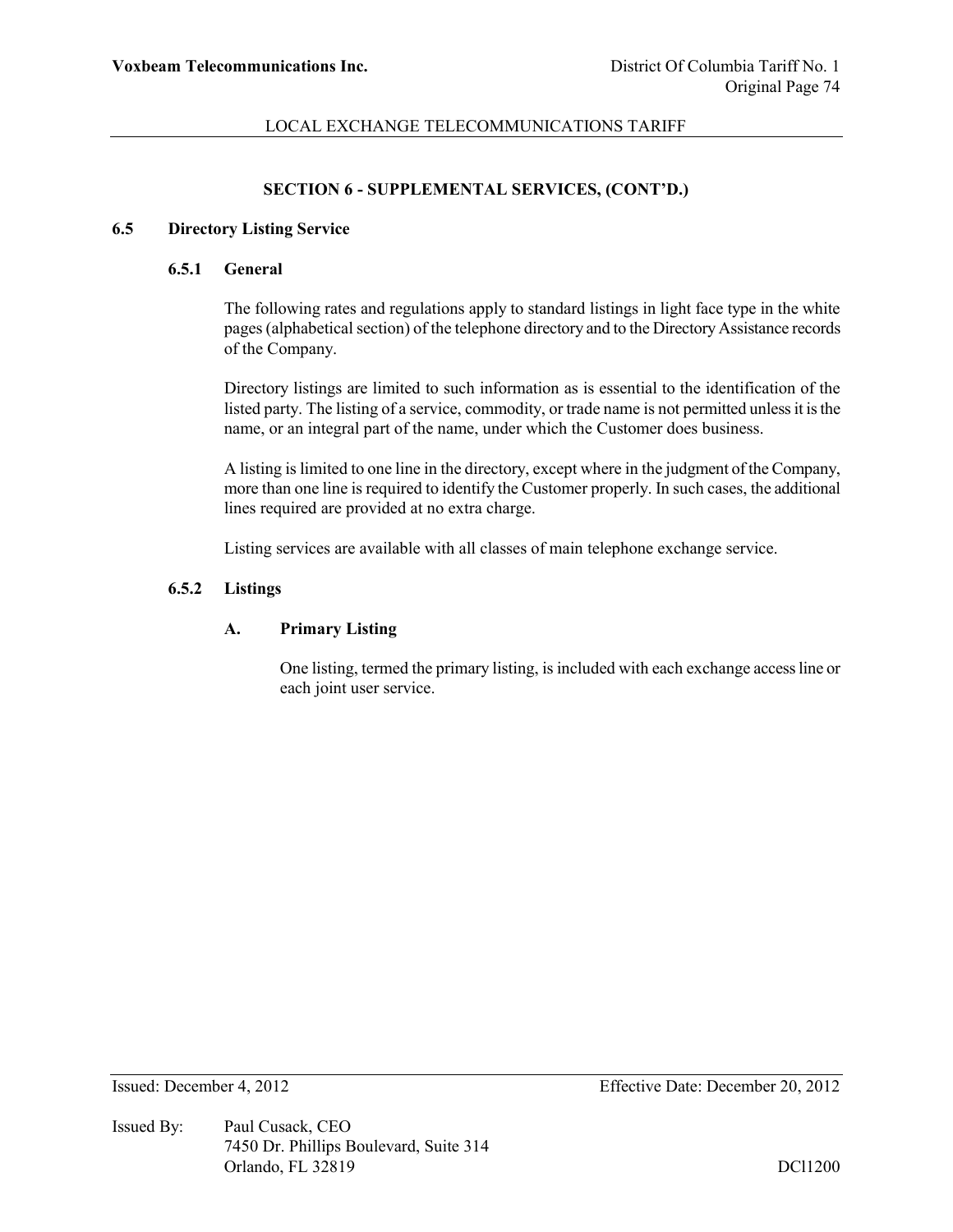#### **SECTION 6 - SUPPLEMENTAL SERVICES, (CONT'D.)**

#### **6.5 Directory Listing Service, (Cont'd.)**

### **6.5.2 Listings, (Cont'd.)**

### **B. Additional Listings**

Additional listings may be the listings of individual names of those entitle to use the customer's service or, for business, Departments, Divisions, Tradenames, etc.

In connection with business service, regular additional listings are available only in the names of Authorized Users of the Customer's service.

Ordinarily, all additional listings are of the same address and telephone number as the primary listings, except as provided for joint user and alternate number listings. However, when it appears necessary as an aid to the use of the directory and provided satisfactory service can be furnished, a listing will be permitted under the address of a branch exchange, Centrex or extension of an exchange service line installed on the premises of the Customer, but at an address different from that of the attendant position of main service.

Special types of additional listings, such as Alternate, Alpha and Informational, Duplicate and Reference Listings, Foreign Listings, etc. take the same business classification as the service with which such listings are furnished.

Issued By: Paul Cusack, CEO 7450 Dr. Phillips Boulevard, Suite 314 Orlando, FL 32819 DCl1200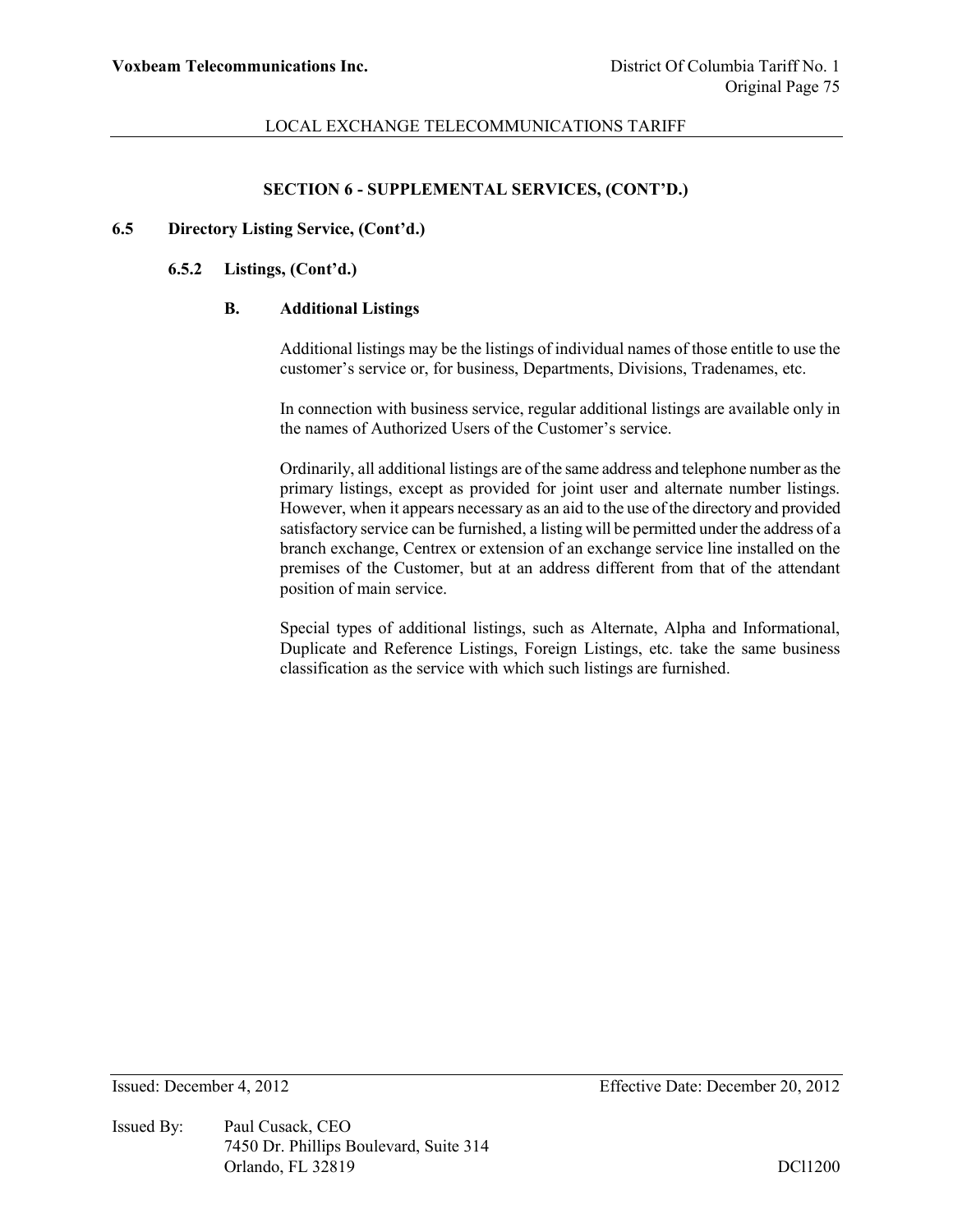#### **SECTION 6 - SUPPLEMENTAL SERVICES, (CONT'D.)**

### **6.5 Directory Listing Service, (Cont'd.)**

### **6.5.2 Listings, (Cont'd.)**

### **C. Nonpublished Service**

The telephone numbers of nonpublished service are not listed in either the Company's alphabetical directory or Directory Assistance records available to the general public.

Non published information may be released to emergency service providers, to customers who subscribe to Company offerings which require the information to provide service and/ or bill their clients, or, to telephone customers who are billed for calls placed to or from nonpublished numbers and to entities which collect for the billed services. Nonpublished names and/or telephone numbers may also be delivered to customers on a call-by-call basis.

Incoming calls to nonpublished service will be completed by the Company only when the calling party places the call by number. The Company will adhere to this practice not withstanding any claim the calling party may present, except claims of emergencies involving life and death. In such cases, the Company will call the nonpublished number and request permission to make an immediate connection to the calling party.

When the Company agrees to keep a number unlisted, it does so without any obligation. Except for cases of gross negligence or willful misconduct, the Company is not liable for any damages that might arise from publishing a non-published number in the directory or disclosing it to some. If, in error, the telephone number is published in the directory, the Company's only obligation is to credit or refund any monthly charges the Customer paid for non-published service.

The Subscriber indemnifies (i.e., promises to reimburse the Company for any amount the Company must pay as a result of) and save the Company harmless against any and all claims for damages caused or claimed to have been caused, directly or indirectly, by the publication of a non-published service or the disclosing of said number to any person.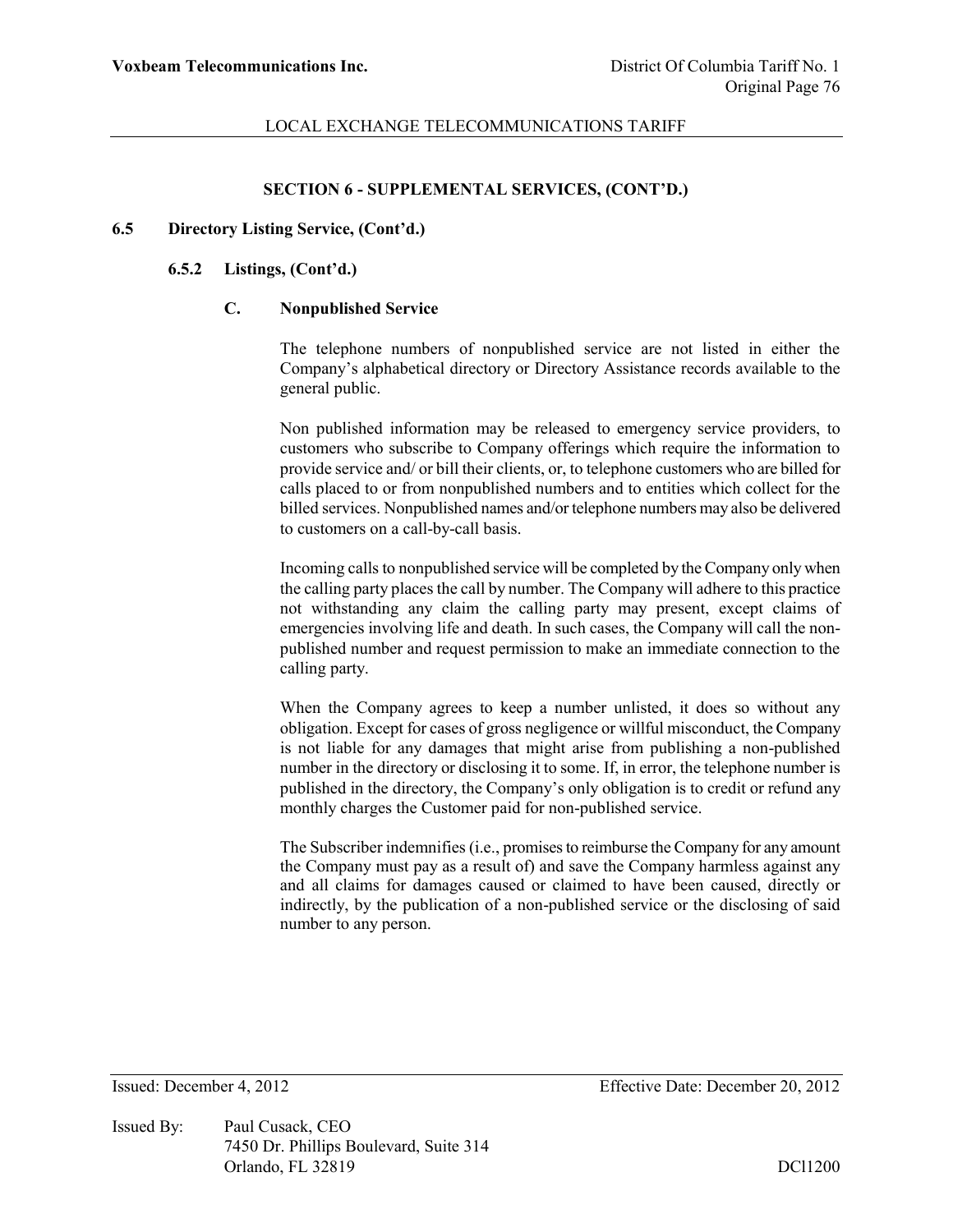#### **SECTION 6 - SUPPLEMENTAL SERVICES, (CONT'D.)**

### **6.5 Directory Listing Service, (Cont'd.)**

#### **6.5.2 Listings, (Cont'd.)**

### **D. Nonlisted Service**

Non-listed service means that the Customer's telephone number is not listed in the directory, but does it appear in the Company's Directory Assistance Records.

This service is subject to the rules and regulations for E911 service, where applicable.

The Company will only complete calls to a nonlisted number, if requested by a caller, during the course of a directory assistance call completion service.

When the Company agrees to keep a number unlisted, it does so without any obligation. Except for cases of gross negligence or willful misconduct, the Company is not liable for any damages that might arise from publishing a non-listed number in the directory or disclosing it to some. If, in error, the telephone number is listed in the directory, the Company's only obligation is to credit or refund any monthly charges the Customer paid for nonlisted service.

The subscriber indemnifies (i.e., promises to reimburse the Company for any amount the Company must pay as a result of) and save the Company harmless against any and all claims for damages caused or claimed to have been caused, directly or indirectly, by the publication of a non-listed service or the disclosing of said number to any person.

#### **6.5.3 Monthly Rates**

|                            | <b>Monthly Rate</b> |
|----------------------------|---------------------|
| <b>Additional Listings</b> | \$1.50              |
| Nonlisted Service          | \$2.00              |
| Nonpublished Service       | \$4.50              |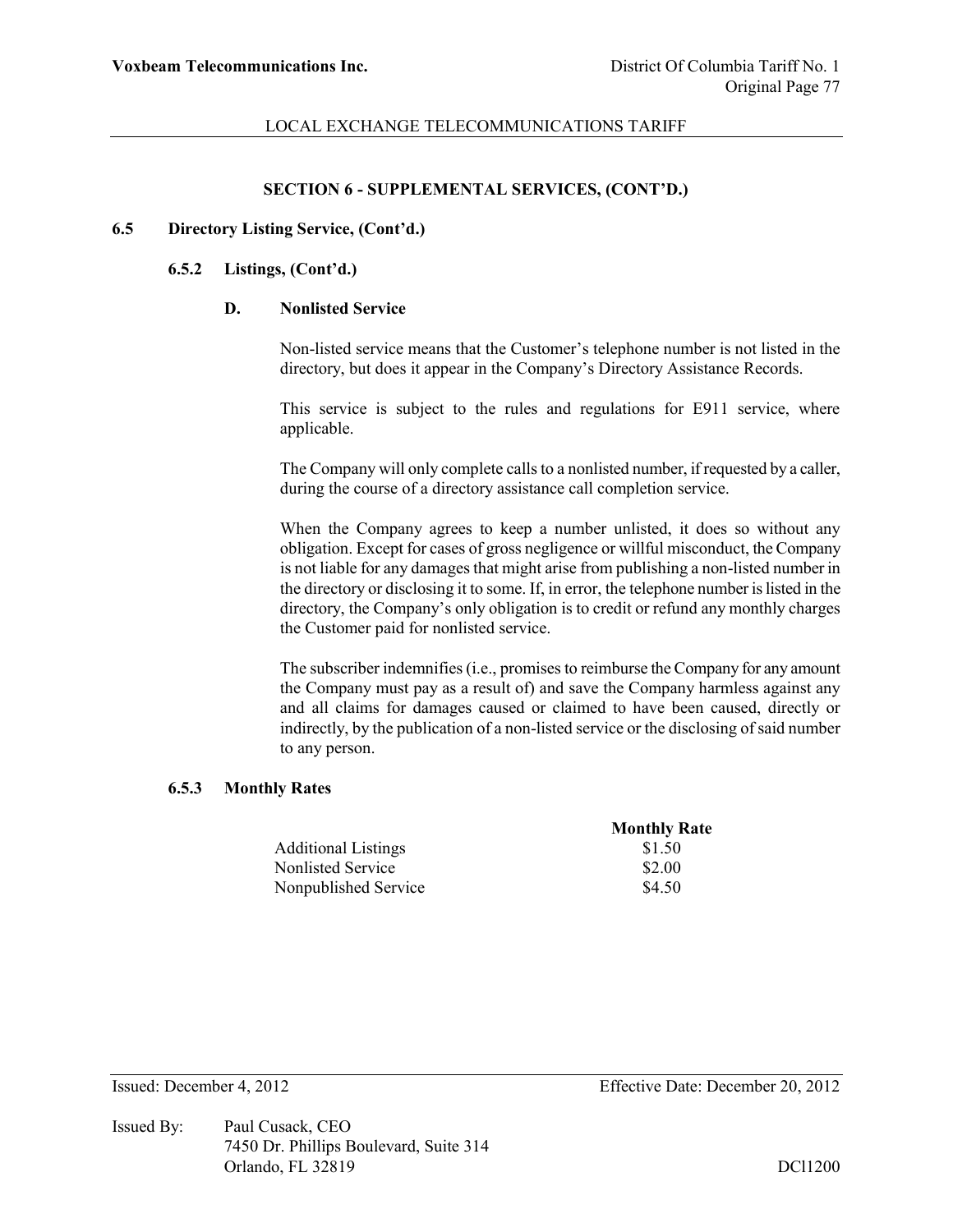### **SECTION 7 - CONTRACT SERVICES**

### **7.1 Special Contract Arrangements**

At the option of the Company, services may be offered on a contract basis to meet specialized pricing requirements of the Customer not contemplated by this tariff. The terms of each contract shall be mutually agreed upon by the Customer and Company and may include discounts off of rates contained herein and waiver of recurring, nonrecurring, or usage charges. The terms of the contract may be based partially or completely on the term and volume commitment, type of access arrangement, mixture of services, or other distinguishing features. Unless otherwise specified, the regulations for such arrangements are in addition to the applicable regulations and prices in other sections of the tariff. Service shall be available to all similarly situated Customers for a fixed period of time following the initial offering to the first contract Customer as specified in each individual contract.

#### **7.2 Special Service Arrangements**

- **7.2.1** If a Customer's requirements cannot be met by services included in this tariff, or pricing for a service is shown in this tariff as "ICB", the Company will provide, where practical, special service arrangements at charges to be determined on an Individual Case Basis. These special service arrangements will be provided if the provision of such arrangements is not detrimental to any other services furnished under the Company's tariffs.
- **7.2.2** Special service arrangement rates are subject to revision depending on changing costs or operating conditions.
- **7.2.3** If and when a special service arrangement becomes a generically tariffed offering, the tariffed rate or rates will apply from the date of tariff approval.

Issued By: Paul Cusack, CEO 7450 Dr. Phillips Boulevard, Suite 314 Orlando, FL 32819 DCl1200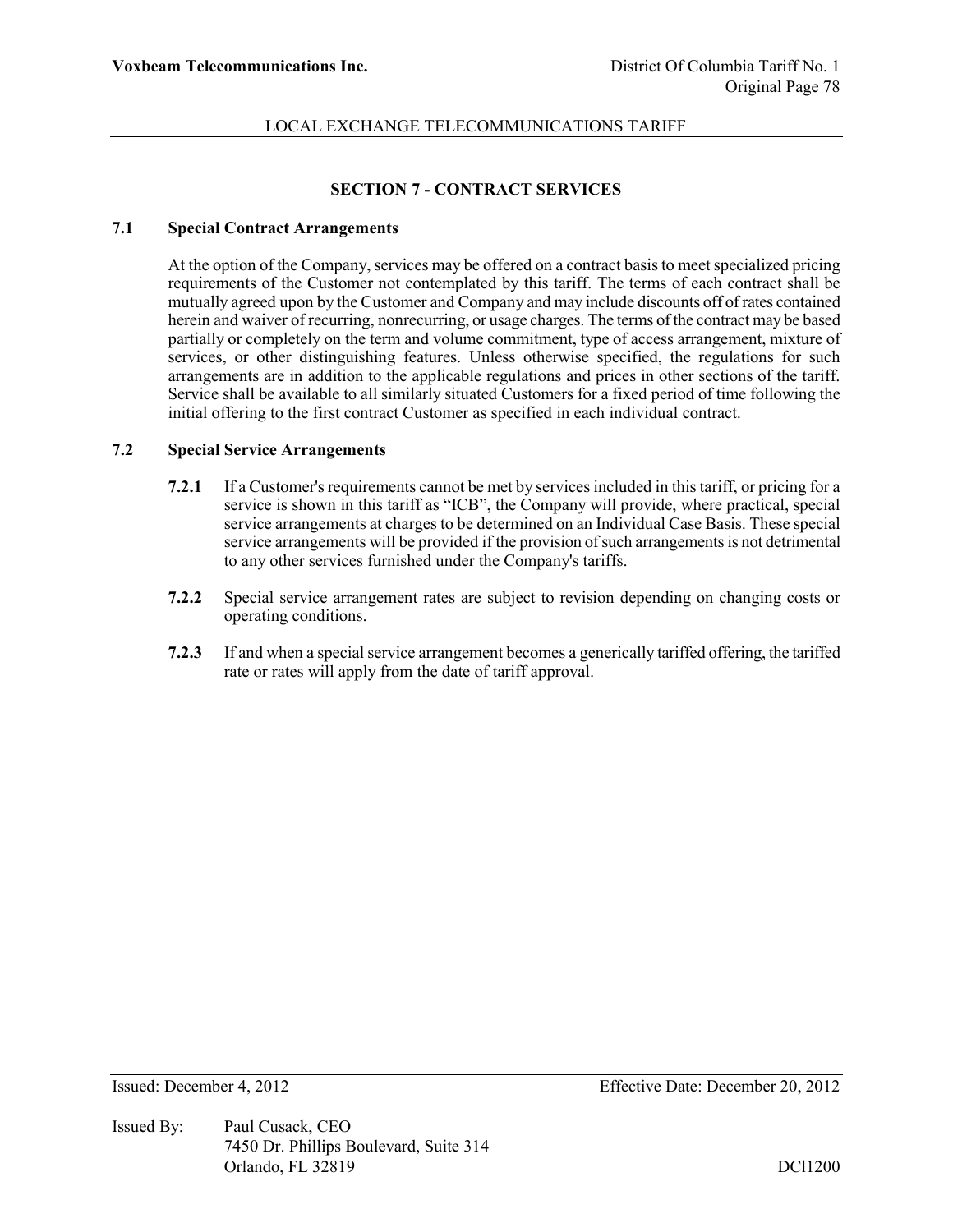#### **SECTION 8 - SPECIAL ARRANGEMENTS**

#### **8.1 Non-Routine Installation and/or Maintenance**

At the Customer's request, installation and/or maintenance may be performed outside Company regular business hours, or (in sole discretion of the Company and subject to any conditions it may impose) in hazardous locations. In such cases, charges based on the cost of labor, material, and other costs incurred by or charged to the Company will apply. If installation is started during regular business hours but, at the Customer's request, extends beyond regular business hours into time periods including, but not limited to, weekends, holidays, and/or night hours, additional charges may apply.